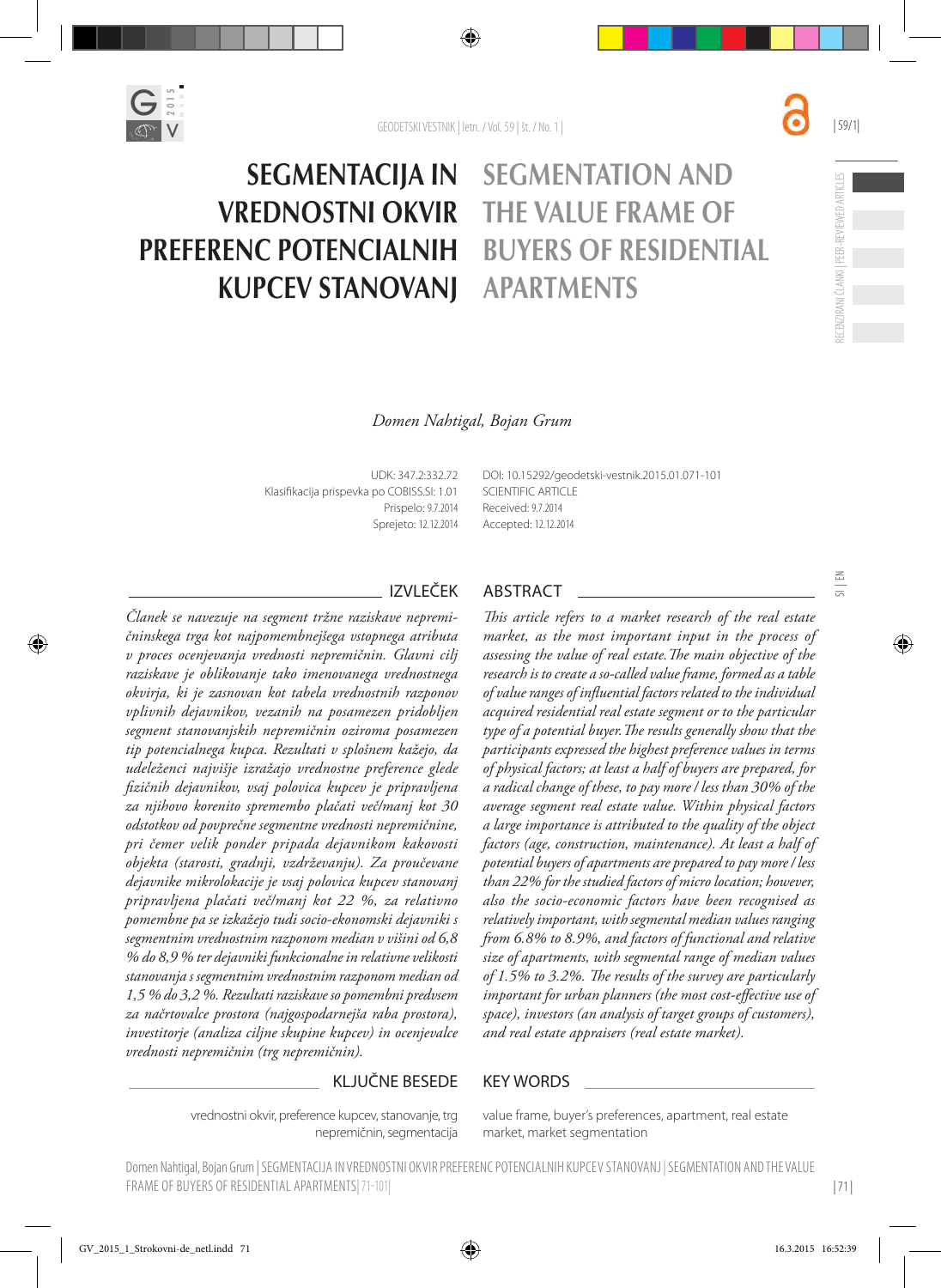#### **1 INTRODUCTION**

With regard to the expectations of potential purchase, buyers have formed more or less clear requirements, arising out of their system of values, needs, desires and goals. We define expectations as desires or needs of buyers, respectively the feelings of buyers about what should be offered by supplier (Brookes, 1995). If it comes to the purchase and the purchase meets the buyer's needs, we say that he/she has fulfilled the expectations and that satisfaction is the result of an individual's purchase decision, which becomes a part of his/her experience (Lipičnik and Možina, 1993). Therefore through purchases buyers strive for "the good life", which means they look for products with features that best meet their needs, and behind this stands the human value system that affects individual's preferences for certain products (O'Shaughnessy, 1995). The purchase decision for real estate as a subset of durable goods is complex and requires high involvement (K. M. Gibler and S. L. Nelson, 2003; cv: Kos Koklič and Vida, 2008). In most cases, the consumer is considering several alternatives, which he/she compares with one other and finally selects. A consumer rarely buys large goods, such as an apartment, and cannot use the principle of learning from mistakes. Berčan (2010), when studying the purchase decision-making process, obtained results, that before deciding and buying an apartment the majority of respondents (29.8%) in the sample decided between two apartments, 27.4% of respondents decided between three apartments, and a quarter of them had only one apartment in the final selection. The results show that in the process of purchasing an apartment the potential buyers have very well designed preferences and desires. We assume that potential buyers of real estate create their own value picture of the real estate in this process, while they assign different (usually higher) values to attributes that have a significant influence on their purchasing decisions. We start from the definition that the valuation of real estate rights in market comparison approach is based on the principle of substitution or replacement (Pšunder and Torkar, 2007; Grum, 2012). The guiding principle of the market comparisons approach is related to the fact that the market value of assessed real estate is directly linked to the prices of comparable properties, and the basic evaluation process is based on (MSOV, 2011): (1) market research; (2) verification of the information and confirmation of the reliability of the data for marketing consideration; (3) the choice of the appropriate unit of comparison and determination of the appropriate benchmarking; (4) comparison of comparable real estate with the existing evaluated real estate by implementation of value adaptations, and (5) coordination of the different indicators of value into the final value.

In this article we present a study that refers to a segment of the market research of real estate market (1) as the most important part of the input attribute in the evaluation process. The importance of this segment also highlights Galleshaw (1992), who suggests that subjective adjustments of assessors in the evaluation process are too often unsupported by empirical evidence from the real estate market. Galleshaw (1992) also argues that the lack of quantitative methods and bases in the process of adjustment in market comparison approach is a common criticism to the appraisal reports, and that the authors try to cover up their own subjective evaluation approach and poor market basis with various mathematical formulas and scientific equations, which they insert into the report as a substitute for their lack of marketing approach or opinion. A series of researchers criticizes the implementation of the adjustments in the valuation with market comparison approach only on the basis of years of experience of assessors, mainly due to the lack of econometric and quantitative research base (Cannaday et al., 1983; Isakson, 1986; Galleshaw, 1992; cv: Chang and You, 2009).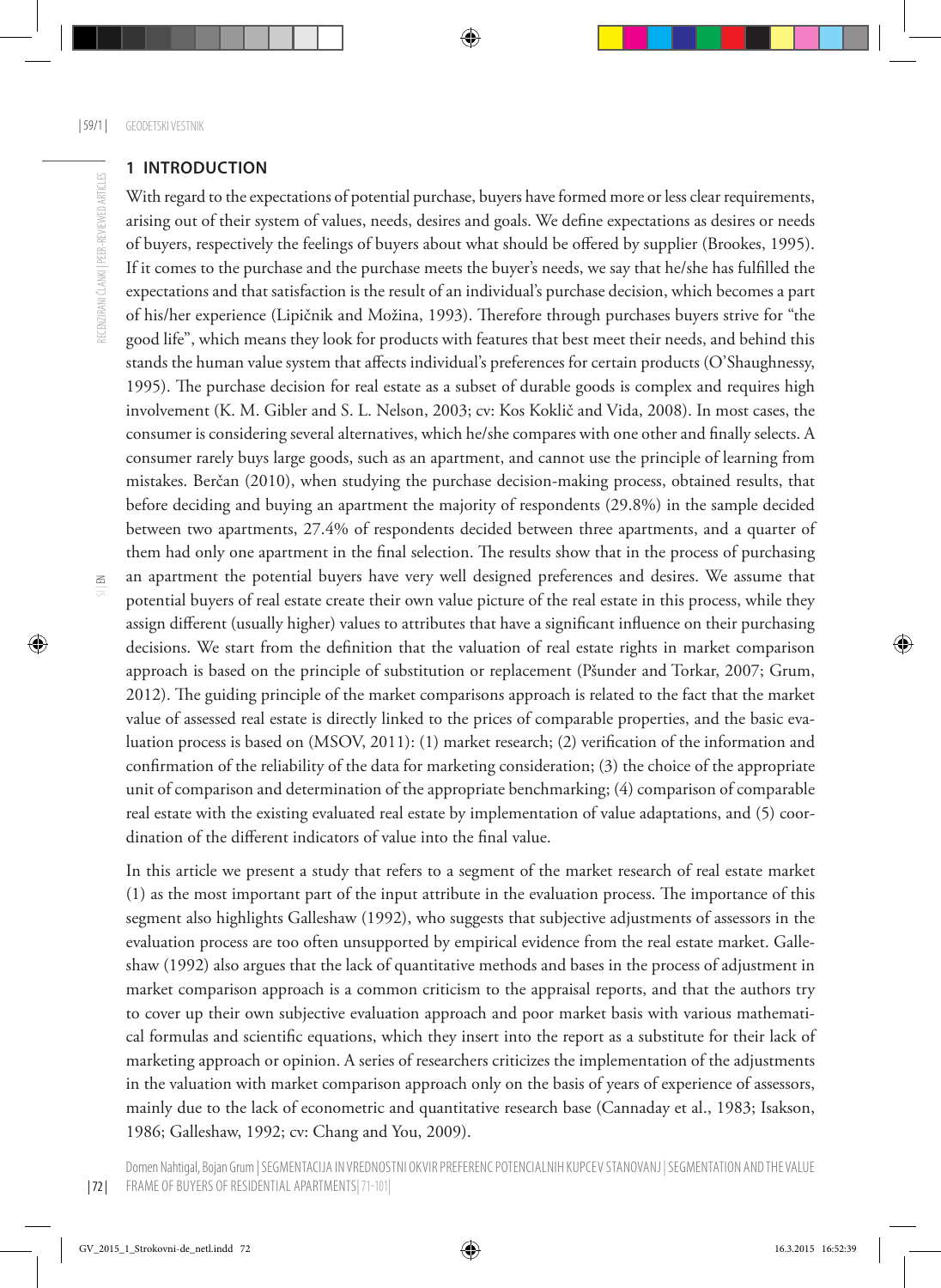RECENZIRANI ČLANKI | PEER-REVIEWED ARTICLES

 $\leq$ 

The real estate market is specific, localized and behaves quite differently than the market of pure competition (Cirman et al., 2000). The basis for the implementation of the adjustments in the evaluation with market comparison approach is therefore identifying, structuring, and defining the value of key factors that affect the assessable value of the real estate. We follow the assumption that these factors are identified by potential buyer and that he creates the value perception of them. The potential buyer behaves rationally on the real estate market. In order to analyse their expectations we follow guidelines of the International Valuation Standards (MSOV, 2013), which state the primary ingredients of comparisons (hereinafter called dimensions): (1) the right, for which we get the information about the price and the right, the value of which is estimated, (2) location, (3) the quality of the land, or the age and character of buildings, (4) the permitted use or purpose (in accordance with spatial regulations) (5) the circumstances, in which the price was fixed and the required base of values, (6) the date of entry into force of the obtained information about the price and the required date of valuation. Pšunder and Torkar (2007) list the most important ingredients of comparisons: the time of sale, location, financing, terms and conditions of sale, disorder of ambient factors and physical characteristics, such as size, surface area, height of ceilings, floors, age, state of maintenance, equipment. Munizzo and Musial (2009) segment the adjustment factors in the following order: (1) the transferred rights in real estate (2) financing conditions, (3) terms of sale, (4) market conditions, (5) location, (6) physical characteristics, and (7) economic attributes.

Based on the review of existing researches, the framework of influential components is extended also to the eighth dimension, namely functionality and relative size of the apartment; and the seventh dimension of economic attributes is extended to socio-economic factors. Our own research has meaningful input substantive basis, confirmed by a series of studies. Grum and Temeljotov (2010) note the importance of the financial, physical, residential and socio-economic factors. Trček (2005) notes, that the sense of security in the neighbourhood is the most important socio-economic factor. Similar results are indicated by Berčan (2010), who argues that apartment represents a status symbol, social status and identity, social status, privacy. Bonnafous and Kryvobokov (2011) in the case of the French city of Lyon, prove that socio-economic perception significantly affects the value of apartments; Munizzo and Musial (2009) also indicate a strong influence of social factors on the forces of demand for real estate in a particular market. The impact of floor and functional distribution of apartment on the preferences of apartment users are considered by Altas and Özsoy (1998), who demonstrate the process of perception of the real estate space as a set of several factors with an extremely significant impact on the preference value of the apartment. The importance of the factor "functionality of an apartment" is also directly or indirectly determined by Berčan (2010), Friškovec and Janeš (2010), Pšunder and Torkar (2007), Ebru and Eban (2009), Ilozor (2009), Šasel (2006), Dolenc (2011) Ratchatakulpat et al (2009).

In the article we present partial results of the quantitative part of the study, which follows the substantive division of the real estate market into segments, as they are represented by potential buyers with similar homogeneous value preferences or forces of demand. The research results are related to the studied real estate segment of apartments and cover a part of the Slovenian real estate market, Ljubljana and its surroundings. Doing so, we design the so called value frame, which represents value ranges in accordance with the expressed preferences of buyers for each analysed apartment factor, within a predefined segments and structurally designed levels, which are important for understanding the behaviour of potential buyers.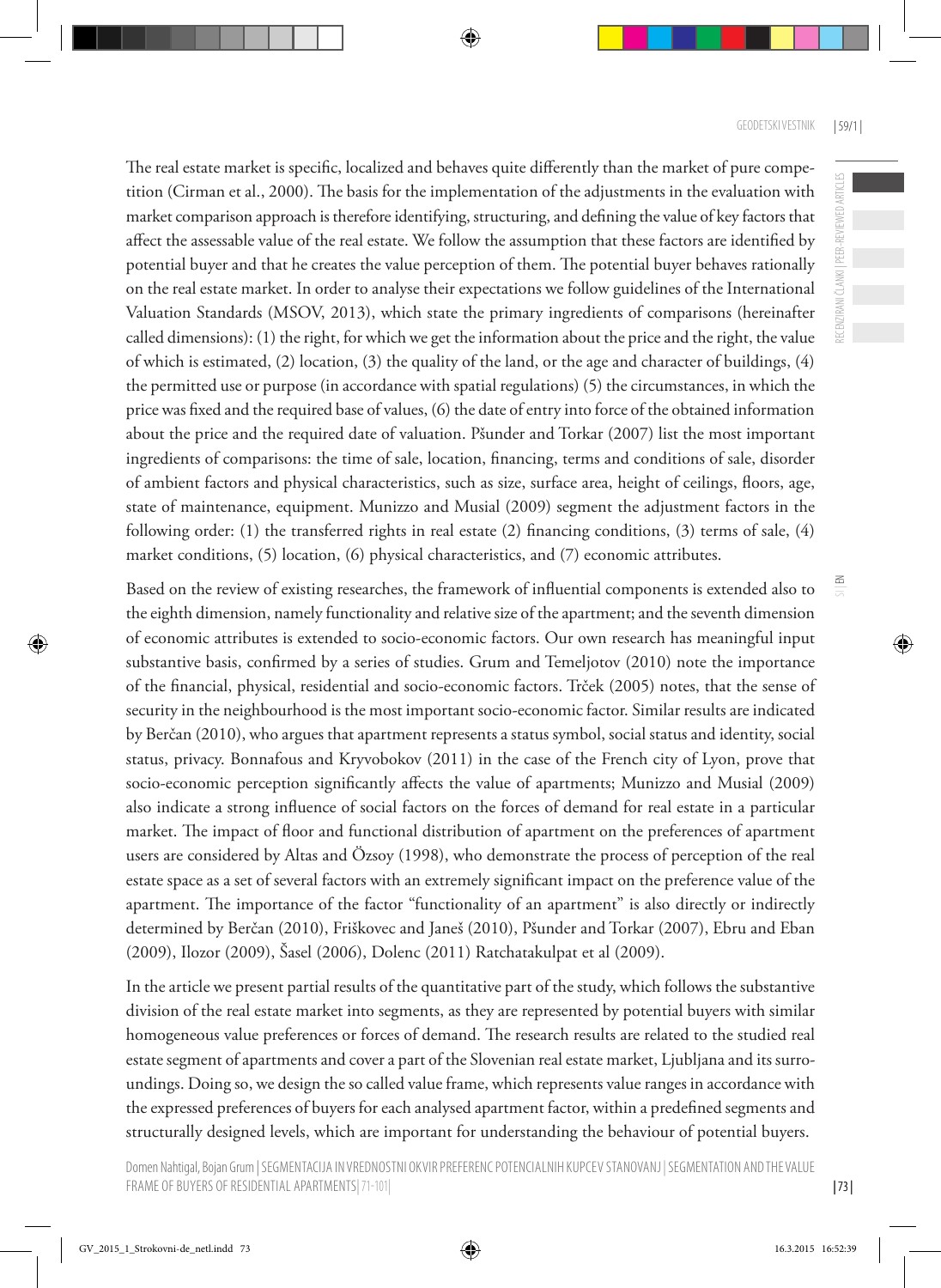## **2 METHODOLOGY**

The methodological approach basically takes the form in three phases. In the first phase a review of existing researches is carried out, and on this basis we prepare a set of attributes, which, according to many researchers, affect the value of residential real estate. In the second phase, a set of attributes are segmented into sets of factors through expert narrowing process. On this basis, in the third phase, we use an inspection method, which is based on a questionnaire (Walonick, 2007).

For the analysis of interval and ratio variables we use descriptive statistics of arithmetic mean, standard deviation, median, 33<sup>rd</sup> and 66<sup>th</sup> centile. Median and centiles are used mainly because some variables do not have a normal distribution, which is detected by means of the coefficients of asymmetry and kurtosis. In the interval and ratio variables by definition of Box-Whiskers extreme values are excluded. In addition to univariate and bivariate statistical methods the process of multivariate statistical data analysis is used through the CHAID decision tree (*En.* Chi-squared Automatic Interaction Detection), which represents a data mining method based on a statistical test "chi-square". CHAID is an analytical tool to identify relationships between variables. The analysis divides the sample into a series of subgroups that (1) are internally homogeneous and contain variables with similar patterns and characteristics in relation to the dependent variable, and (2) maximize the ability to predict the contents of a group or subgroup. CHAID algorithm creates cross tables for each categorical predictive group until it achieves the best result for the implementation of splitting with statistical significance. CHAID technique thus recursively splits the population (sample) into segments (nodes), designed in such a way that the generated subgroups are internally homogeneous, but significantly heterogeneous with each other. The splitting process is repeated at each node, considered as a new "sub-sample", until it satisfies the rule of suspension, that is, when the value of the class after splitting is the same (no variable with a statistically significant difference in the distribution) or there is only one item in the sample. In this study, we selected the dependent variable "the value of the apartment per unit  $(EUR/m<sup>2</sup>)$ ", and the first predictor variable is the location, because, as stated by Grum (2012), the location is usually the most influential factor in determining value.

Methods of data mining are used for greater robustness, since they have fewer assumptions than statistical methods, and not because of the large amount of data analysed. Hedonic analytical approach presupposes the choice of the curve form (exponential, logarithmic, double logarithmic, linear-logarithmic, etc.), which appropriately illustrates (functional) connection of the independent variables and dependent variable (Pavlin, 2006). Similar to the non-parametric statistics, also the used method of data mining has no assumption about the function of connection of the dependent variable with the independent ones. Furthermore, the method of data mining (C & RT decision tree; Classification And Regression Trees) is not just about the classification of one dimension, but the method takes into account several independent variables simultaneously (Derrig and Francis, 2008), because in each step, with a complex formula from all the variables, calculates how well the C & RT model fits the data (En. goodness-of-fit statistic). It is true that the algorithm at each level of classification selects one independent variable, which largely discriminates the dependent one (similar to e.g. Stepwise regression), but the C & RT algorithm then further optimizes a decision tree to (En. bagging, pruning, boosting), whereby it also takes into account multiple variables simultaneously (Derrig and Francis, 2008; Wilkinson, 1992).

The survey involved 1,042 participants. The questionnaire content is divided into two parts. In the first part, by answering the participant presents the content preferences to selected factors, related to resi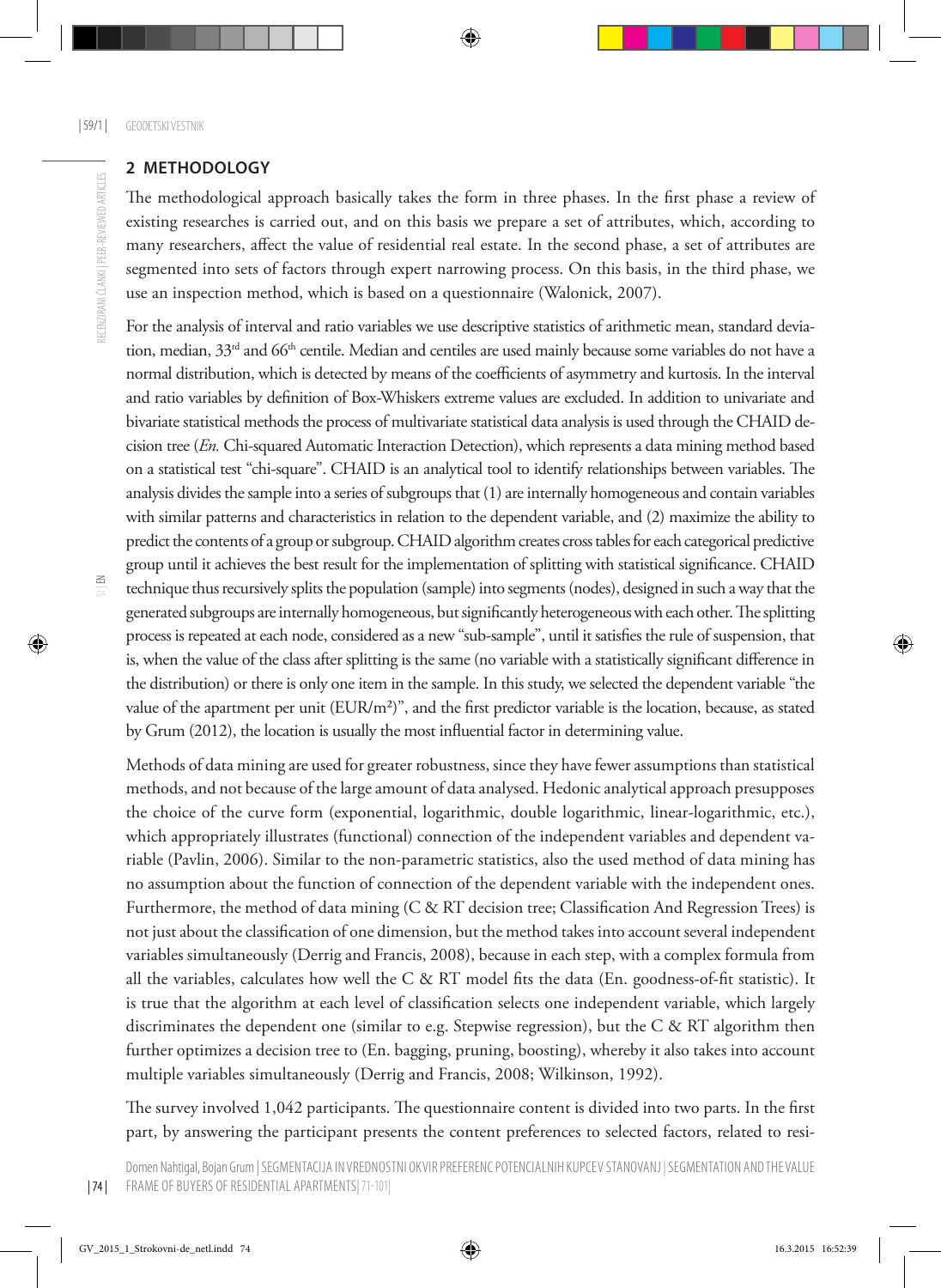dential real estate, and in the second part he identifies the value of each factor. For dimensions of factors 5 to 8 (location, physical factors, socio-economic factors, functional-relative size factors), we obtained an introductory set of more than 630 residential factors (Nahtigal, 2014). The process of narrowing creates a hierarchical structure of a value frame consisting of 4 dimensions of factors, 7 sub-dimensions of factors, 14 groups of factors and 23 factors divided into 26 studied value elements (Nahtigal, 2014).

|                           |                                  | Frequency of answers | Valid percent (%) |
|---------------------------|----------------------------------|----------------------|-------------------|
| Gender                    | Male                             | 464                  | 44.5              |
|                           | Female                           | 578                  | 55.5              |
| Age                       | up to 25 years                   | 134                  | 12.8              |
|                           | from 26 to 35 years              | 610                  | 58.6              |
|                           | from 36 to 45 years              | 147                  | 14.1              |
|                           | from 46 to 55 years              | 106                  | 10.2              |
|                           | from 56 yeaes and up             | 45                   | 4.3               |
|                           | Total                            | 1,041                | 100               |
| Education                 | primary school or lower          | $\overline{4}$       | 0.3               |
|                           | high school or vocational school | 213                  | 20.6              |
|                           | college, higher education        | 253                  | 24.4              |
|                           | university education or higher   | 567                  | 54.7              |
|                           | Total                            | 1,037                | 100               |
| The size of the household | I live alone                     | 124                  | 12                |
|                           | in 2-member household            | 316                  | 30.4              |
|                           | in 3-member hosuehold            | 276                  | 26.6              |
|                           | in 4-member household            | 255                  | 24.6              |
|                           | in over 4-member household       | 66                   | 6.4               |
|                           | Total                            | 1,037                | 100               |
| The income of the         | higher amount than the average   | 578                  | 55.8              |
| household                 | lower amount than the average    | 207                  | 20                |
|                           | approximate Slovenian average    | 251                  | 24.2              |
|                           | Total                            | 1,036                | 100               |
| Total                     |                                  | 1,042                |                   |

Table 1: Socio-demographic structure of the sample.

The surveyed sample is based on a combination of dedicated sample and the sample with the principle of "snowball", and for the purpose of the survey also the lists of potential buyers of some real estate agencies in Ljubljana will be used. In the surveyed sample there is 44.5% of men and 55.5% of women aged over 25 years. 58.6% of respondents represent the age group of 26 to 35 years, which is actually the age profile of the most frequent potential buyer of an apartment (Mandič et al, 2006). With regard to education, participants with higher education prevail, which means that mostly educated participants chose to participate. Most participants live in a two-member household. Interesting is the distribution based on the parameter linked to household income, where 55.8% of the analysed sample achieves a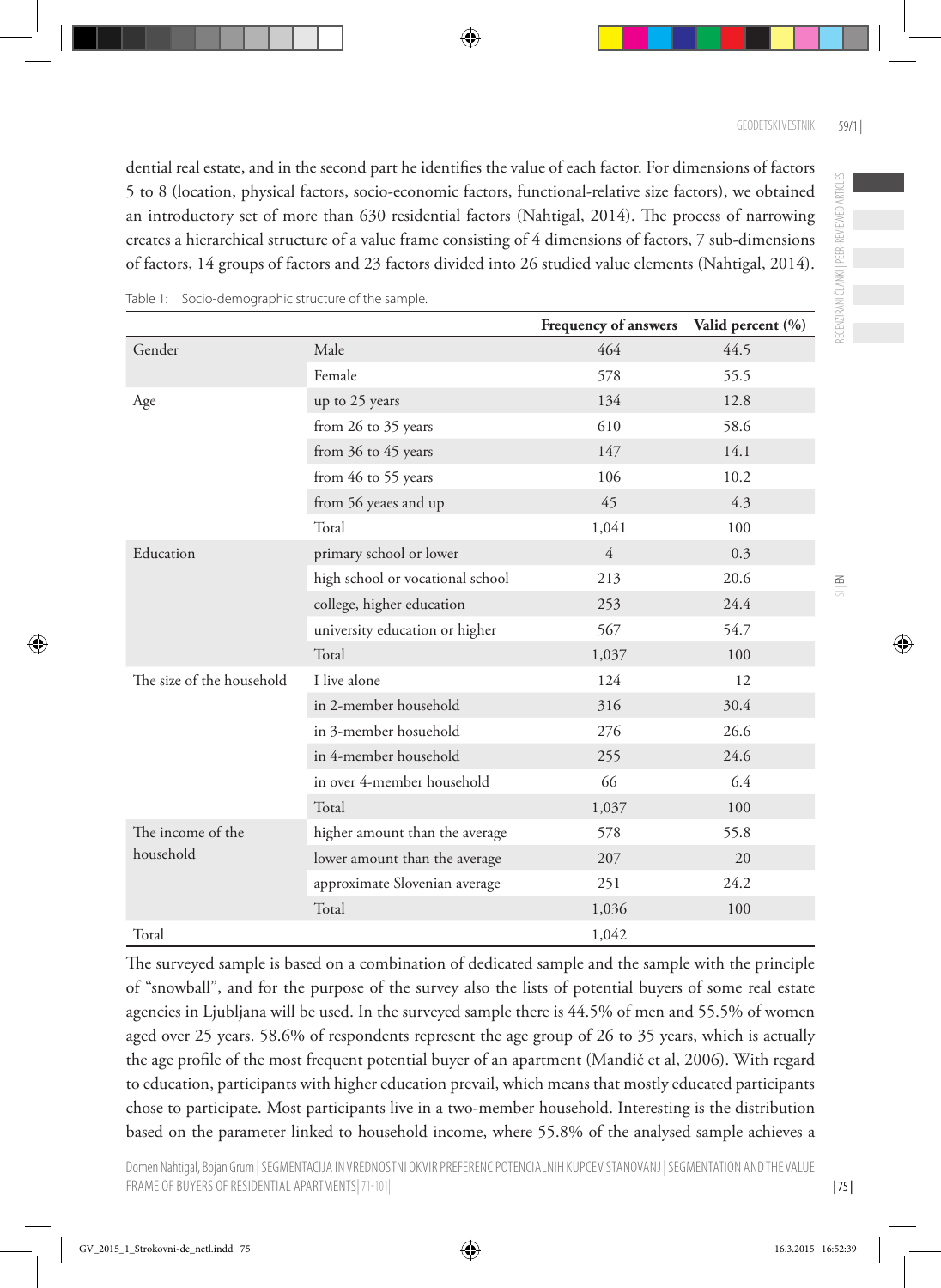higher amount per household member than the Slovenian average, and only 24.2% of the sample has the approximate average of Slovenia. We explain this with high educational level of the participants and consequently with better position (also financially) in society. More than 47% of participants prefer buying an apartment within the Ljubljana ring, and the remaining 53% is distributed evenly between the desirable location near and around Ljubljana. Socio-demographic structure of participants is shown in Table 1.

### **3 RESULTS AND INTERPRETATION**



#### **3.1 Segmentation of the real estate market of apartments**

Figure 1: CHAID tree - the technique of splitting into segments (Nahtigal, 2014).

Domen Nahtigal, Bojan Grum | SEGMENTACIJA IN VREDNOSTNI OKVIR PREFERENC POTENCIALNIH KUPCEV STANOVANJ | SEGMENTATION AND THE VALUE FRAME OF BUYERS OF RESIDENTIAL APARTMENTS|71-101|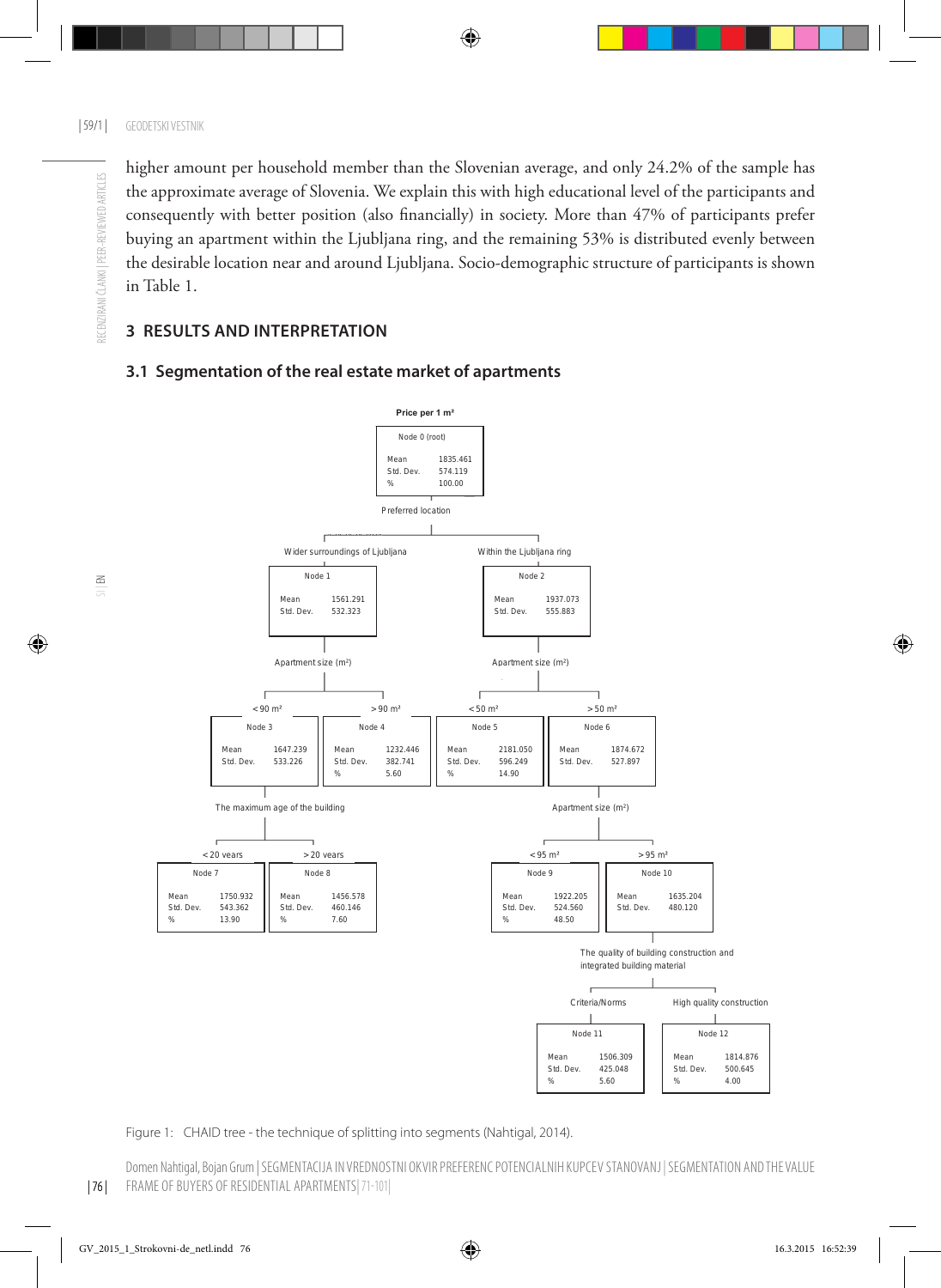RECENZIRANI ČLANKI | PEER-REVIEWED ARTICLES

 $\leq$ 

Segmentation of the real estate market of apartments is made with the CHAID model. The result of the CHAID model is shown in the hierarchical structure of an upside-down tree shape (Figure 1), in which the root represents the whole sample or population, and the branches are ultimately shaped content and value logical segments (Ramaswami and Bhaskaran, 2010). In the selection of criterion variables the principle was taken into account, that the model includes only variables related to the characteristics of the apartment and not those related to the characteristics of the respondents. Taking into account the demographic characteristics of potential buyers in the evaluation process with the market comparison approach is not reasonable because the assessor does not know, what type of the comparable real estate buyer it was, that was used as input data in the adaptation process (Grum, 2012).

The decision tree CHAID has several levels, wherein for each a variable is exposed, on the basis of which the differences between the segments are statistically significant. From the content analysis of the acquired segments can be seen that the segments are characterized by differences in the content of the studied apartment factors. Preferences of segment buyers are showing the forces of demand that would be expected for a given segment. The segments are internally homogeneous by content, but the correlation between them is significantly heterogeneous. The existence of segments justifies the uneven "falls" of criterion function AIC (Akaike information criterion), which was calculated on the basis of the same criterion variables as the CHAID segmentation. On the Y-axis the function has adjusted Euclidean distances of the individual units of the segment centroids, and on the X-axis the solutions with different number of segments are stated.

The top rectangle in the Figure 1 shows the roots of the tree (node 0) and indirectly all sample respondents who were, on average, calculated on the basis of their responses, willing to pay 1,835 EUR/m<sup>2</sup> for buying an apartment. The value is relatively well matched with the average value of apartment in Ljubljana and its surroundings in 2013, which according to the Surveying and Mapping Authority of the Republic of Slovenia (GURS, 2013) amounts to 1,830 EUR/m².

The CHAID algorithm, in the first step, divides the sample on the basis of the studied properties of an apartment in such a way that in each subgroup (node 1 and 2) the difference in the price per  $m<sup>2</sup>$  is maximized. Of all the criterion variables included, the biggest difference emerges in the primary division of the sample depending on the location factor. In a similar manner the method divides other sub-groups. Sub-sample of wider surroundings of Ljubljana is firstly divided according to apartment size factor, namely into a group of apartments with a net floor area greater than 90 m² (final segment 1) and into apartments with a net floor area of less than 90 m². The latter sub-group in the third splitting is divided according to age factor, namely in apartments in apartment buildings, which are over 20 years old and under 20 years (final segments 2 and 3). The second half of the tree, which is tied to the location of the city of Ljubljana with narrower surroundings, is in the second splitting also divided based on the factor of net floor area of the apartment, but in the surface norm of 50 m<sup>2</sup>. Apartments smaller than 50 m<sup>2</sup> form the final segment 4, and the apartments in Ljubljana, larger than 50 m², are in the third splitting again divided based on the net floor area, in this step, in the size order of 95 m². In the third step of the right half of the trees we have a final segment 5, namely the apartments in Ljubljana in size from 50 to 95 m<sup>2</sup>, which are the most represented segment with a share of almost half of the total sample. This information is only one indicator of the quality of the acquired segments, since the real estate market demand for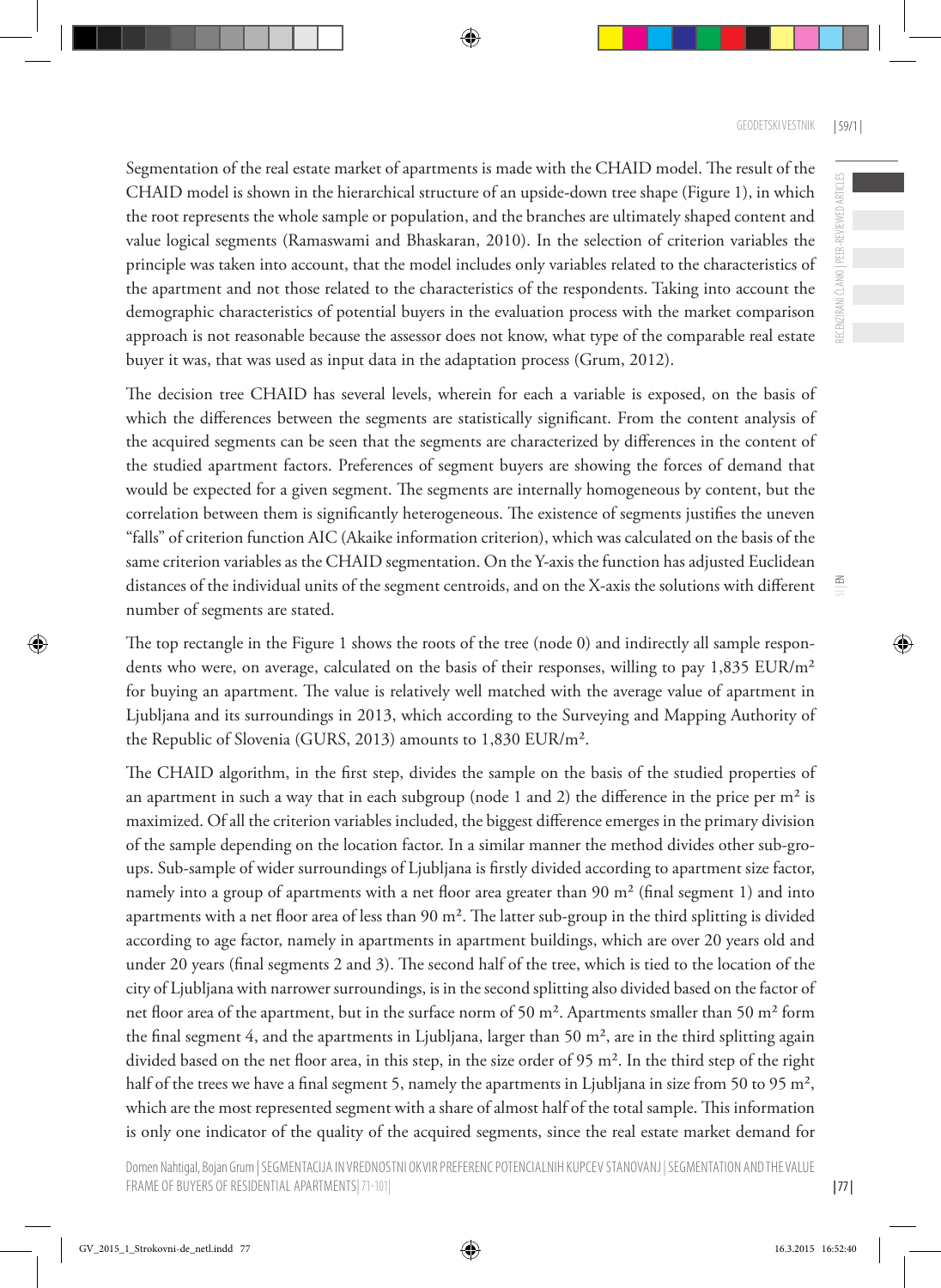RECENZIRANI ČLANKI I PEER-REVIEWED ARTICLES

medium-sized functional apartments is actually the greatest (GURS, 2013). The final segments 6 and 7 are obtained from a division of the sub-sample of apartments of net floor area over 95 m², namely on the basis of factors of the quality of construction and apartment building. Last splitting delivers segments of large luxury (high standard) apartments and large normal quality (standard) apartments in Ljubljana. To recap, we have therefore 4 segments of apartments or types of potential buyers within the city of Ljubljana with narrower surroundings and 3 segments in the wider surroundings of Ljubljana.

The results of obtained segments of the apartment market in Ljubljana and their structural size, determined on the basis of multivariate CHAID method are shown in Table 2.

| Segment / apartment                                                    | <b>Definition</b>                                                                                                                                                                                                     | Percent<br>(9/0) | $RSS*$<br>(9/0) |
|------------------------------------------------------------------------|-----------------------------------------------------------------------------------------------------------------------------------------------------------------------------------------------------------------------|------------------|-----------------|
| Ljubljana-surroundings,<br>size over 90 $m2$                           | idelal location is wider surroundings of Ljubljana<br>apartment should be over 90 m <sup>2</sup>                                                                                                                      | 5.3              | 5.6             |
| Ljubljana, size up to 50 $m2$                                          | - ideal location is within the Ljubljana city ring<br>apartment should bo less or up to 50 m <sup>2</sup>                                                                                                             | 14.1             | 14.9            |
| Ljubljana-surroundings,<br>size up to 90 $m^2$ ,<br>age up to 20 years | ideal location is wider surroundings of Ljubljana<br>apartment less or up to 90 $m2$<br>age of the buildings should be less or up to 20 years<br>$\hspace{0.1mm}-\hspace{0.1mm}$                                      | 13.2             | 13.9            |
| Ljubljana-surroundings,<br>size up to 90 $m^2$ ,<br>age over 20 years  | - ideal location is wider surroundings of Ljubljana<br>apartment should bo less or up to 90 m <sup>2</sup><br>age of the buildings should be over 20 years                                                            | 7.2              | 7.6             |
| Ljubljana, size from 50 m <sup>2</sup><br>to 95 $m2$                   | - ideal location is within the Ljubljana city ring<br>— size more or at least 50 m <sup>2</sup> up to 95 m <sup>2</sup>                                                                                               | 46               | 48.5            |
| Ljubljana, size over 95 m <sup>2</sup> ,<br>quality-normal standard    | - ideal location is within the Ljubljana city ring<br>$-$ size of the apartment should be over 95 m <sup>2</sup><br>- quality of the building can be lower                                                            | 5.3              | 5.6             |
| Ljubljana, size over 95 m <sup>2</sup> ,<br>quality-high standard      | - ideal location is within the Ljubljana city ring<br>size of the apartment should be over 95 m <sup>2</sup><br>$\qquad \qquad -$<br>- quality of the building has to be of higher standard<br>(quality construction) | 3.8              | 4               |
|                                                                        | TOTAL                                                                                                                                                                                                                 | 94.9             | 100             |
|                                                                        | Systemic failure                                                                                                                                                                                                      | 5.1              |                 |

Table 2: Acquired Segments of apartment market in Ljubljana and their structural size (Nahtigal, 2014)

\* RSS = the relative size of segment

#### **3.2 Value assessments of the preferences of potential buyers of real estate**

In the process of the range of factors we have created four layers, the narrowest level of elementary factors, intermediate level of groups of factors and the broadest levels of sub-dimensions and dimensions of factors (Nahtigal, 2014). The results of the research for each analysed level of factors provide a range of value preferences of potential buyers of each segment. The values of the factors are based on average, median and 33<sup>rd</sup> and 66<sup>th</sup> centile. The results are analysed in the form of absolute and relative values. The results shown in Table 3 are at the level of the median.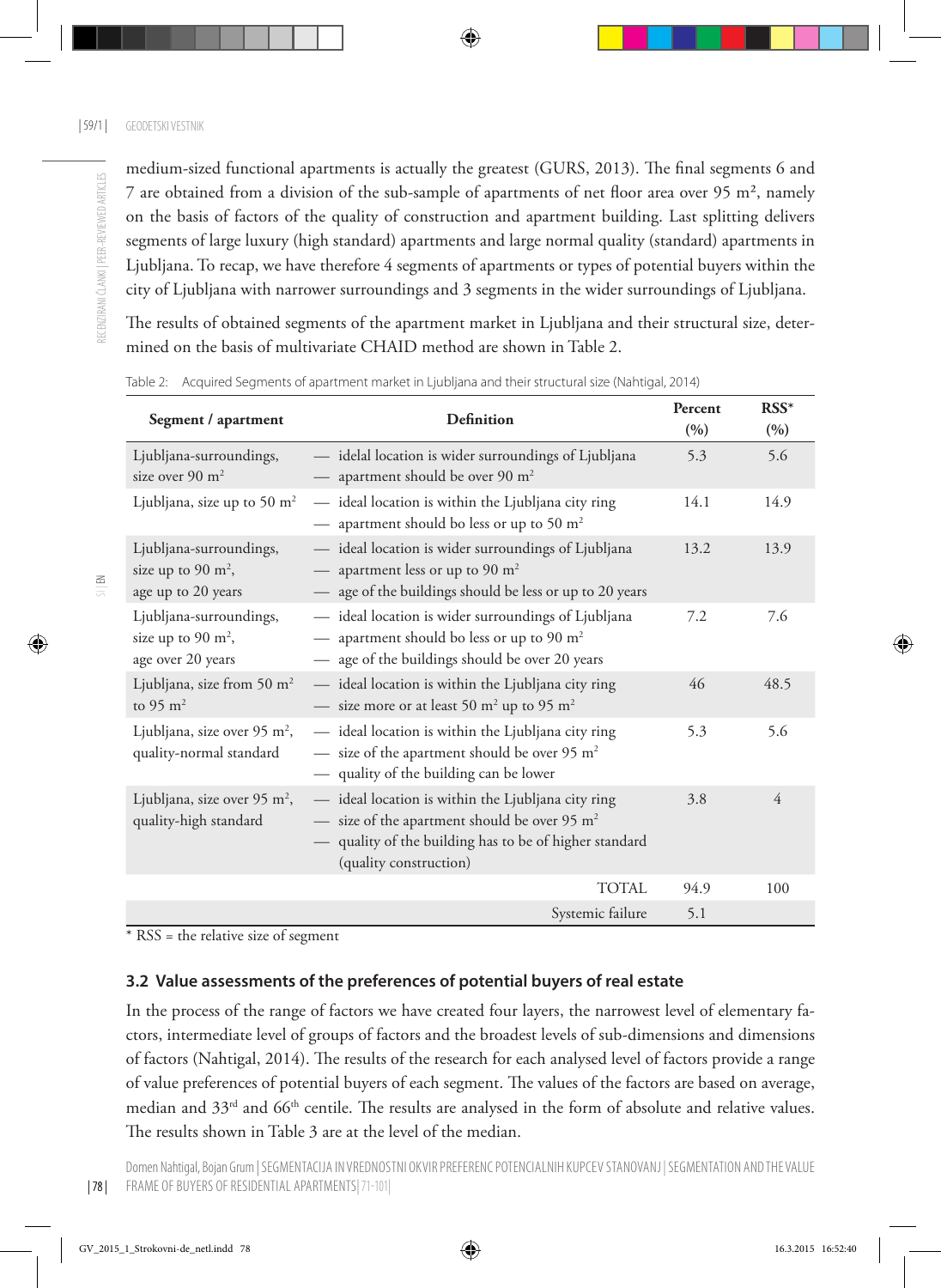The results show that to the potential buyers the most important factor of value is the effective age of the building, which in the area of segmental medians occupies values of around 20%. The factor of the effective age is basically composed of three sub-factors, of which the largest contribution creates the value sub-factor of age (median of segments from about 7% to 12% in the change of age factor for 20 years), followed by sub-factor of quality of construction (median by segments from around 4% up to 6%), the lowest value weighting has the sub-factor of quality and state of maintenance of facilities (median from 2.5% to 4.5%). For each year of age of the building the value of the apartment, in the mind of at least half of potential buyers, expressed in absolute value is reduced by approximately 500 EUR. It is interesting to compare the results with the research results carried out by Friškovec (2009), who has via regression analysis demonstrated that the advertised price of second-hand apartment in the surroundings of Ljubljana is reduced in one year by an average of 722.39 EUR, if other conditions remain unchanged. If the results are compared with the value preferences of the third of the most demanding buyers ( $66<sup>th</sup>$  centile), they are almost completely harmonized with those findings. Pavlin (2006) in the calculation of apartment price index for the age factor assessed the regression coefficient of -0.00421 within the error of 1%, which represents a 0.4% drop in apartment value for 1 year old building in relation to the constant. Romih and Bojnec (2008) in the hedonic price analysis of second-hand apartments prove that an additional year of age of apartment, ceteris paribus, the value of real estate, on average, is reduced by about 7 EUR/m². Considering the baseline average value of apartment as expressed by the participants (1,835 EUR / m²), the result represents the relative change in the value of real estate in the amount of 7.63% with a change in the age of 20 years.

The survey results show that to participants the least important factors are such as the headroom of the apartment, quality of apartment security system, the size of apartment building, the quality of the common areas in the facility and the factor of the quality and design of interior furniture. Factor of above-average headroom apartment is, except in the luxury segment of apartments, practically insignificant to buyers. In the elite segment, half of the buyers prefer value factor in 0.4% of the value of the total real estate, and the most demanding third of buyers even in 0.8%. This is explained with the fact that the minimum headroom in the apartment building is legally required, standard. The segment of potential buyers of expensive apartments also stands out in this regard that they reflect a high degree of consensus on the tidiness and quality of the common areas. For presence / absence of high-quality common areas of the building more than half of buyers are willing to pay more / less for an apartment in relative magnitudes from about 0.4% to 0.8% of the average segment value of the apartment. The range of value preferences of factor is from 33<sup>rd</sup> to 66<sup>th</sup> centile in the range in the relative values from 0% to 2%. The reason for the low expressed importance of the quality factor of security system can be seen in the fact that the majority of apartments in the market in Ljubljana, except burglar door, offer no security system. Buyers consequently do not think of the factor and probably treat it as a luxury physical element. At least half of the potential buyers expressed value preferences for the existence / non-existence of the discussed factor, ceteris paribus, in the amount of 0.3% to 0.5% of the average segment values of apartments. A review of existing researches cites the factor as important, but obviously only in cities with expressed higher crime rates. For interior design factor at least half of potential buyers, at its improvement / deterioration, are ready to change the preference value of apartment from

 $\leq$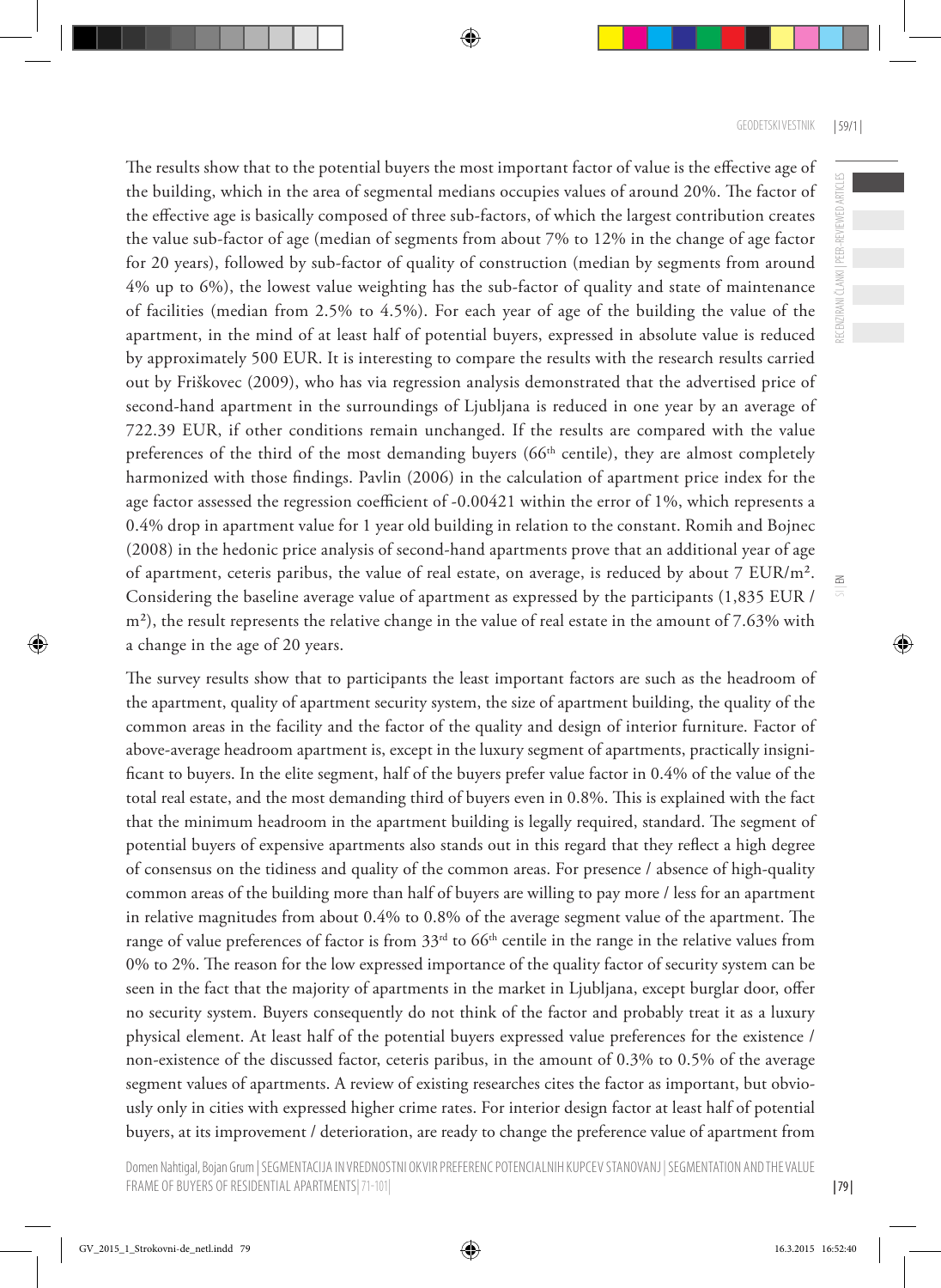$\Xi$ 

1% to 2% of the average segment value of the real estate. The argument for low values of factor, among others, is also the fact that the interior equipment does not represent the kitchen and bathroom, which are subject to separate treatment. Exceptions are buyers of luxury apartments with preferences twice higher. Mandič et al. (2006) and Naderi et al. (2012) state that the factor of the size of the building is important and it effects on the value of the apartment itself. In contrast, participants in our research, attribute a small value impact to this factor. In the third of the least demanding buyers in all segments the factor is not important at all. The highest preference is expressed by potential buyers of larger or elite apartments, where at least half of them are willing to pay 1.7% more or less, if the size of the apartment building is changed. In both of these segments there are potential buyers who are looking for apartments in smaller buildings and express negative value preference, if they had to buy an apartment in a large multi-apartment building.

Important and preferred factors are the presence of the ownership parking space and the factors of view and location of the apartment in the building. Parking space is at least relevant to buyers of the cheapest segment of apartments, where half of the buyers is ready to pay for ownership of the parking space only 1.3% of the segment value of the apartment. Other segments have a median value higher than 2%. At least half of the buyers of the elite class apartments are willing to pay 4% of the value of the apartment for parking, and the most demanding third of buyers even up to 5.7%. In accordance with the survey of Friškovec (2009), only 12% of apartments in Ljubljana and 20% of apartments in the vicinity of Ljubljana have a parking space as a part of the apartment, a regression function interestingly identifies statistically significant impact of the factor only for the surrounding area of Ljubljana, where the advertised price of second-hand apartment is on average for 25,517.42 EUR higher than the same apartment that does not have a garage. Given the average value of parking space in Ljubljana in 2013 (GURS, 2013), which amounted to 10,804.00 EUR, we can conclude that the results of our study, in which at least half of the participants attributed to the factor of parking space the values between 3,000 and 4,000 EUR, and buyers of luxury apartments to around 8,000 EUR, show significantly lower perceptions. In doing so, the results also show that the parking space is more important to buyers of apartments within the city of Ljubljana (medians of segments from 3% to 4%) than buyers of apartment segments in the surroundings of Ljubljana (medians from 1.3% to 2.1%). Even to the most market values are expressed the perceptions or preferences of the third of the most demanding segment buyers of apartments, who reflect this difference (with or without parking space) in the value of around 10,000 EUR. Factors relating to the view and position of the apartment create the expected exceptionally high degree of volatility of value preferences in relation to the relative motion of other factors; the preferences of the upper and lower third of the buyers are markedly different. For better / worse view and position of the apartment according to the direction of the sky, at least half of potential apartment buyers are ready to pay more / less between 2% and 2.5% of the segment value of the apartment. The value range of buyers' preferences of the 33<sup>rd</sup> and 66<sup>th</sup> centile is from 0% to about 4.5%. The exception is the segment of buyers of luxury apartments, to which the factor is very important (median 4%, range to 7.2% – 66<sup>th</sup> centile). We found that buyers of apartments prefer a combination of factors of view, position and balcony. To buyers of apartments larger than 90 m², the factors relating to the view and position of apartment, in comparison with the distribution of the sample, present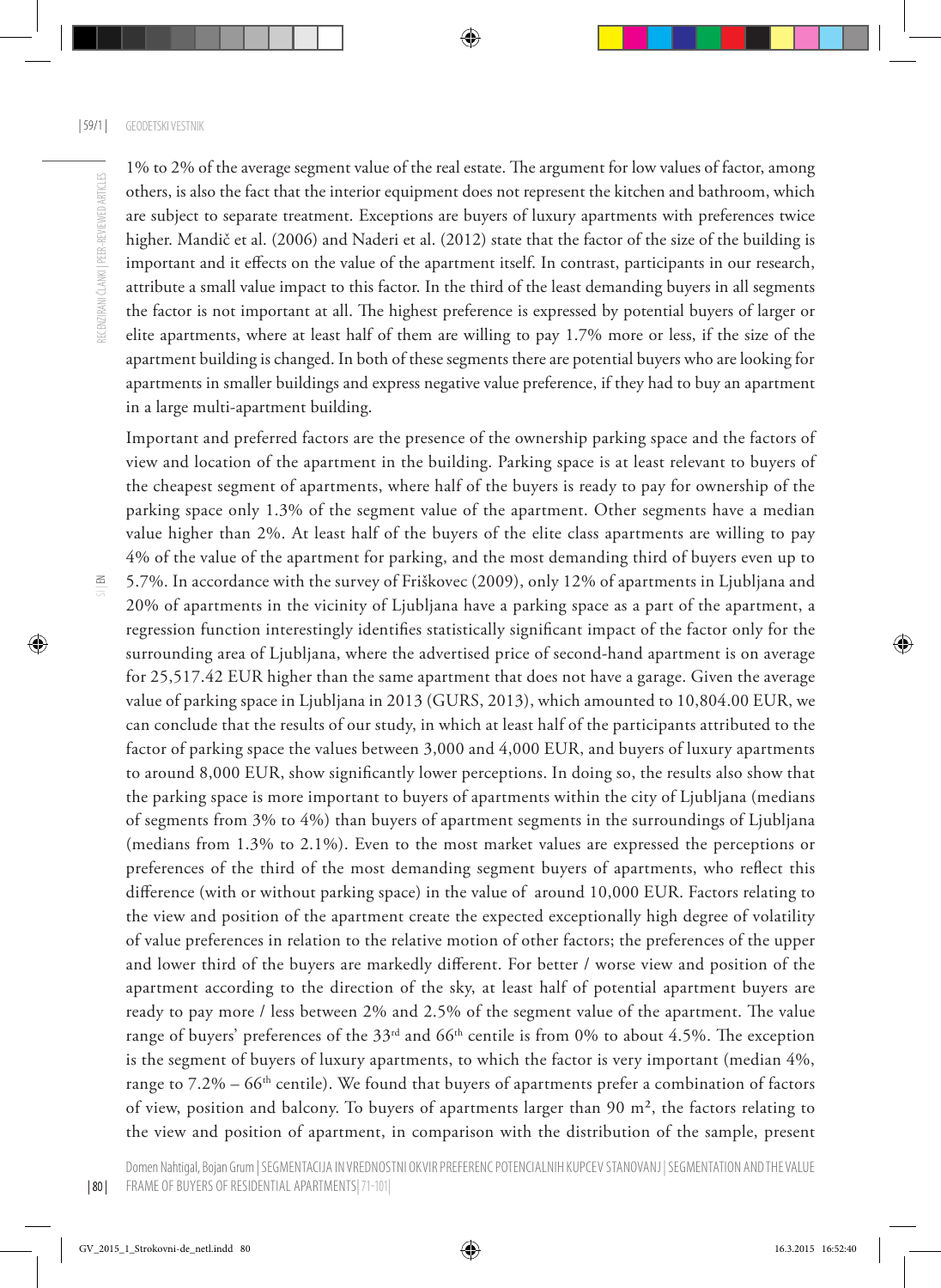over-proportional importance. Buyers of luxury apartments with almost 97% of the segment population prefer a nice view.

Similarly, the exponential growth rate of the importance of factors from less to more demanding buyers demonstrates a factor of social status of the neighbourhood. At least half of the buyers are ready, due to better / worse quality of residential neighbourhoods, to pay more / less, in the amount from about 2.4% to 6.8% of the average segment value of apartment. To the demanding thirds of segment buyers the social status of the building represents the value readiness for higher / lower payment of the purchase price of the apartment in between 6% and 8.7%, to least demanding third of buyers the factor means much less, only about 1% to 2% of the average segment value of apartment.

|          |                                                                           | Median                                      |                                                                     |                                                                       |                                      |                                                 |                                                |                                                            |
|----------|---------------------------------------------------------------------------|---------------------------------------------|---------------------------------------------------------------------|-----------------------------------------------------------------------|--------------------------------------|-------------------------------------------------|------------------------------------------------|------------------------------------------------------------|
|          |                                                                           | surroundings,<br>over $90 \text{ m}^2$<br>ä | up to 90 m <sup>2</sup> , age<br>LJ surroundings,<br>up to 20 years | LJ surroundings,<br>up to 90 m <sup>2</sup> , age<br>years<br>over 20 | $\mathbf{\hat{H}}^2$<br>LJ, up to 50 | $\mathbf{S}$<br>LJ, from 50<br>$95 \text{ m}^2$ | LJ, over 95 m <sup>2</sup> ,<br>normal quality | higher standard<br>LJ, over 95 m <sup>2</sup> ,<br>quality |
|          | Parking space in the immediate surroundings of the building               | 1.0%                                        | 1.3%                                                                | 1.3%                                                                  | 2.5%                                 | 1.8%                                            | 1.8%                                           | 1.2%                                                       |
|          | Tidiness of the immediate surroundings ao apartment building              | 1.3%                                        | 1.1%                                                                | 1.0%                                                                  | 2.0%                                 | 1.7%                                            | 1.7%                                           | 1.9%                                                       |
|          | Proprietary basement garage parking space                                 | 2.1%                                        | 2.0%                                                                | 1.3%                                                                  | 3.8%                                 | 3.3%                                            | 1.8%                                           | 4.0%                                                       |
|          | Attractive apartment view; position relative to the direction of the sky  | 2.5%                                        | $1.1\%$                                                             | 2.2%                                                                  | 2.5%                                 | 2.5%                                            | 2.0%                                           | 4.0%                                                       |
|          | Presence of balcony                                                       | 1.1%                                        | 1.3%                                                                | 1.3%                                                                  | 2.3%                                 | 1.7%                                            | 1.0%                                           | 2.0%                                                       |
|          | Presence of terrace / atrium                                              | 2.2%                                        | 2.4%                                                                | 1.3%                                                                  | 1.5%                                 | 2.0%                                            | 2.6%                                           | 3.2%                                                       |
|          | Size of the apartment building                                            | 1.7%                                        | $0.0\%$                                                             | 0.0%                                                                  | 0.0%                                 | $0.0\%$                                         | 0.0%                                           | 0.8%                                                       |
|          | Floor of the apartment-basement                                           | 2.6%                                        | 2.2%                                                                | 6.3%                                                                  | 6.3%                                 | 5.2%                                            | 3.8%                                           | 9.1%                                                       |
|          | Floor of the apartment-loft                                               | 1.8%                                        | 2.0%                                                                | 3.3%                                                                  | 4.2%                                 | 2.5%                                            | 0.6%                                           | 5.0%                                                       |
|          | Elevator                                                                  | 0.4%                                        | 1.0%                                                                | 0.5%                                                                  | 1.3%                                 | 1.0%                                            | 1.0%                                           | 1.2%                                                       |
|          | Appearance (external architecture) of the apartment building              | 1.1%                                        | 0.0%                                                                | 0.0%                                                                  | 1.8%                                 | 0.0%                                            | 0.7%                                           | 1.0%                                                       |
|          | Effective age (according to years)                                        | 7.5%                                        | 12.3%                                                               | 7.1%                                                                  | 8.3%                                 | 7.1%                                            | 10.0%                                          | 6.8%                                                       |
| Level of | Effective age (according to the quality of construction)                  | 5.0%                                        | 3.5%                                                                | 3.9%                                                                  | 5.0%                                 | 4.7%                                            | 5.6%                                           | 8.0%                                                       |
| natural  | Effective age (according to the quality of facade, roof)                  | 3.2%                                        | 3.3%                                                                | 3.2%                                                                  | 2.5%                                 | 2.3%                                            | 3.4%                                           | 4.5%                                                       |
| factors  | Effective age (total: years, construction, facade)                        | 20.8%                                       | 20.0%                                                               | 13.7%                                                                 | 19.2%                                | 15.0%                                           | 20.0%                                          | 20.0%                                                      |
|          | Quality of common areas (presence of dryers, laundry, bicycle shed, etc.) | 0.5%                                        | 0.0%                                                                | 0.7%                                                                  | 0.7%                                 | 0.0%                                            | 0.4%                                           | 0.8%                                                       |
|          | Quality of windows                                                        | 1.5%                                        | 2.0%                                                                | 2.3%                                                                  | 1.7%                                 | 1.4%                                            | 1.8%                                           | 2.2%                                                       |
|          | Quality and accessories in the bathroom                                   | 1.1%                                        | 2.0%                                                                | 2.0%                                                                  | 2.0%                                 | 1.7%                                            | 1.0%                                           | 1.6%                                                       |
|          | Quality and eqipment of the kitchen                                       | 0.9%                                        | 1.1%                                                                | 1.4%                                                                  | 1.5%                                 | 1.0%                                            | 0.4%                                           | 0.8%                                                       |
|          | Quality of floorings                                                      | 1.0%                                        | 1.2%                                                                | 1.0%                                                                  | 1.0%                                 | 0.8%                                            | 0.7%                                           | 1.2%                                                       |
|          | Quality of installations (electricity / heathing / air conditioning)      | 1.2%                                        | 1.9%                                                                | 1.7%                                                                  | 1.3%                                 | 1.4%                                            | 1.3%                                           | 1.5%                                                       |
|          | Quality of system security in the apartment                               | 0.3%                                        | 0.3%                                                                | 0.5%                                                                  | 0.5%                                 | 0.4%                                            | 0.3%                                           | 0.4%                                                       |
|          | Quality and design of the furniture and interior equipment                | 0.6%                                        | 0.8%                                                                | 0.7%                                                                  | 0.8%                                 | $0.0\%$                                         | $0.0\%$                                        | 1.2%                                                       |
|          | Operating costs                                                           | 3.0%                                        | 2.4%                                                                | 3.3%                                                                  | 2.2%                                 | 1.8%                                            | 2.7%                                           | 1.4%                                                       |
|          | General social status of the building                                     | 3.8%                                        | 3.3%                                                                | 2.4%                                                                  | 5.4%                                 | 5.0%                                            | 5.3%                                           | 6.8%                                                       |
|          | Functional layout of the rooms in apartment                               | 0.0%                                        | 1.6%                                                                | 1.7%                                                                  | 1.9%                                 | 1.5%                                            | 1.7%                                           | 2.3%                                                       |
|          | Headroom                                                                  | 0.0%                                        | $0.0\%$                                                             | 0.0%                                                                  | $0.0\%$                              | 0.0%                                            | $0.0\%$                                        | 0.4%                                                       |

Table 3: The research results at the level of the median (Nahtigal, 2014).

Domen Nahtigal, Bojan Grum | SEGMENTACIJA IN VREDNOSTNI OKVIR PREFERENC POTENCIALNIH KUPCEV STANOVANJ | SEGMENTATION AND THE VALUE FRAME OF BUYERS OF RESIDENTIAL APARTMENTS|71-101|

| 81 |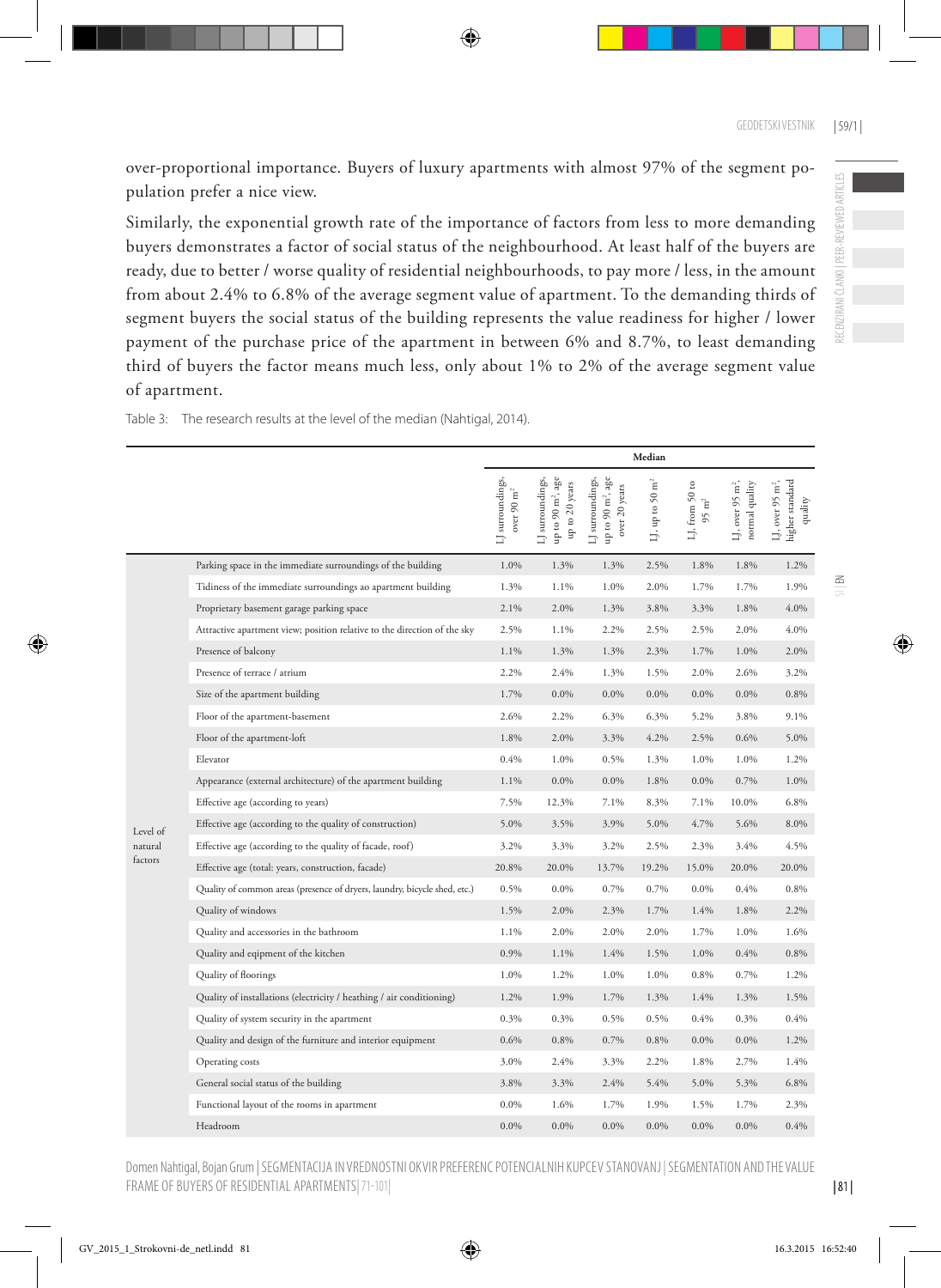|                      |                                                          |                                            |                                                                         |                                                                                    | Median                         |                                      |                                                                                                                                           |                                                            |
|----------------------|----------------------------------------------------------|--------------------------------------------|-------------------------------------------------------------------------|------------------------------------------------------------------------------------|--------------------------------|--------------------------------------|-------------------------------------------------------------------------------------------------------------------------------------------|------------------------------------------------------------|
|                      |                                                          | LJ surroundings,<br>over 90 $\mathrm{m}^2$ | LJ surroundings,<br>up to $90$ m², age<br>up to 20 years                | up to 90 m <sup>2</sup> , age<br>LJ surroundings,<br>$20\;\mathrm{years}$<br>over. | $\mathrm{m}^2$<br>LJ, up to 50 | G<br>LJ, from 50<br>$95 \text{ m}^2$ | LJ, over 95 m <sup>2</sup> ,<br>normal quality                                                                                            | higher standard<br>LJ, over 95 m <sup>2</sup> ,<br>quality |
|                      | Quality of immediate surroundings of the building        | 3.1%                                       | 2.8%                                                                    | 2.6%                                                                               | 4.7%                           | 4.1%                                 | 2.4%                                                                                                                                      | 4.5%                                                       |
|                      | Proprieatary basement garage parking space               | 2.1%                                       | 2.0%                                                                    | 1.3%                                                                               | 3.8%                           | 3.3%                                 | 1.8%                                                                                                                                      | 4.0%                                                       |
|                      | View and position of the apartment in the building       | 2.5%                                       | 1.1%                                                                    | 2.2%                                                                               | 2.5%                           | 2.5%                                 | 2.0%                                                                                                                                      | 4.0%                                                       |
|                      | Presence of balcony                                      | 1.1%                                       | 1.3%                                                                    | 1.3%                                                                               | 2.3%                           | 1.7%                                 | 1.0%                                                                                                                                      | 2.0%                                                       |
|                      | Presence of terrace / atrium                             | 2.2%                                       | 2.4%                                                                    | 1.3%                                                                               | 1.5%                           | 2.0%                                 | 2.6%                                                                                                                                      | 3.2%                                                       |
|                      | Size of the apartment building                           | 1.7%                                       | 0.0%                                                                    | 0.0%                                                                               | 0.0%                           | 0.0%                                 | $0.0\%$                                                                                                                                   | 0.8%                                                       |
| Level of             | Degradded location: half-basement apartment              | 2.6%                                       | 2.2%                                                                    | 6.3%                                                                               | 6.3%                           | 5.2%                                 | 3.8%                                                                                                                                      | 9.1%                                                       |
| factor<br>groups     | Degradded location:loft apartment                        | 1.8%                                       | 2.0%                                                                    | 3.3%                                                                               | 4.2%                           | 2.5%                                 | 0.6%                                                                                                                                      | 5.0%                                                       |
|                      | Quality of building                                      | 24.3%                                      | 24.6%                                                                   | 18.7%                                                                              | 25.8%                          | 19.6%                                | 26.0%<br>6.9%<br>0.5%<br>2.7%<br>5.3%<br>2.8%<br>5.7%<br>18.5%<br>26.0%<br>8.7%<br>2.7%<br>5.3%<br>2.8%<br>27.9%<br>33.8%<br>7.7%<br>2.8% | 24.4%                                                      |
|                      | Quality and condition of vital elements of the apartment | 7.5%                                       | 9.5%                                                                    | 9.0%                                                                               | 8.6%                           | 7.5%                                 |                                                                                                                                           | 8.0%                                                       |
|                      | Quality of interior equipment                            | 1.2%                                       | 1.2%                                                                    | 1.3%                                                                               | 1.3%                           | 0.8%                                 |                                                                                                                                           | 1.7%                                                       |
|                      | Operating costs                                          | 3.0%                                       | 2.4%                                                                    | 3.3%                                                                               | 2.2%                           | 1.8%                                 |                                                                                                                                           | 1.4%                                                       |
|                      | General social status of the building                    | 3.8%                                       | 3.3%                                                                    | 2.4%                                                                               | 5.4%                           | 5.0%                                 |                                                                                                                                           | 6.8%                                                       |
|                      | Functional and relative size of the apartment            | 1.6%                                       | 1.5%                                                                    | 2.5%                                                                               | 2.5%                           | 2.0%                                 |                                                                                                                                           | 3.2%                                                       |
|                      | Location of the building                                 | 5.6%                                       | 4.9%                                                                    | 5.2%                                                                               | 10.0%                          | 7.8%                                 |                                                                                                                                           | 8.1%                                                       |
|                      | Location of the apartment in the building                | 15.0%                                      | 15.0%                                                                   | 17.7%                                                                              | 23.2%                          | 20.0%                                |                                                                                                                                           | 25.2%                                                      |
| Level of             | Physical characteristics of the building                 | 24.3%                                      | 24.6%                                                                   | 18.7%                                                                              | 25.8%                          | 19.6%                                |                                                                                                                                           | 24.4%                                                      |
| factor sub-          | Physical characteristics of the apartment                | 9.4%                                       | 11.7%                                                                   | 10.9%                                                                              | 10.5%                          | 9.2%                                 |                                                                                                                                           | 9.8%                                                       |
| dimensions           | Economic factors                                         | 3.0%                                       | 2.4%                                                                    | 3.3%                                                                               | 2.2%                           | 1.8%                                 |                                                                                                                                           | 1.4%                                                       |
|                      | Socio factors                                            | 3.8%                                       | 3.3%                                                                    | 2.4%                                                                               | 5.4%                           | 5.0%                                 |                                                                                                                                           | 6.8%                                                       |
|                      | Functional and relative size                             | 1.6%                                       | 1.5%                                                                    | 2.5%                                                                               | 2.5%                           | 2.0%                                 |                                                                                                                                           | 3.2%                                                       |
|                      | Location                                                 | 22.1%                                      | 22.5%                                                                   | 24.9%                                                                              | 34.7%                          | 29.2%                                |                                                                                                                                           | 37.8%                                                      |
| Level of             | Physical factors                                         | 31.3%                                      | 37.2%<br>31.4%<br>37.5%<br>6.8%<br>6.9%<br>8.9%<br>1.5%<br>2.5%<br>2.5% | 30.3%                                                                              |                                | 35.7%                                |                                                                                                                                           |                                                            |
| factor<br>dimensions | Socio-economic factors                                   | 7.7%                                       |                                                                         |                                                                                    |                                | 7.4%                                 |                                                                                                                                           | 8.0%                                                       |
|                      | Functional and relative size                             | 1.6%                                       |                                                                         |                                                                                    |                                | 2.0%                                 |                                                                                                                                           | 3.2%                                                       |

As an important factor among the physical elements of apartment are shown the quality of windows, bathrooms, kitchens, floors and installations, namely for the level of the quality of these vital physical elements the cumulative relative amount of at least half of potential buyers is willing to pay more or less than 7% to 9.5% of segmental value of the apartment. The range of buyers value preferences, based on exhaustive modification of the physical factors, have the values for quality windows and bathrooms between 1% and 3%, for the quality of the kitchen between 0.5% and 2%, the quality of the floors between 0.4% and 1.7% and for the quality of the installation between 0.8% and 2.5%. It is interesting that the windows are over-proportionally important to buyers of the cheapest segment of medium-sized older apartments in the surroundings of Ljubljana, probably due to the desire to minimize energy loss and to achieve the lowest possible monthly heating costs. Subject buyer segment is expressing the highest level of value relevance of factor of operating costs (median is 3.3%).

Factor of the elevator presence in the building impacts the value of segment median on the value of apartments in the amount of about 1%, in the most demanding third of buyers ranging from 1.7% to

 $\leq$ 

RECENZIRANI ČLANKI | PEER-REVIEWED ARTICLES

RECENZIRANI ČLANKI I PEER-REVIEWED ARTICLES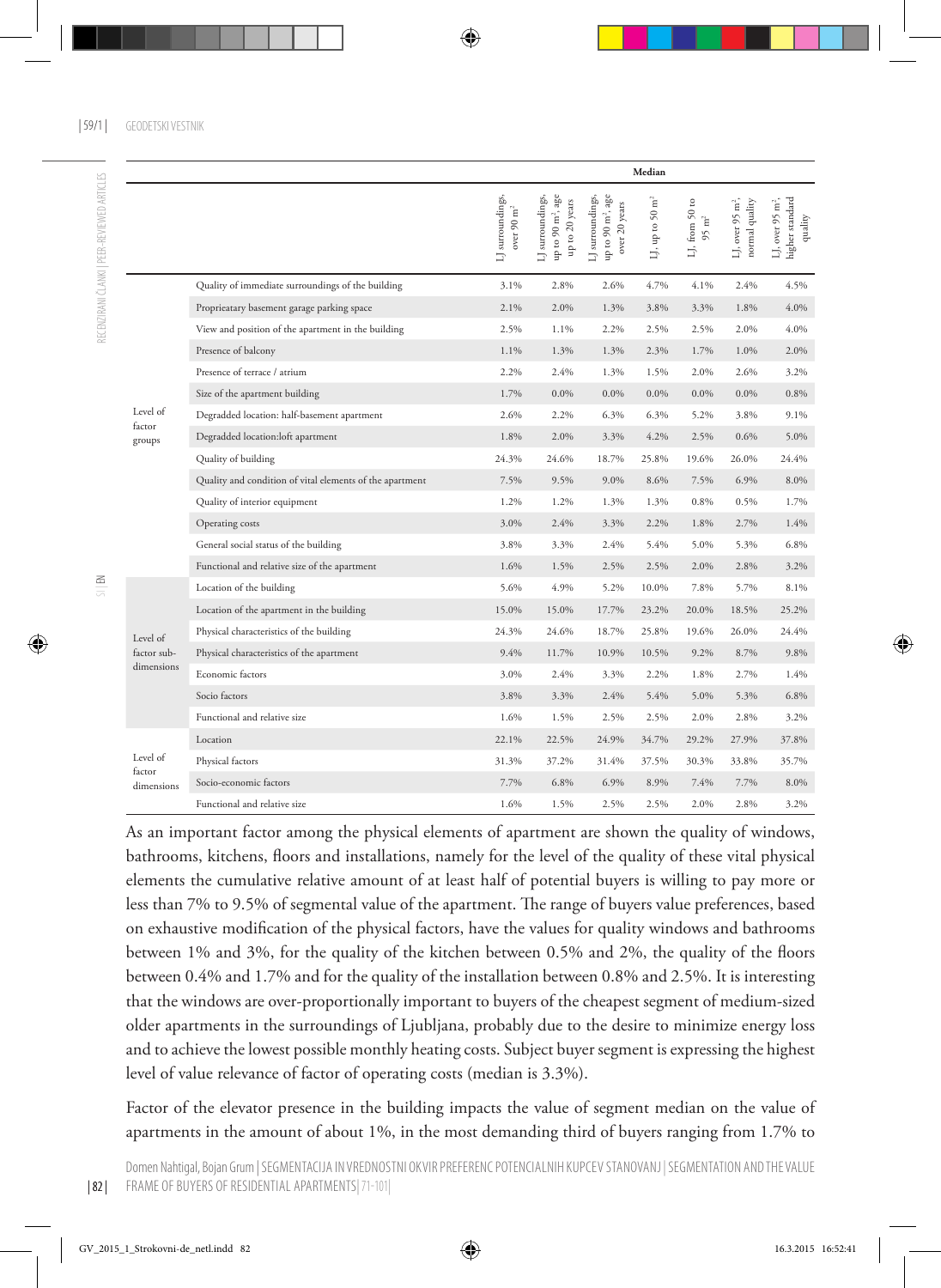ECENZIRANI ČLANKI | PEER-REVIEWED ARTICLES

 $\leq$ 

4.3%. Pavlin (2006) in hedonic analysis evaluates the superiority of the apartment, if the building has an elevator, to 4.5% (regression coefficient of +0.045; 1% of the forecast error). The lowest median value of 0.4% and 0.5% is achieved by the segments of bigger and older medium-sized apartments in the vicinity of Ljubljana, located in small multi-apartment buildings, where the presence of an elevator is functionally not very important. The elevator is more appreciated factor of segments in apartments within the city of Ljubljana, which is, according to the average floors of buildings compared with buildings in the vicinity of Ljubljana, an expected result. The presence of an elevator is the most important factor to the buyers of smaller apartments up to 50 m² and above-standard large apartments. Interesting are the values of perception of participants in terms of degraded floors such as half-basements and attic apartments (lofts). At least half of potential buyers wish a discount when purchasing a half-basement apartment in the amount of 6% to 9% of the average segment value of apartment, in the 66<sup>th</sup> centile the estimated inferiority of apartment is ranging from 8% to 12%. In the elite class the third of most demanding buyers wants a discount for basement apartment of at least 20%. At least half of the buyers change the value of the preferential real estate, if it becomes a part of the attic apartment in the building, ranging from 2% to 4.2%, the elite class to 5%. A third of the most demanding buyers estimate the inferiority of the apartment due to the attic floor, ranging from 5% to 8% of segment value of the real estate, the elite class even to 9.1%. Interestingly, the research results are relatively consistent with the findings of Rant (2003), which in regression for the variables of basement apartment (r. c. = -0.037) and loft (r. c. = -0.048) obtained the expected negative impact on the price, of course, relative to according to the ground floor and 1st floor apartments, and with the findings of Pavlin (2006), who with a similar methodology obtained results for basement apartment in 12.5% (r. c. = -0.125), while the attic apartment had 8.4% of discount (r. c. = -0.084).

For a more or less functional layout, ground plan and relative perception of apartment space, ceteris paribus, a half of the buyers is prepared to pay between 1.5% and 3.2% more or less of the segment value of the apartment. We estimate that the most commercially realistic and appropriate interpretation of preferences in the 66th centile is where the buyers in functional factors and the relative size of the apartment are willing to pay for an apartment less or more, in height between 4% and 5.2%, in the elite class 6.8%. Authoritative comparative studies to evaluate the factor of operating costs were not detected. Judging by the results of objective research, the amount of operating costs created by apartment is a very important variable for buyers in the purchase assessment. At least half of the segment of buyers is willing to change the assessed value of the desired apartment for purchase, due to lower / higher operating costs, in the amount of 1.8% and 3.3%. Similar values are also shown in segment of absolute average. The relative value range of factor "operating cost" ranges from about 1.0% -1.8% and 2.9% -4.0% of segment value of apartments. The buyers of elite apartments and buyers of small apartments up to 50m<sup>2</sup> are expectedly less sensitive to increasing and decreasing the operating costs. Segment of apartments, which best takes into account energy saving and management of housing, are the buyers of newer apartments up to 90 m² in the vicinity of Ljubljana.

The most striking results of the survey give the factors of the presence of balcony, terrace and atrium. Berčan (2010) states, that 21.8% of respondents are not ready to give up the factor of presence of a balcony or terrace when purchasing an apartment. The results of our study show a significantly lower preference for balcony or terrace. At least half of the buyers are willing to pay for balcony presence an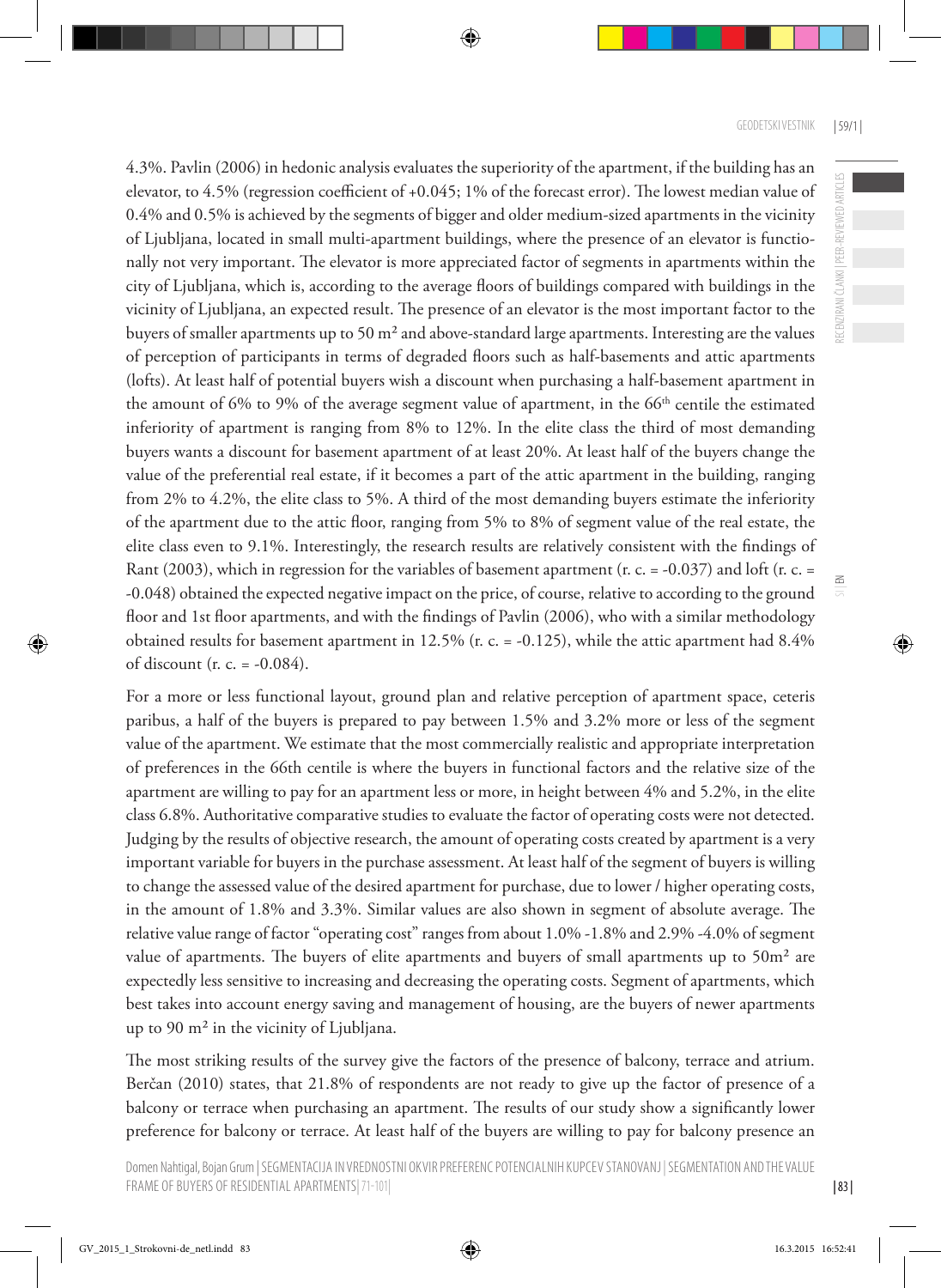additional 1% to 2.3% of the value of the real estate, the upper third of demanding buyers from 2.1% to 4.6%. For the presence of terrace or atrium the median value is from 1.3% to 3.2%, the value of 66<sup>th</sup> centile is from 3.1% to 5%. We emphasize, however, that the factor does not represent the total value of the balcony or terrace in the eyes of the buyer, but only the willingness of participant to recognize the discount or premium of purchase price for the apartment in case of (in)existence of the latter. On the overall value of the factor in the eyes of the buyer the least impact has the surface, the quality and functionality of the additional part of the apartment. The presence of terrace or atrium is expectedly most important to the buyers of luxury apartments and family segments of apartments, and the balcony is over-proportionally important to the segment of buyers of small apartments of up to 50 m<sup>2</sup>, in Ljubljana.

The results generally show that the greatest impact on buyer's value preference takes a group of factors linked to the quality of the building. If there are two identical apartments, which vary widely in age and quality of construction, maintenance of the building, the quality of the common areas and the presence of elevators, at least half of the buyers are willing to pay more for better or less for worse apartment in the amount of about 25% of the segment value of the real estate. In the range from the third of the least demanding to the third of the most demanding segment buyers the value preferences are ranging from about 15% to 37%. The exceptions, with a little under-proportional requirements according to the sample, are the segment of buyers of older apartments up to 90 m<sup>2</sup> in the vicinity of Ljubljana (range from 12.2% to 27.6%) and the segment of apartment buyers from 50 to 95 m² in Ljubljana (range from 12.1% to 28.6%). Another most important group of factors by value is the quality and condition of the vital elements of the apartment (windows, floors, kitchen, bathroom, installations); valued factor is also the quality of the immediate surroundings of the building. At least half of the buyers are ready to pay more / less for the apartment, in the case of more / less decorated surroundings and the availability of shared parking lots, ranging from 2.4% to 4.7% of the average segment value of apartment, mainly in the segment of elite apartments and smaller flats up to 50 m<sup>2</sup> in Ljubljana.

For the studied factors of micro location at least half of the buyers are prepared to pay more or less, if the factors change, in the amount of 22% or more of the average segment value of apartments. Physical factors affect at least half of the buyers to change the preferential value of apartment from about 30% to 37%. Relatively important have proved the socio-economic factors with segmental value range of medians from 6.8% to 8.9%, and factors of functional and relative size of the apartment with segment value range of medians from 1.5 to 3.2%.

#### **4 CONCLUSION**

In the article we research the value perception of potential buyers of residential apartments according to the factors which relate to the real estate. The main objective of the research is the creation of the so-called value frame for the real estate apartment segment. Values frame is designed as a table of value ranges of influential factors, related to individual residential real estate segment or a particular type of potential buyer. The research is based on statistical-mathematical analysis of real estate attributes. We use a questionnaire as the central device for the measurement of value frames, composed as part of a wider research, with the fundamental objective of determining the content and value factors, which are critical for potential acquirers of residential real estate rights in the purchase of real estate. The questi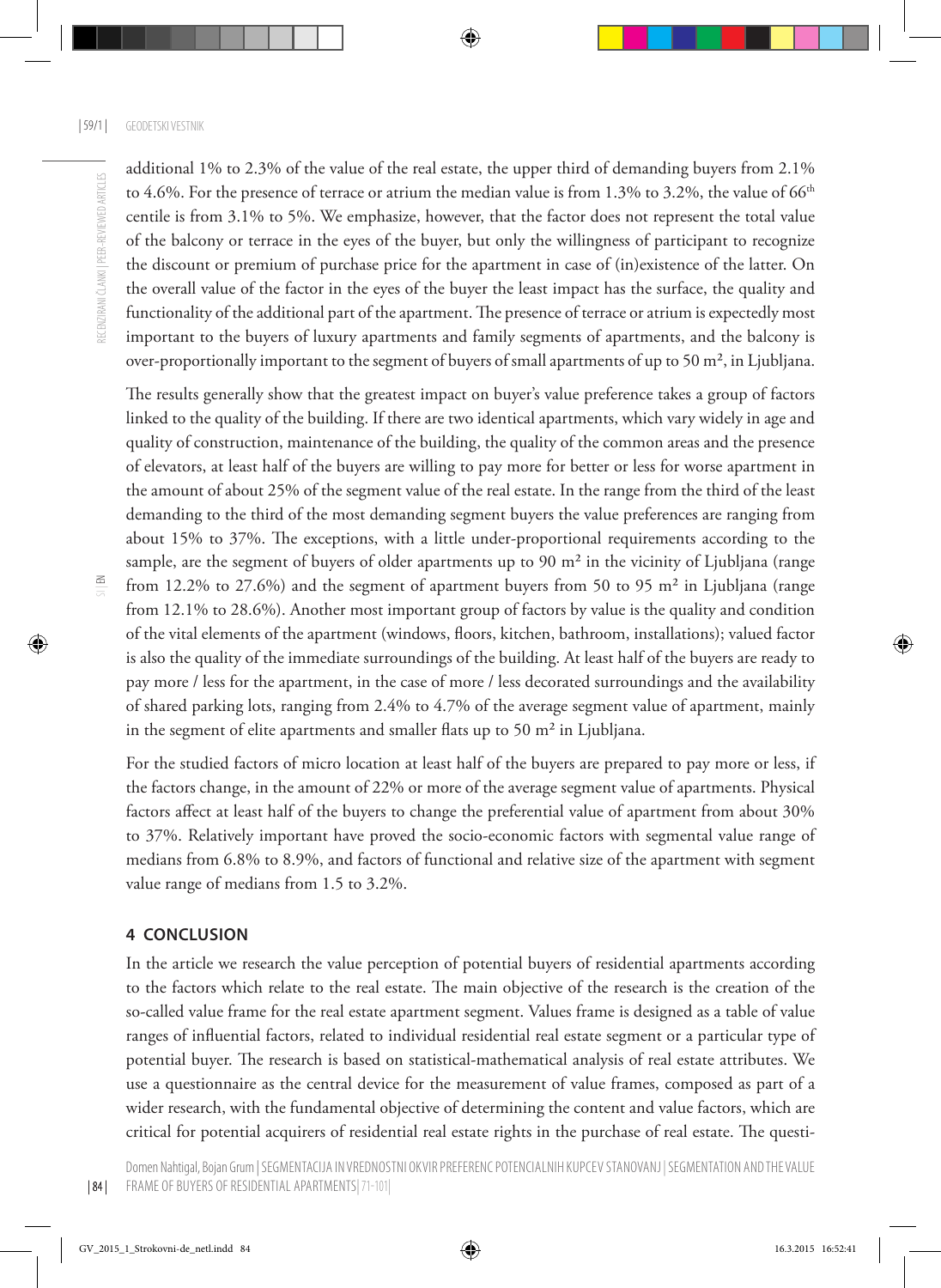onnaire obtained credible information for statistical analysis. The analysis shows that the results have most authoritative market value in the range of median and  $66<sup>th</sup>$  centile. The results show how potential buyers (relatively and absolutely) express the degree of differences between the real estate or what value perception is expressed for individual apartment factor. For efficient use of the value frame the consistent analytical observance of value and substantive results of objective research is important. Factors are segmented into eight groups, while we follow the adjustment process of International Valuation Standards (MSOV, 2013). An example of a value frame for the segment of apartments in Ljubljana in the size of 50 m² is shown in Table 4.

|                                 |                                                                                       | Median                    |                 | $66th$ percentile          |                  |
|---------------------------------|---------------------------------------------------------------------------------------|---------------------------|-----------------|----------------------------|------------------|
|                                 |                                                                                       | €                         | $\frac{0}{0}$   | €                          | $\%$             |
| 5. Location                     | Location of the building<br>Location of the apartment in the building                 | 8,000.00 €<br>23,500.00 € | 10.0%<br>23.2 % | 13,491.35 €<br>35,801.85 € | 13.1 %<br>42.0 % |
| 6. Physical characteristics     | Physical characteristics of the building<br>Physical characteristics of the apartment | 23,000.00 €<br>8,000.00 € | 25.8%<br>10.5 % | 31,245.68 €<br>14,040.89 € | 37.7%<br>14.6 %  |
| 7. Socio-economic attributes    | Economic factors<br>Socio factors                                                     | 2,100.00 €<br>5,000.00 €  | 2.2 %<br>5.4 %  | 3,024.53 €<br>10,000.00 €  | 3.1 %<br>10.0%   |
| 8. Functional and relative size | Functional and relative size                                                          | 2,100.00 €                | 2.5 %           | 5,316.36 €                 | 5.2 %            |
|                                 | Quality of immediate surroundings of the building                                     | 4,500.00 €                | 4.7 %           | 7,000.00 €                 | 7.2 %            |
|                                 | Proprietary basement garage parking space                                             | $4,000.00 \in$            | 3.8%            | 5,000.00 €                 | 6.7%             |
|                                 | View and position of the apartment in the building                                    | $2,000.00 \in$            | $2.5\%$         | 5,000.00 €                 | 4.6 %            |
|                                 | Presence of balcony                                                                   | 2,000.00 €                | 2.3 %           | 5,000.00 €                 | 4.6 %            |
|                                 | Presence of terrace / atrium                                                          | $2,000.00 \in$            | 1.5 %           | 4,129.97 €                 | 4.3 %            |
|                                 | Size of the apartment building                                                        | - €                       | $0.0\%$         | 1,925.02 €                 | 1.6 %            |
|                                 | Degraded location: half-basement apartment                                            | 5,000.00 €                | 6.3 %           | $10,000.00 \in$            | 11.3 %           |
|                                 | Degraded location: loft apartment                                                     | 5,000.00 €                | 4.2 %           | 8,000.00 €                 | 8.0%             |
|                                 | Quality of the building                                                               | 23,000.00 €               | 25.8%           | 31,245.68 €                | 37.7 %           |
|                                 | Quality and condition of vital elements of the apartment                              | 7,000.00 €                | 8.6 %           | 11,081.78 €                | 12.0 %           |
|                                 | Quality of interior equipment                                                         | 1,500.00 €                | 1.3 %           | 2,249.14€                  | 2.6 %            |
|                                 | Operating costs                                                                       | 2,100.00 €                | 2.2 %           | 3,024.53 €                 | 3.1 %            |
|                                 | General social status of the building                                                 | 5,000.00 €                | 5.4 %           | $10,000.00 \in$            | 10.0%            |
|                                 | Functional and relative size of the apartment                                         | 2,100.00 €                | 2.5 %           | 5,316.36 €                 | 5.2 %            |

Table 4: Value frame - Segment of apartments in Ljubljana up to 50 m<sup>2</sup> (Nahtigal, 2014).

The scientific methodology used in the article allows the testing of the theory and is reproducible in any geographical area and segment of real estate. Shukla (2008) mentions the possibility of recurrence as one of the important preconditions of verifiability of results, which in turn contributes to the objectivity of the scientific method.

The survey results are particularly useful for investors of new construction of apartment buildings in Ljubljana and its surroundings, which have an insight into the structure and forces of demand in the market. When planning a specific apartment intervention in the space, it is, also in the light of the most economical use of space, important to know the expectations of potential acquirer of real estate rights, who represent the target group of potential buyers in this process for planners and investors. Analysis of expectations may be partially directly useful in the process of assessing the value of real estate, primarily

| 85 |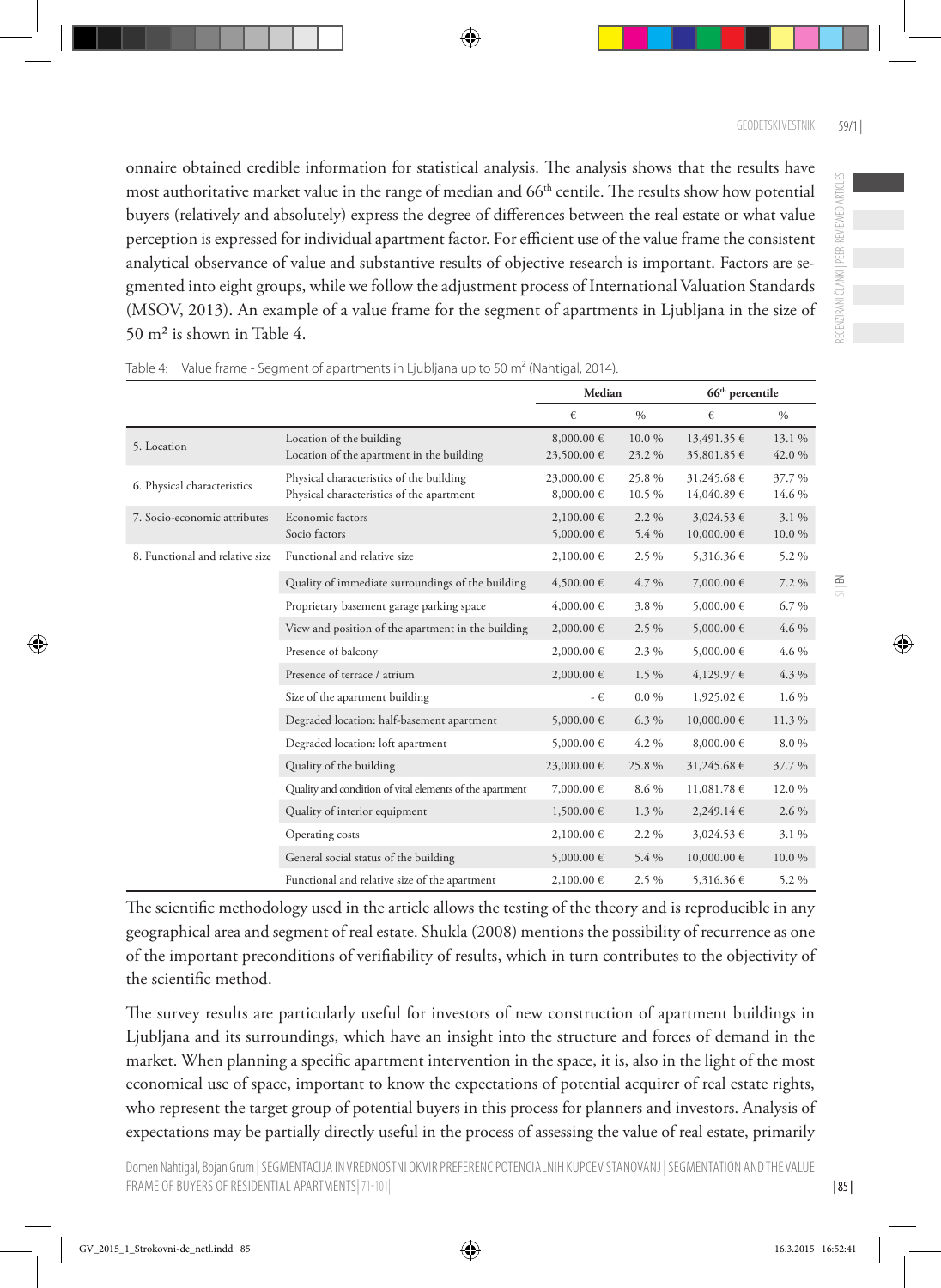in the method of market comparisons, where the appraiser implements adjustments. If nothing else, the results of the analysis indicate the key factors that affect the assessable value. Delisle (1985) says that without a proper understanding and correct interpretation of the needs and desires of buyers, real estate appraisers are not able to and cannot have a systematic approach to reduce uncertainty zones around the most probable selling price of the real estate. Both researchers and actors of the real estate market could benefit from the inclusion or integration of consumer preferences in the study of the management of the economic approach to real estate (Naderi et al, 2012).

Whether the expectations of potential buyers are really taken into account in the contemporary, domestic, commercial production of apartments (e.g. the value for money) in the largest population agglomerations, is the subject of another study.

#### **References:**

- Altas, N. E., Özsoy, A. (1998). Spatial Adaptability and Flexibility as Parameters of User Satisfaction for Quality Housing. Building and Environment, 33(5), 315–323. DOI: [http://dx.doi.org/10.1016/S0360-1323\(97\)00050-4](http://dx.doi.org/10.1016/S0360-1323(97)00050-4
)
- Berčan, N. (2010). Nakupno odločanje pri izbiri in ureditvi stanovanja. Master Thesis. Ljubljana: University of Ljubljana, Faculty of Economics.
- Bonnafous, A., Kryvobokov, M. (2011). Insight into apartment attributes and location with factors and principal components. International Journal of Housing Markets and Analysis, 4(2), 155–171. DOI: [http://dx.doi.](http://dx.doi.org/10.1108/17538271111137930
) [org/10.1108/17538271111137930](http://dx.doi.org/10.1108/17538271111137930
)
- Brookes, R. (1995). Customer satisfaction research. Amsterdam: Esomar.
- Chang, C., You, S. (2009). Weight regression model from the Sales comparison approach. Property Management, 27(5), 302–318. DOI: [http://dx.do](http://dx.doi:org/10.1108/02637470910998465
)[i:org/10.1108/02637470910998465](http://dx.doi:org/10.1108/02637470910998465
)
- Cirman, A. et al. (2000). Poslovanje z nepremičninami. Ljubljana: University of Ljubljana, Faculty of Economics.
- Delisle, J. R. (1985), Behavioral theory and residential appraisal. The Appraisal Journal, 51, 493–506.
- Derrig, R. A., Francis, L. A. (2008). Distinguishing the Forest from the TREES: A Comparison of Tree-Based Data Mining Methods. Variance, 2(2), 184–208.
- Dolenc, K. (2011). Analiza razlike med oglaševano in pogodbeno ceno nepremičnine v Mestni občini Ljubljana. Diploma Thesis. Ljubljana: University of Ljubljana, Faculty of Civil and Geodetic Engineering.
- Ebru, C., Eban, A. (2009). Determinants of house prices in Istanbul: a quantile regression approach. Springer Science+Business Media, 45(2), 305–317. DOI: [http://](http://dx.doi.org/10.1007/s11135-009-9296-x
) [dx.doi.org/10.1007/s11135-009-9296-x](http://dx.doi.org/10.1007/s11135-009-9296-x
)
- Friškovec, S. (2009). Opredelitev dejavnikov cen izbranih nepremičnin. Diploma thesis. Koper: Faculty of management.
- Friškovec, S., Janeš, A. (2010). Analiza dejavnikov oglaševanih cen rabljenih stanovanj v Ljubljani in njeni okolici. Managament, 3, 225–242.
- Galleshaw, M. W. (1992). Appropriate Uses of Economic Characteristics in the Sales Comparison Approach. The Appraisal Journal, jan., 91–98.
- Grum, B. (2012). Vrednotenje nepremičnin: e-učbenik za študente. Nova

Gorica: European Faculty of Law. [http://www.evro-pf.si/media/web](http://www.evro-pf.si/media/website/2012/10/U%C4%8CBENIK-VREDNOTENJE-NEPREMI%C4%8CNIN-dr.-Bojan-Grum.pdf)[site/2012/10/U%C4%8CBENIK-VREDNOTENJE-NEPREMI%C4%8CNIN](http://www.evro-pf.si/media/website/2012/10/U%C4%8CBENIK-VREDNOTENJE-NEPREMI%C4%8CNIN-dr.-Bojan-Grum.pdf) [-dr.-Bojan-Grum.pdf,](http://www.evro-pf.si/media/website/2012/10/U%C4%8CBENIK-VREDNOTENJE-NEPREMI%C4%8CNIN-dr.-Bojan-Grum.pdf) accessed: 20. 6. 2014.

- Grum, B., Temeljotov Salaj, A. (2010). Pričakovanja potencialnih pridobiteljev stanovanjskih nepremičninskih pravic v Republiki Sloveniji glede na njihov spol, starost, izobrazbo in zaposlenost. Geodetski vestnik, 54(3), 501–516. DOI: [http:/](http:/dx.doi.org/10.15292/geodetski-vestnik.2010.03.501-516) [dx.doi.org/10.15292/geodetski-vestnik.2010.03.501-516](http:/dx.doi.org/10.15292/geodetski-vestnik.2010.03.501-516)
- GURS 2013. The Slovenian Real Estate Market Report. Ljubljana, Surveying and Mapping Authority of the Republic of Slovenia (SMA). [http://www.e-prostor.gov.si/](http://www.e-prostor.gov.si/si/zbirke_prostorskih_podatkov/) [si/zbirke\\_prostorskih\\_podatkov/](http://www.e-prostor.gov.si/si/zbirke_prostorskih_podatkov/) etn/etn\_tabela/porcila\_o\_trqu\_nepremicnin/, accessed: 29. 9. 2014.
- Ilozor, B. D. (2009). Identifying preferences of apartment dwellers: a case study in Michigan, USA. International Journal of Housing Markets and Analysis, 2(3), 276–292. DOI:<http://dx.doi.org/10.1108/17538270910977563>
- Kos Koklič, M., Vida, O.I. (2008). Strateško nakupno vedenje: vedenje porabnikov v primeru nakupa hiše. Teorija in praksa, 45(5), 535–551.
- Lipičnik, B., Možina, S. (1993). Psihologija v podjetjih. Ljubljana: DZS.
- MSOV (2011, 2013). International Valuation Standards. Ljubljana: Slovenski inštitut za revizijo (SIR). [http://www.si-revizija.si/sekcijaocenjevalcev/pravila-stroke,](http://www.si-revizija.si/sekcijaocenjevalcev/pravila-stroke, ) accessed: 20. 6. 2014.
- Mandič, S., Hlebec, V., Cirman, A., Dimitrovska Andrews, K., Filipovič, M., Kos, D., Sendi, R. (2006). Razvojno raziskovalni projekt stanovanjska anketa. Ljubljana: University of Ljubljana, Faculty of Social Sciences.
- Munizzo, M. A., Musial,V. L. (2009). General Sales Comparison Approach. Canada: Cengage Learning.
- Naderi, I., Sharbatoghlie, A., Vafaeimehr, A. (2012). Housing valuation model: an investigation of residential properties in Tehran. International Journal of Housing Markets and Analysis, 5 (1), 20–40. DOI: [http://dx.doi.](http://dx.doi.org/10.1108/17538271211206644) [org/10.1108/17538271211206644](http://dx.doi.org/10.1108/17538271211206644)
- Nahtigal, D. (2014). Oblikovanje vrednostnega okvirja za pomoč pri vrednotenju stanovanj v Ljubljani po načinu tržnih primerjavDoctoral Dissertation. Nova Gorica: European Faculty of Law.

 $\leq$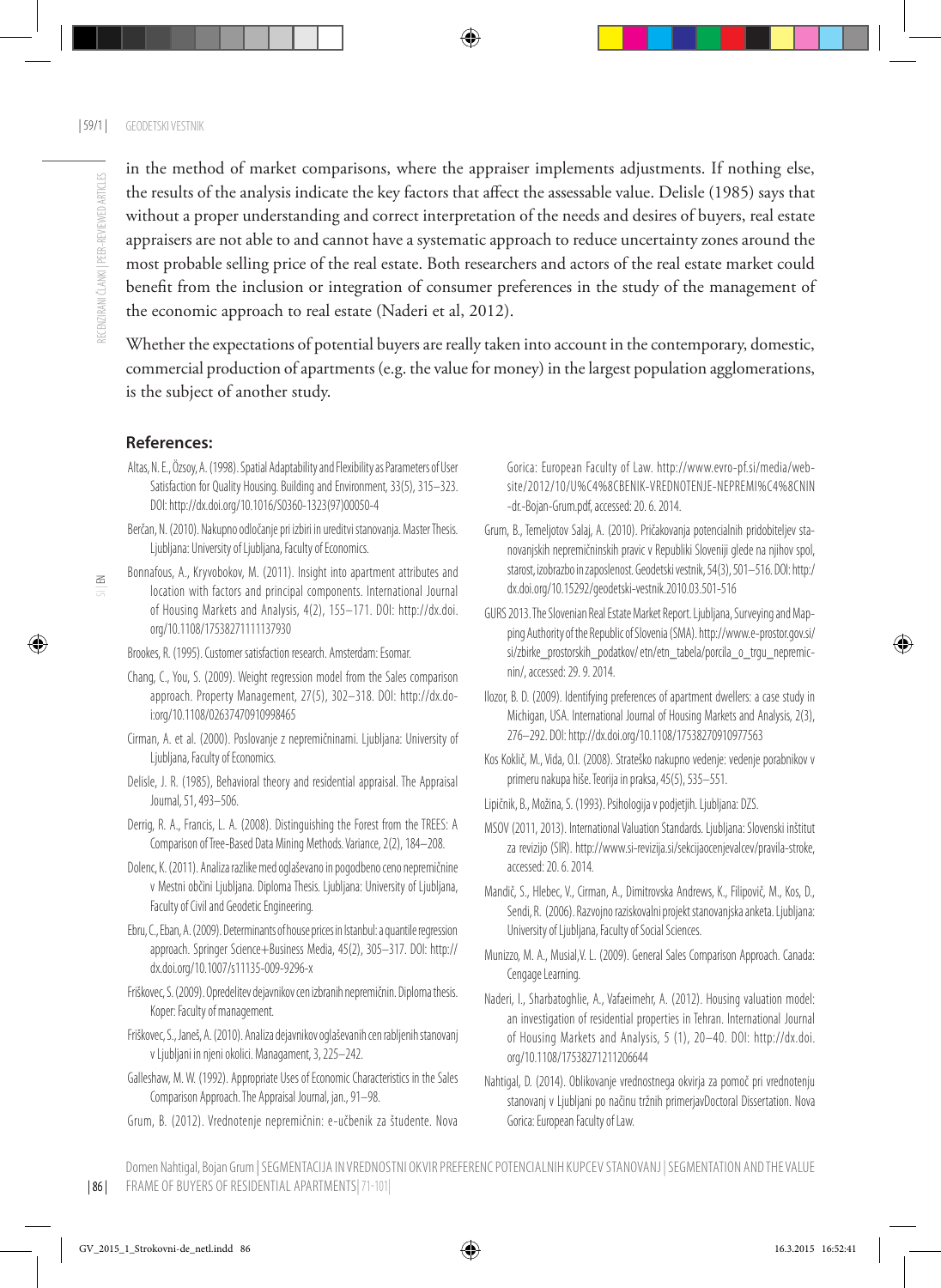- O'Shaughnessy, J. (1995). Competitive marketing: A strategic approach. London: Routledge.
- Pavlin, B. (2006). Hedonska analiza cen stanovanj v Sloveniji v obdobju 2003-2006. Prispevek na konferenci Statistični dnevi 2006 (str. 1-10). Ljubljana: Statistical Office of the Republic of Slovenia.
- Pšunder, I., Torkar, M. (2007). Vrednost nepremičninskih pravic. Ljubljana: The Slovenian Institute of Auditors.
- Ramaswami, M., Bhaskaran, R. (2010). Chaid Based Performance Prediction Model in educational data Mining. International Journal of Computer Science Issues, 7(1), 10–18.
- Rant, M. (2003). Hedonična analiza cen stanovanj v Republiki Sloveniji v obdobju 2000-2002. Diploma Thesis. Liubliana: University of Liubliana, Faculty of Economics.

Ratchatakulpat, T., Miller, P., Marchant, T. (2009). Residential real estate purchase

decisions in Australia: is it more than location? International Real Estate Review, 12(3), 273–294.

- Romih, M., Bojnec, Š. (2008). Višina in oblikovanje cen rabljenih v Sloveniji. Revija Management, 3(2), 165–184.
- Shukla, P. (2008). Essentials of Marketing Research, Frederiksberg. Colorado: Ventus Publishing.
- Šasel, G. (2007). Razlika med prodajno in oglaševano ceno nepremičnine pred sklenitvijo pravnega posla. Diploma Thesis. Ljubljana: University of Ljubljana, Faculty of Civil and Geodetic Engineering.
- Trček, F. (2005). Sociološka anketna raziskava, Prenova stanovanjskih sosesk v Ljubljani - Savsko naselje. Urbani izzivi, 2(16), 24–35.
- Walonick, D. (2007). Survival Statistics. Bloomington: StatPac Publications.
- Wilkinson, L. (1992). Tree Structured Data Analysis: AID, CHAID and CART. Sawtooth/ SYSTAT Joint Software Conference. Sun Valley, Idaho, USA.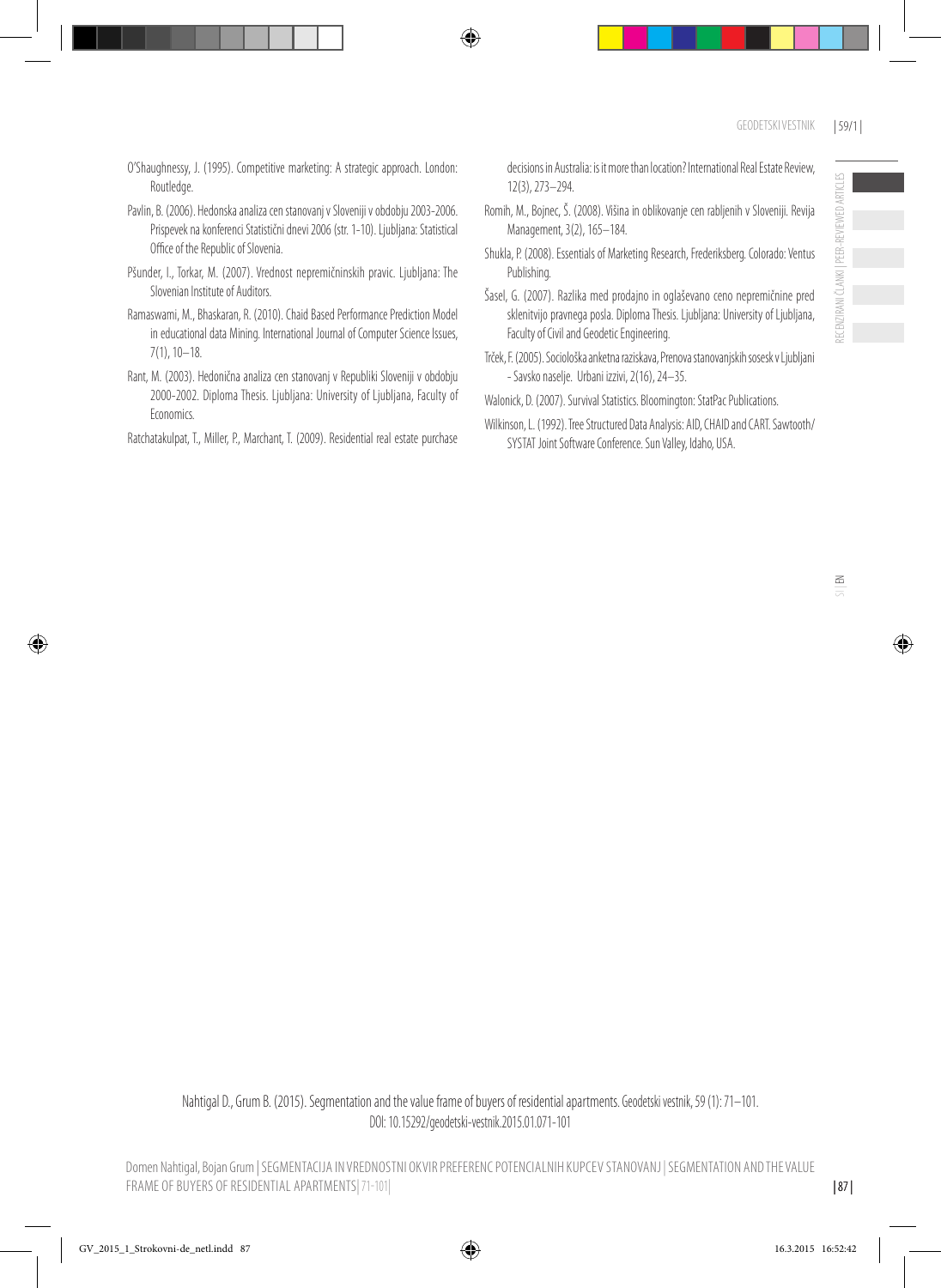# SEGMENTACIJA IN VREDNOSTNI OKVIR PREFERENC POTENCIALNIH KUPCEV STANOVANJ

Osnovne informacije o članku: Glej stran 71

#### **1 UVOD**

Kupci imajo v zvezi s pričakovanji potencialnega nakupa izoblikovane bolj ali manj jasne zahteve, ki izvirajo iz njihovega sistema vrednot, potreb, želja in ciljev. Pri tem pričakovanja opredelimo kot želje ali potrebe kupcev oziroma občutenje kupcev, kaj naj bi dobavitelj ponudil (Brookes, 1995). Če je nakup uresničen in zadovolji kupčeve potrebe, rečemo, da je izpolnil pričakovanja in je zadovoljstvo rezultat posameznikove nakupne odločitve, ki postane del njegovih izkušenj (Lipičnik in Možina, 1993). Kupci zato z nakupi iščejo »dobro življenje«, kar pomeni, da iščejo izdelke z lastnostmi, ki najbolje zadovoljijo njihove potrebe, za tem pa stoji človekov sistem vrednot, ki vpliva na posameznikove preference glede posameznih izdelkov (O'Shaughnessy, 1995). Nakupna odločitev za nepremičnine kot podskupino trajnih dobrin je kompleksna in zahteva visoko osebno zavzetost (K. M. Gibler in S. L. Nelson, 2003; prim.: Kos Koklič in Vida, 2008). Porabnik večinoma razmišlja o več alternativah, ki jih med seboj primerja in dokončno izbere. Ker redko kupuje velike dobrine, kot je stanovanje, ne more uporabiti načela učenja na napakah. Berčan (2010) pri proučevanju procesa nakupnega odločanja pridobi rezultate, da se je pred končno izbiro in nakupom stanovanja večina anketirancev (29,8 %) v vzorcu odločala med dvema stanovanjema, 27,4 % anketirancev se je odločalo med tremi stanovanji, četrtina pa je imela v končnem izboru samo eno stanovanje. Rezultati izkazujejo, da imajo potencialni kupci v procesu nakupa stanovanja zelo dobro oblikovane preference in želje.

Izhajamo iz predpostavke, da si potencialni kupci nepremičnin v tem procesu sami ustvarjajo vrednostno sliko o nepremičnini, pri tem pa atributom, ki ključno vplivajo na njihovo nakupno odločanje, pripisujejo različne (običajno višje) vrednosti. Izhajamo iz opredelitve, da ocenjevanje vrednosti nepremičninskih pravic po načinu tržnih primerjav temelji na načelu substitucije oziroma nadomestitve (Pšunder in Torkar, 2007; Grum, 2012). Glavno vodilo načina tržnih primerjav se navezuje na dejstvo, da je tržna vrednost ocenjevane nepremičnine neposredno povezana s cenami primerljivih nepremičnin, osnovni postopek ocenjevanja pa temelji na (MSOV 2011): (1) raziskavi trga; (2) preverjanju informacij in potrditvi zanesljivosti podatkov za tržno obravnavo; (3) izbiri ustrezne enote primerjanja in določitvi ustrezne primerjalne analize; (4) primerjavi primerljivih nepremičnin z obstoječo ocenjevano nepremičnino na podlagi vrednostnih prilagoditev ter (5) uskladitvi različnih kazalnikov vrednosti v končno vrednost.

V članku prikazujemo raziskavo, ki se navezuje na segment tržne raziskave nepremičninska trga (1) kot najpomembnejšega dela vstopnega atributa v proces ocenjevanja. Pomen tega segmenta poudarja tudi Galleshaw (1992), ki navaja, da subjektivne prilagoditve ocenjevalcev pri postopku vrednotenja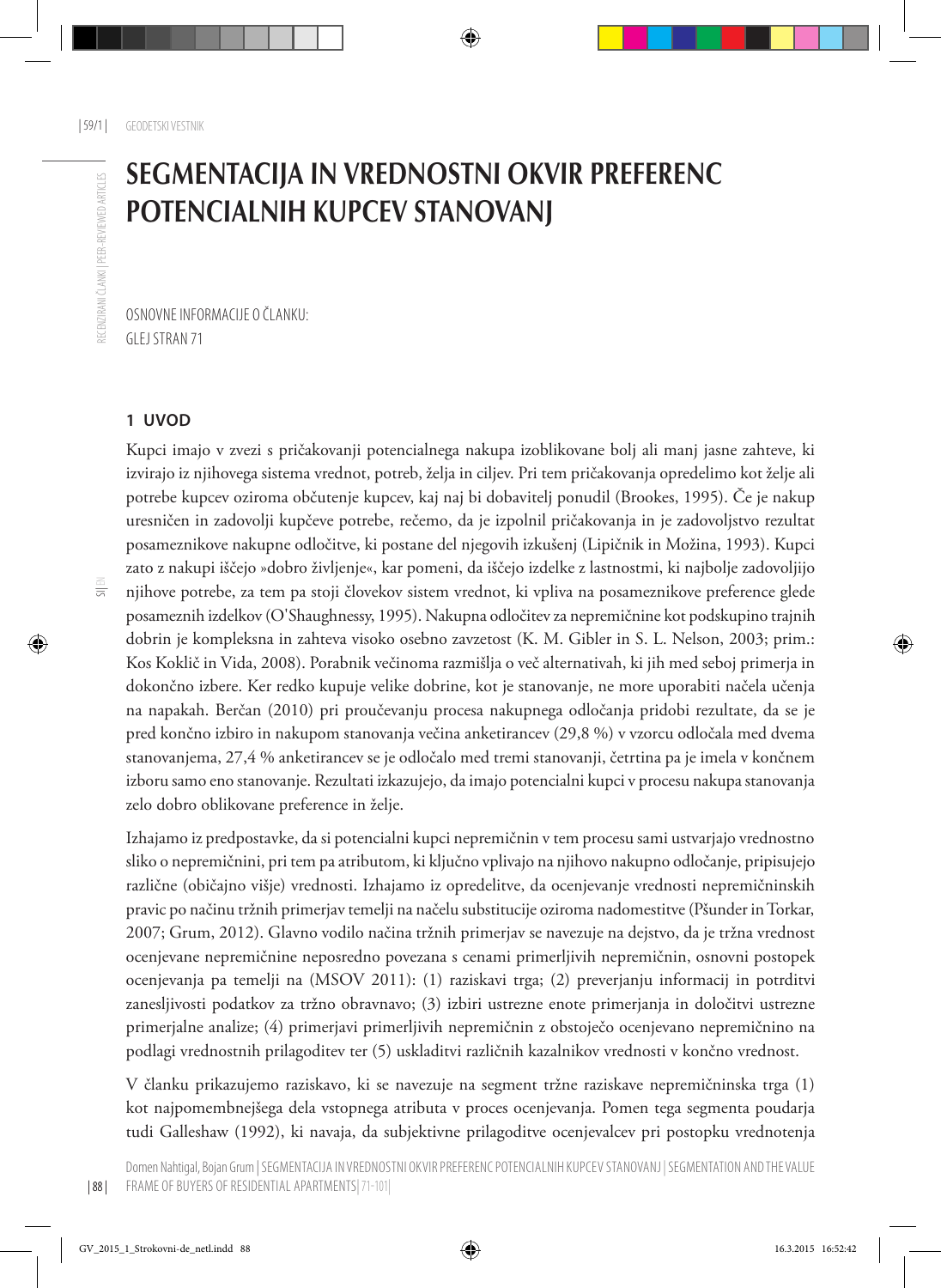RECENZIRANI ČLANKI | PEER-REVIEWED ARTICLES

SI | EN

prevečkrat niso podprte z empiričnimi dokazi z nepremičninskega trga. Galleshaw (1992) tudi trdi, da je pomanjkanje kvantitativnih metod in podlag pri procesu prilagajanja, pri načinu tržnih primerjav, pogosta slabost cenitvenih poročil ter da poskušajo avtorji svoj subjektivni pristop vrednotenja in slabo tržno podlago prikriti z različnimi matematičnimi formulami in strokovnimi enačbami, ki jih vstavljajo v poročila, da se ne bi pokazale pomanjkljivosti njihovega tržnega pristopa ali mnenja. Vrsta raziskovalcev je kritična glede prilagoditev pri vrednotenju po načinu tržnih primerjav samo na podlagi večletnih izkušenj ocenjevalcev, predvsem zaradi pomanjkanja ekonometrične in kvantitativne raziskovalne podlage (Cannaday et al., 1983; Isakson, 1986; Galleshaw, 1992; prim.: Chang in You, 2009).

Nepremičninski trg je specifičen, lokaliziran in se vede povsem drugače od trga čiste konkurence (Cirman et al., 2000). Podlaga za prilagoditve pri vrednotenju po načinu tržnih primerjav je torej prepoznava, strukturiranje in vrednostna opredelitev ključnih dejavnikov, ki vplivajo na ocenjevano vrednost nepremičnine. Sledimo torej predpostavki, da te dejavnike prepoznava in si o njih ustvarja vrednostno mnenje tudi potencialni kupec. Ta se na trgu nepremičnin vede racionalno. Za analizo njegovih pričakovanj v članku upoštevamo smernice mednarodnih standardov ocenjevanja vrednosti (MSOV, 2013), v katerih se kot osnovne sestavine primerjav (v nadaljevanju: dimenzije) navajajo: (1) pravica, za katero smo dobili podatke o ceni, in pravica, katere vrednost se ocenjuje; (2) lokacija; (3) kakovost zemljišč ali starost in značilnost objektov; (4) dovoljena raba ali namembnost (v skladu s prostorsko zakonodajo); (5) okoliščine, v katerih je bila cena določena, in zahtevana podlaga vrednosti; (6) datum začetka veljavnosti dobljenega podatka o ceni in zahtevani datum ocenjevanja vrednosti. Pšunder in Torkar (2007) kot najpomembnejše sestavine primerjanja navajata: čas prodaje, lokacijo, financiranje, pogoje prodaje, motnjo dejavnikov okolice in fizične značilnosti, kot so velikost, površina, višina stropov, etažnost, starost, stanje vzdrževanja, opremljenost. Munizzo in Musial (2009) dejavnike prilagoditev segmentirata v naslednjem vrstnem redu: (1) prenesene nepremičninske pravice, (2) pogoji financiranja, (3) prodajni pogoji, (4) tržni pogoji, (5) lokacija, (6) fizične značilnosti, (7) ekonomski atributi.

Na podlagi pregleda obstoječih raziskav okvir vplivnih sestavin razširimo na osmo dimenzijo, in sicer funkcionalnost ter relativno velikost stanovanja, sedmo dimenzijo ekonomskih atributov pa razširimo na socio-ekonomske dejavnike. Lasten raziskovalni vložek ima smiselno vsebinsko podlago, ki jo potrjuje vrsta raziskav. Grum in Temeljotov (2010) ugotavljata pomembnost finančnih, fizičnih, bivalnih in socio-ekonomskih dejavnikov. Trček (2005) ugotavlja, da je najpomembnejši socio-ekonomski dejavnik občutek varnosti v soseski. Podobne rezultate navaja Berčan (2010), ki trdi, da stanovanje pomeni statusni simbol, socialni položaj in identiteto, družbeni položaj, zasebnost. Bonnafous in Kryvobokov (2011) na primeru francoskega mesta Lyon dokažeta, da socio-ekonomska percepcija značilno vpliva na vrednost stanovanj, močan vpliv socialnih dejavnikov na silnice povpraševanja po nepremičninah na posameznem trgu navajata tudi Munizzo in Musial (2009). Vpliv tlorisa in funkcionalne razporeditve stanovanja na preference uporabnikov stanovanj proučujeta Altas in Ozsoy (1998), ki dokažeta proces dojemanja nepremičninskega prostora kot skupek več dejavnikov z izredno pomembnim vplivom na preferenčno vrednost stanovanja. Pomembnost dejavnika funkcionalnost stanovanja neposredno ali posredno ugotavljajo tudi Berčan (2010), Friškovec in Janeš (2010), Pšunder in Torkar (2007), Ebru in Eban (2009), Ilozor (2009), Šasel (2006), Dolenc (2011), Ratchatakulpat et al. (2009).

V članku predstavljamo delne rezultate kvantitativnega dela raziskave, ki sledi vsebinski delitvi nepremičninskega trga na segmente, kot jih zastopajo potencialni kupci s podobnimi homogenimi vredno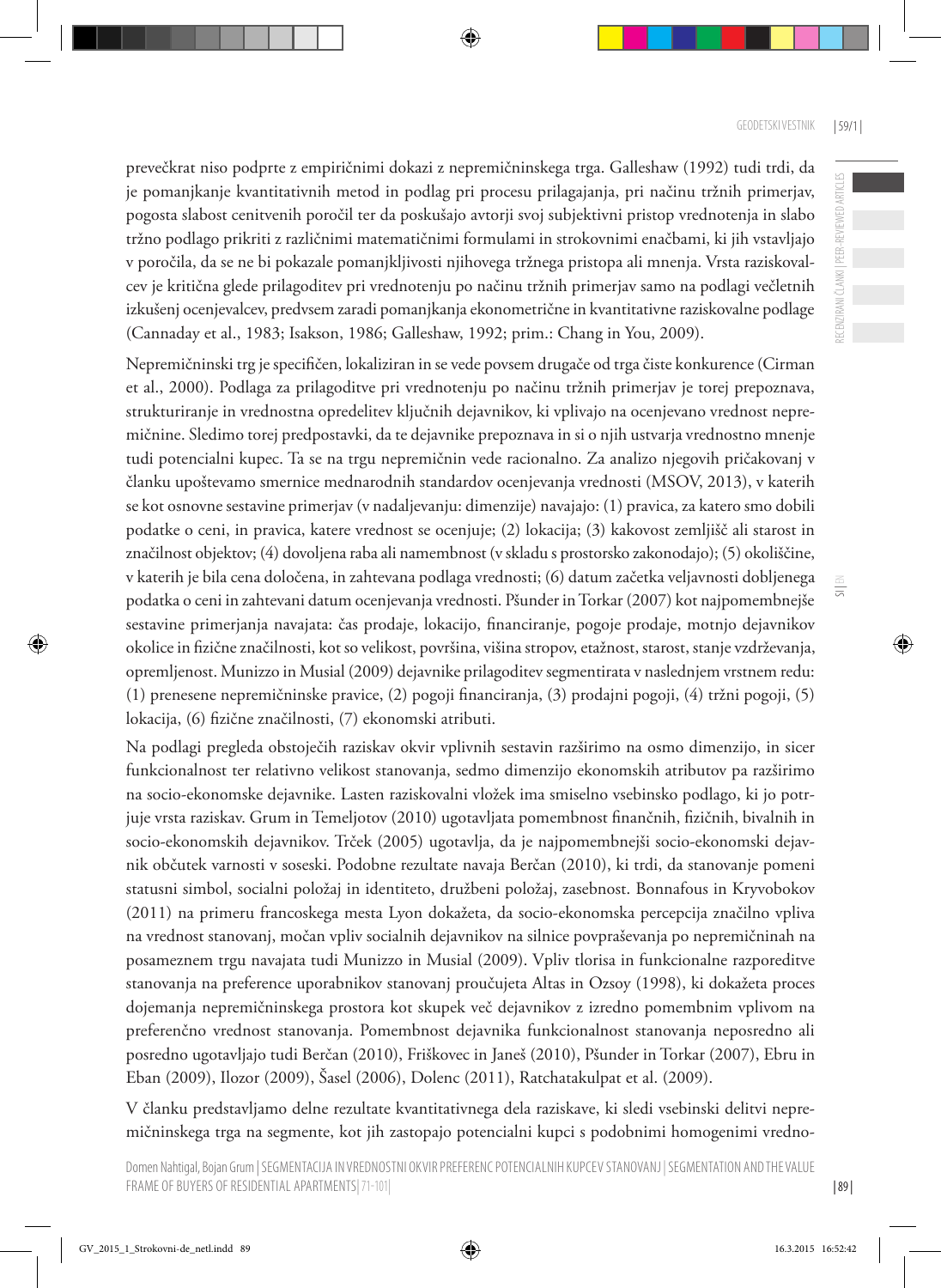stnimi preferencami oziroma silnicami povpraševanja. Rezultati raziskave se navezujejo na proučevani nepremičninski segment stanovanj in zajemajo del slovenskega nepremičninskega trga, Ljubljano in njeno okolico. Pri tem oblikujemo tako imenovani vrednostni okvir, ki predstavlja vrednostne razpone, skladne z izraženimi preferencami kupcev, za vsak analizirani stanovanjski dejavnik, znotraj privzetih segmentov in strukturno oblikovanih ravni, pomembnih za razumevanje vedenja potencialnih kupcev.

#### **2 METODOLO GIJA**

Metodološki pristop je v osnovi tristopenjski. Na prvi stopnji izvedemo pregled obstoječih raziskav ter na tej podlagi pripravimo nabor atributov, ki po mnenju mnogih raziskovalcev vplivajo na vrednost stanovanjskih nepremičnin. Na drugi stopnji nabor atributov z ekspertnim procesom oženja segmentiramo v sklope dejavnikov. Na tej podlagi na tretji stopnji uporabimo metodo pregleda, ki temelji na vprašalniku (Walonick, 2007).

Za analizo intervalnih in razmernostnih spremenljivk uporabimo deskriptivne statistike aritmetične sredine, standardnega odklona, mediane, 33. in 66. centila. Mediana in centili so uporabljeni predvsem zato, ker nekatere spremenljivke nimajo normalne porazdelitve, kar ugotavljamo s koeficienti asimetričnosti in sploščenosti. Pri intervalnih in razmernostnih spremenljivkah so po definiciji Box-Whiskers izločene ekstremne vrednosti. Poleg univariatnih in bivariatnih statističnih metod je uporabljen postopek multivariatne statistične analize podatkov z odločitvenim drevesom CHAID (angl. *chi-squared automatic interaction detection*), ki je metoda podatkovnega rudarjenja, temelječa na statističnem testu »hi-kvadrat«. CHAID je analitično orodje za odkrivanje razmerja med spremenljivkami. Z analizo se vzorec razdeli v serije podskupin, ki (1) so notranje homogene in vsebujejo spremenljivke s podobnimi vzorci in značilnostmi v razmerju do odvisne spremenljivke ter (2) povečujejo sposobnost za napovedovanje vsebine delitvene skupine oziroma podskupine. Algoritem CHAID ustvarja navzkrižne tabele za vsako kategorično napovedovalno skupino, dokler ne doseže najboljšega rezultata za izvedbo cepitve s statistično značilnostjo. Tehnika CHAID torej rekurzivno razcepi populacijo (vzorec) v segmente (vozlišča), oblikovane tako, da so ustvarjene podskupine notranje homogene, a med seboj statistično značilno heterogene. Postopek cepljenja se ponovi na vsakem vozlišču, obravnavanem kot nov »podvzorec«, dokler ni izpolnjeno pravilo ustavitve, to je, ko je vrednost razreda po cepitvi enaka (ni spremenljivke s statistično značilno razliko pri delitvi) ali obstaja samo en predmet v vzorcu. V raziskavi smo izbrali odvisno spremenljivko vrednost stanovanja na enoto (eur/m²), prva napovedovalna spremenljivka pa je lokacija, saj, kot navaja Grum (2012), je prav ta običajno najvplivnejši dejavnik pri določanju vrednosti.

Metode podatkovnega rudarjenja uporabimo zaradi večje robustnosti, saj imajo manj predpostavk kot statistične metode, in ne zaradi velike količine analiziranih podatkov. Hedonski analitični pristop predpostavlja izbor oblike krivulje (eksponentna, logaritemska, dvojna logaritemska, linearno-logaritemska ipd.), ki ustrezno ponazarja (funkcijsko) povezanost neodvisnih spremenljivk in odvisne spremenljivke (Pavlin, 2006). Podobno kot neparametrična statistika tudi uporabljena metoda podatkovnega rudarjenja nima predpostavke o funkciji povezanosti odvisne spremenljivke z neodvisnimi. Poleg tega pri uporabljeni metodi podatkovnega rudarjenja (odločitvena drevesa C&RT; angl. *classification and regression trees* ) ne gre le za razvrščanje po eni dimenziji, temveč je upoštevanih več neodvisnih spremenljivk hkrati (Derrig in Francis, 2008), saj se v vsakem koraku z zapleteno formulo iz vseh spremenljivk izračunava, kako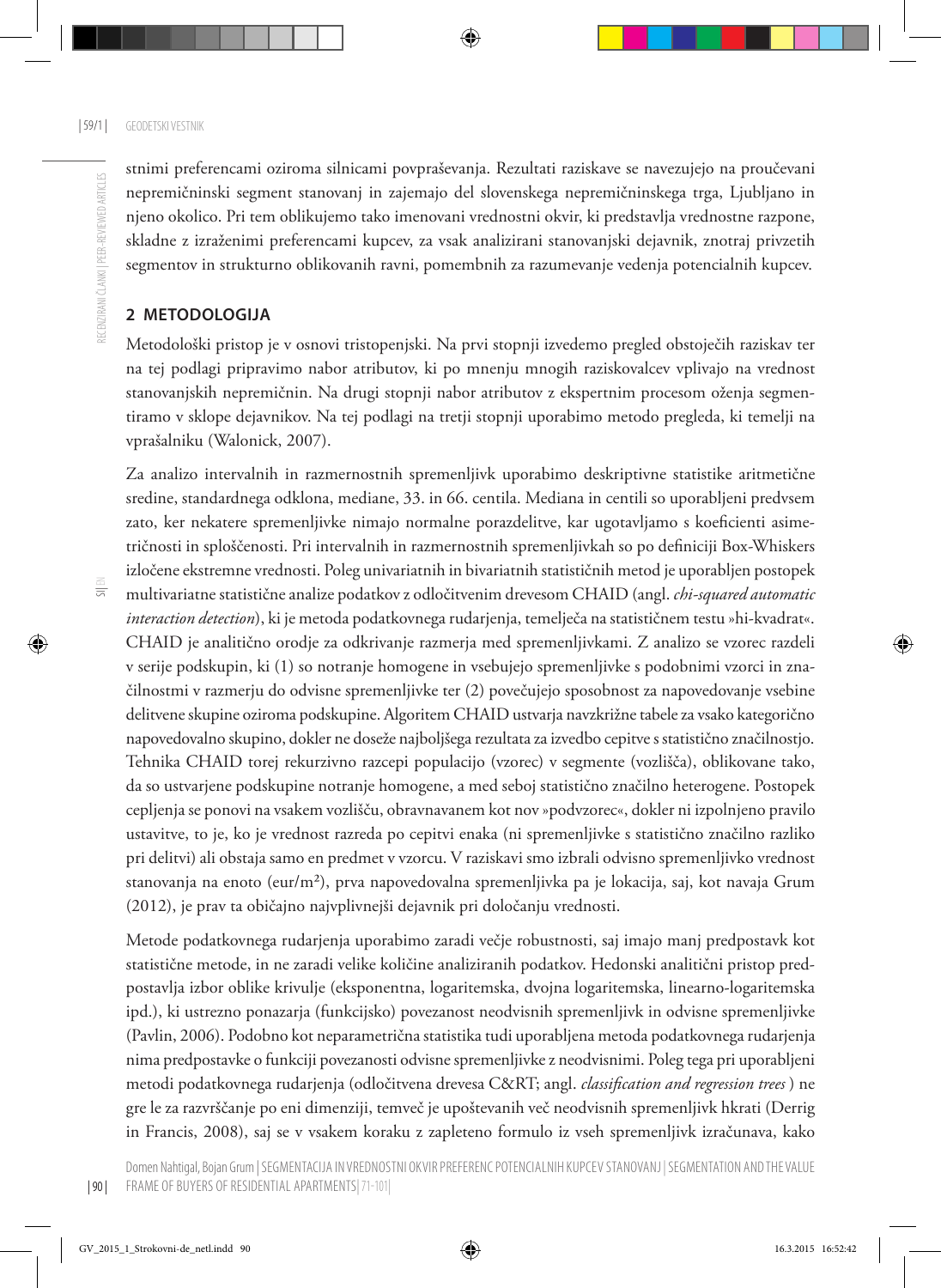RECENZIRANI ČLANKI | PEER-REVIEWED ARTICLES

dobro se model C&RT prilega podatkom (angl. *goodness-of-fit statistic*). Res je, da algoritem na vsaki ravni razvrščanja izbere eno neodvisno spremenljivko, ki najbolj diskriminira odvisno (podobno kot na primer regresija Stepwise), a algoritem C&RT potem odločitveno drevo še dodatno optimizira (angl. *bagging, prunning, boosting*), pri čemer ravno tako upošteva več spremenljivk hkrati (Derrig in Francis, 2008; Wilkinson, 1992).

|               |                                    |                | Frekvenca odgovorov Veljavni odstotek (%) |
|---------------|------------------------------------|----------------|-------------------------------------------|
| Spol          | moški                              | 464            | 44,5                                      |
|               | ženski                             | 578            | 55,5                                      |
| Starost       | do 25 let                          | 134            | 12,8                                      |
|               | od 26 do 35 let                    | 610            | 58,6                                      |
|               | od 36 do 45 let                    | 147            | 14,1                                      |
|               | od 46 do 55 let                    | 106            | 10,2                                      |
|               | od 56 let in več                   | 45             | 4,3                                       |
|               | skupaj                             | 1.041          | 100,0                                     |
| Izobrazba     | osnovna šola ali manj              | $\overline{4}$ | 0,3                                       |
|               | srednja ali poklicna šola          | 213            | 20,6                                      |
|               | višja, visoka šola                 | 253            | 24,4                                      |
|               | univerzitetna izobrazba ali več    | 567            | 54,7                                      |
|               | skupaj                             | 1.037          | 100,0                                     |
| Velikost      | živim sam                          | 124            | 12,0                                      |
| gospodinjstva | v 2-članskem gospodinjstvu         | 316            | 30,4                                      |
|               | v 3-članskem gospodinjstvu         | 276            | 26,6                                      |
|               | v 4-članskem gospodinjstvu         | 255            | 24,6                                      |
|               | v več kot 4-članskem gospodinjstvu | 66             | 6,4                                       |
|               | skupaj                             | 1.037          | 100,0                                     |
| Dohodek       | višji znesek od povprečja          | 578            | 55,8                                      |
| gospodinjstva | nižji znesek od povprečja          | 207            | 20,0                                      |
|               | približno slovensko povprečje      | 251            | 24,2                                      |
|               | skupaj                             | 1.036          | 100,0                                     |
| Skupaj        |                                    | 1.042          |                                           |

Preglednica 1: Socio-demografska struktura vzorca.

V anketi je sodelovalo 1042 udeležencev. Vprašalnik je vsebinsko razdeljen na dva dela. V prvem udeleženec z odgovori predstavi vsebinske preference glede izbranih dejavnikov, vezanih na stanovanjsko nepremičnino, v drugem pa se vrednostno opredeli glede vsakega dejavnika. Za dimenzije dejavnikov od 5 do 8 (lokacija, fizični dejavniki, socio-ekonomski dejavniki, dejavniki funkcionalno-relativne velikosti) smo pridobili uvodni nabor več kot 630 stanovanjskih dejavnikov (Nahtigal, 2014). S postopkom oženja se oblikuje hierarhična struktura vrednostnega okvirja, sestavljena iz 4 dimenzij dejavnikov, 7 poddimenzij dejavnikov, 14 skupin dejavnikov in 23 dejavnikov, razdeljenih v 26 proučevanih vrednostnih elementov (Nahtigal, 2014).

 $\equiv$ 

| 91 |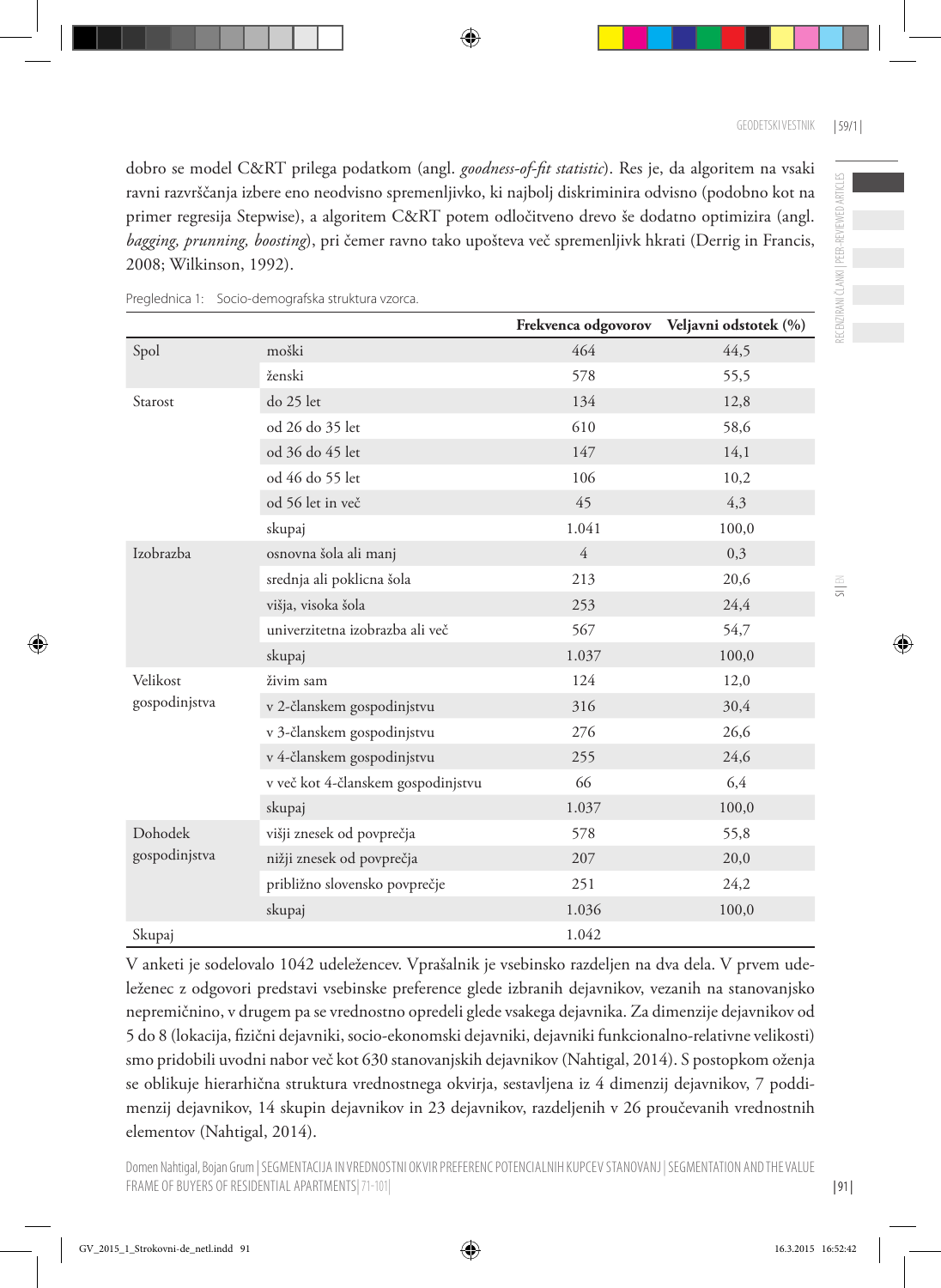SI| EN

Anketirani vzorec temelji na kombinaciji namenskega vzorca in vzorca po načelu »snežne kepe«, za namen anketiranja pa se uporabijo tudi seznami potencialnih kupcev nekaterih ljubljanskih nepremičninskih agencij. V anketiranem vzorcu je 44,5 % moških in 55,5 % žensk, starih več kot 25 let. 58,6 % anketirancev se uvršča v starostni razred od 26 do 35 let, kar je dejansko starostni profil najbolj pogostega potencialnega kupca stanovanj (Mandič et al., 2006). Prevladujejo udeleženci z visoko izobrazbo, kar pomeni, da so se samoizbrali predvsem izobraženi udeleženci. Največ udeležencev živi v dvočlanskem gospodinjstvu. Zanimiva je porazdelitev glede parametra, vezanega na dohodek gospodinjstva, kjer 55,8 % analiziranega vzorca na člana gospodinjstva dosega višji znesek od slovenskega povprečja, le 24,2 % vzorca je približno v slovenskem povprečju. Navedeno pojasnjujemo z visoko izobrazbeno strukturo udeležencev in posledično boljšim položajem (tudi finančnim) v družbi. Dobrih 47 % udeležencev preferira nakup stanovanja znotraj ljubljanskega obroča, preostalih 53 % pa je enakomerno porazdeljenih med zaželeno lokacije bližnje oziroma širše okolice Ljubljane. Socio-demografska struktura udeležencev je razvidna iz preglednice 1.

#### **3 REZULTATI IN INTERPRETACIJA**

#### **3.1 Segmentacija nepremičninskega trga stanovanj**

Segmentacija nepremičninskega trga stanovanj je izvedena z modelom CHAID. Rezultat modela je prikazan v hierarhični strukturi na glavo obrnjene drevesne oblike (slika 1), pri čemer korenina predstavlja celoten vzorec oziroma populacijo, veje pa so končno oblikovani vsebinsko in vrednostno logični segmenti (Ramaswami in Bhaskaran, 2010). Pri izboru kriterijskih spremenljivk je upoštevano načelo, da se v model vključijo le spremenljivke, ki se nanašajo na lastnosti stanovanja, in ne tudi tiste, ki se nanašajo na lastnosti anketirancev. Upoštevanje demografskih značilnosti potencialnih kupcev v procesu vrednotenja po načinu tržnih primerjav ni smotrno, saj ocenjevalec ne ve, kakšen je bil tip kupca primerljive nepremičnine, uporabljene kot vhodni podatek v prilagoditvenem procesu (Grum, 2012).

Drevo odločanja CHAID ima več nivojev, pri čemer je pri vsakem izpostavljena spremenljivka, na podlagi katere so razlike med segmenti statistično značilne. Iz vsebinske analize pridobljenih segmentov je razvidno, da so med segmenti značilne razlike v vsebini proučevanih stanovanjskih dejavnikov. Preference segmentnih kupcev izkazujejo silnice povpraševanja, ki bi jih za posamezen segment pričakovali. Segmenti so notranje vsebinsko homogeni, primerjalno med seboj pa značilno heterogeni. Njihov obstoj utemeljujejo neenakomerni »padci« kriterijske funkije AIC (angl. *akaike information criterion*), izračunane na podlagi enakih kriterijskih spremenljivk kot segmentacija CHAID. Funkcija ima na osi Y prilagojene evklidske razdalje posameznih enot od centroidov segmentov, na osi X pa navedene rešitve z različnim številom segmentov.

Zgornji pravokotnik na sliki 1 prikazuje korenine drevesa (vozel 0) ter posredno vse vzorčne anketirance, ki so v povprečju, izračunano na podlagi njihovih odgovorov, za nakup stanovanja pripravljeni plačati 1.835 EUR/m<sup>2</sup>. Vrednost se relativno dobro ujema s povprečno vrednostjo stanovanja v Ljubljani in okolici v letu 2013, ki po podatkih Geodetske uprave RS (GURS, 2013) znaša 1.830 EUR/m<sup>2</sup>.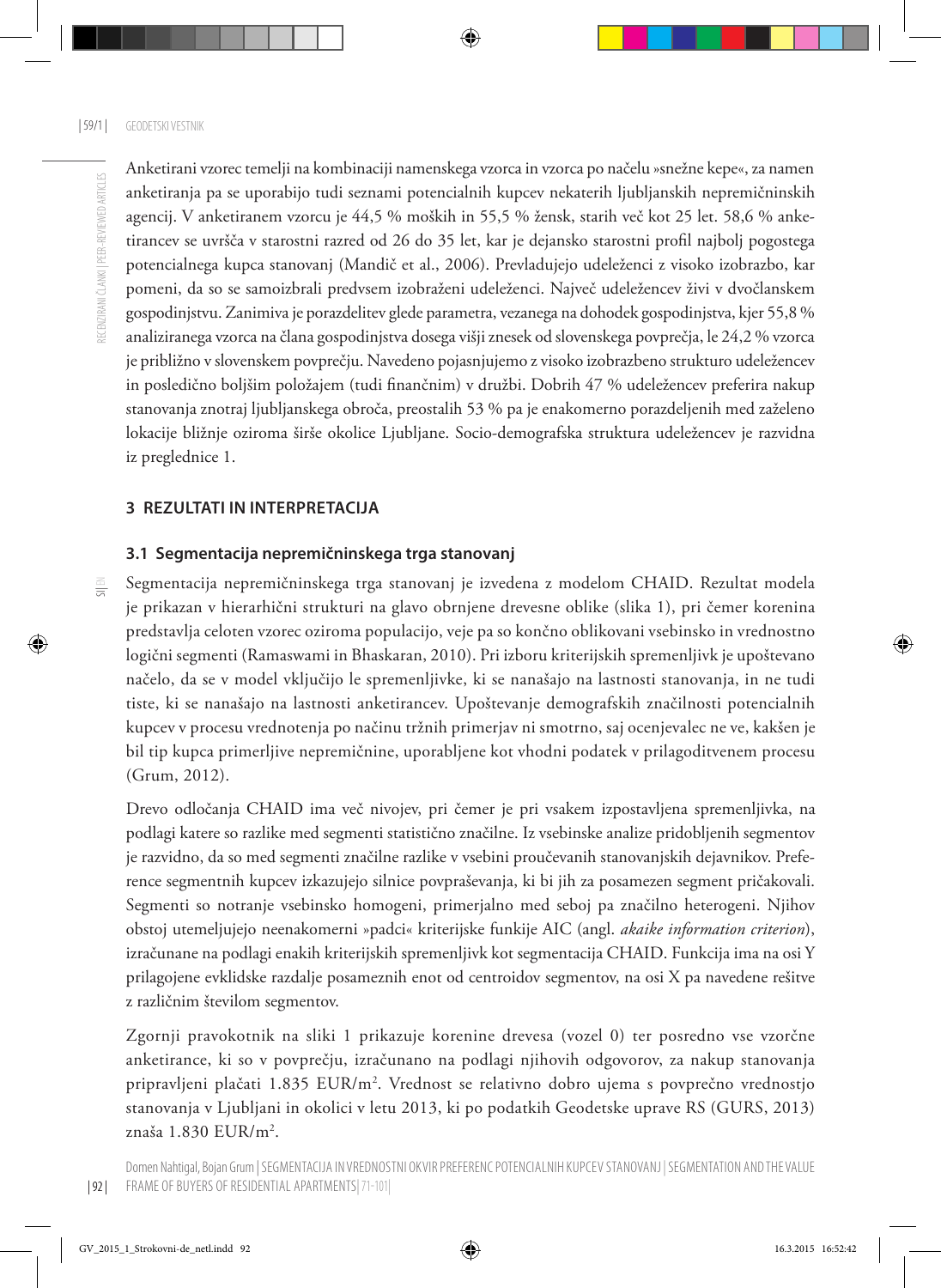RECENZIRANI ČLANKI | PEER-REVIEWED ARTICLES



Slika 1: Drevo CHAID – tehnika cepitve na segmente (Nahtigal, 2014).

Algoritem CHAID v prvem koraku vzorec razdeli na podlagi proučevanih lastnosti stanovanja tako, da je v posamezni podskupini (vozel 1 in 2) razlika v ceni/m² čim večja. Izmed vseh vključenih kriterijskih spremenljivk se največja razlika izkaže pri primarni delitvi vzorca glede na dejavnik lokacije. Podobno metoda deli ostale podskupine. Podvzorec širše okolice Ljubljane najprej deli iz naslova dejavnika površina stanovanja, in sicer na skupino stanovanj z neto tlorisno površino, večjo od 90 m² (končen segment 1), ter na stanovanja z neto tlorisno površino, manjšo od 90 m2 . Slednja podskupina se v tretji cepitvi deli glede na dejavnik starost, in sicer na stanovanja v večstanovanjskih objektih, starejših od 20 let in mlajših od 20 let (končna segmenta 2 in 3). Druga polovica drevesa, vezana na lokacijo mesta Ljubljana z ožjo okolico, se v drugi cepitvi prav tako deli na podlagi dejavnika neto tlorisne površine stanovanja, a v površinski normi 50 m2 . Stanovanja, manjša od 50 m2 , sestavljajo končen segment 4, stanovanja v Ljubljani, večja od 50 m², pa se v tretji cepitvi še enkrat delijo na podlagi neto tlorisne površine, v tem

| 93 |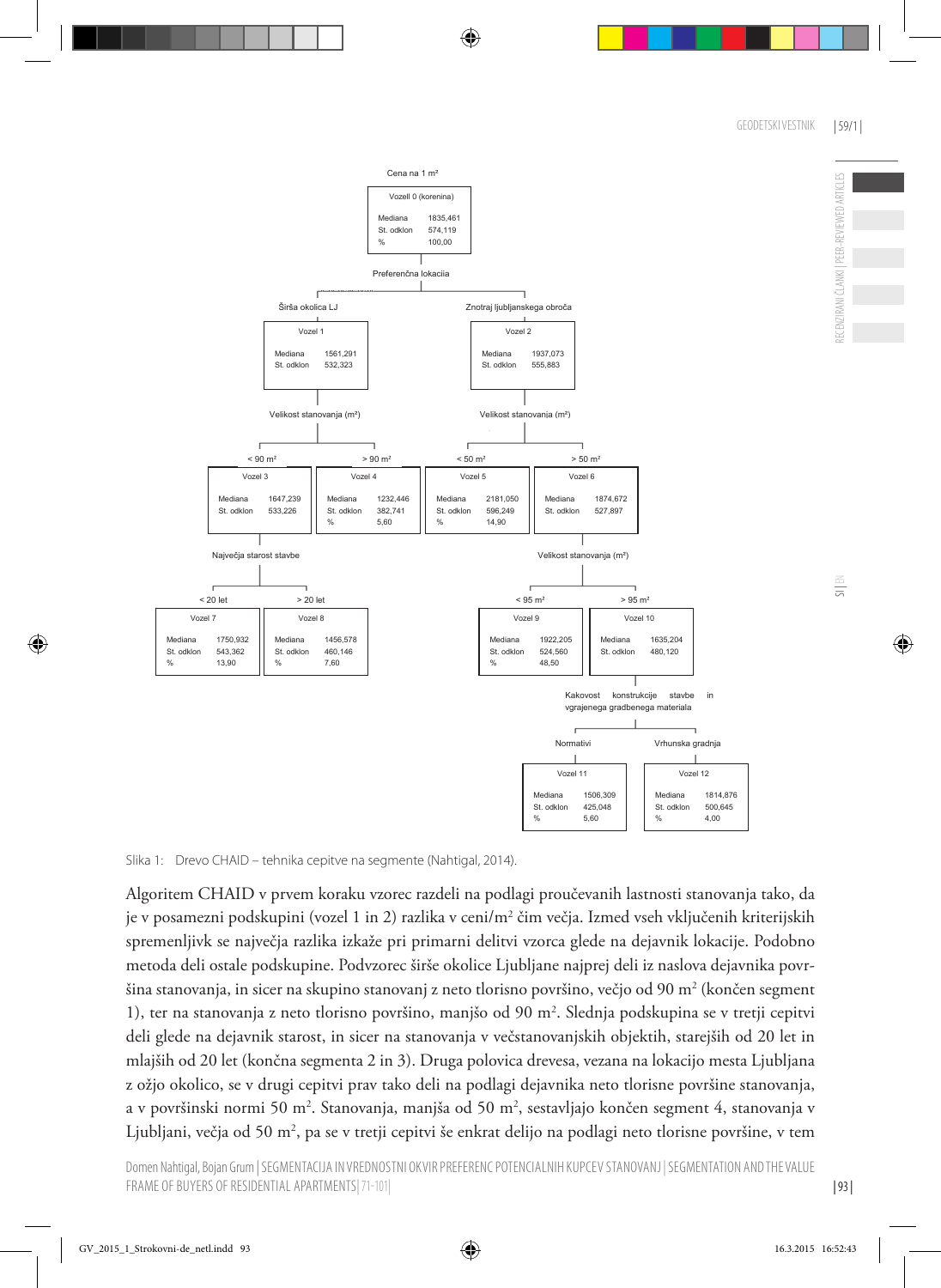koraku pri velikostnem redu 95 m². V tretjem koraku desne polovice drevesa dobimo končni segment 5, in sicer stanovanja v Ljubljani, velika od 50 do 95 m2 , ki so najbolj zastopan segment z deležem skoraj polovice celotnega vzorca. Ta podatek je le eden od kazalnikov kakovosti pridobljenih segmentov, saj je na nepremičninskem trgu povpraševanje po srednje velikih funkcionalnih stanovanjih dejansko največje (GURS, 2013). Končna segmenta 6 in 7 pridobimo iz delitve podvzorca stanovanj neto tlorisne površine nad 95 m2 , in sicer na podlagi dejavnika kakovost gradnje in večstanovanjskega objekta. Zadnja cepitev poda segmenta velikih nadstandardnih stanovanj ter velikih stanovanj običajne kakovosti v Ljubljani. V rekapitulaciji imamo torej štiri segmente stanovanj oziroma tipov potencialnih kupcev znotraj mesta Ljubljane z ožjo okolico ter tri segmente v širši okolici Ljubljane.

Rezultati pridobljenih segmentov trga stanovanj v Ljubljani in njihova strukturna velikost, določena na podlagi multivariatne metode CHAID, so prikazani v preglednici 2.

| Segment/stanovanje                                                          | Definicija                                                                                                                                                                    | <b>Odstotek</b><br>(9/0) | $RVS^*$<br>(%) |
|-----------------------------------------------------------------------------|-------------------------------------------------------------------------------------------------------------------------------------------------------------------------------|--------------------------|----------------|
| Ljubljana okolica, velikost<br>nad 90 $m2$                                  | — idealna lokacija je širša okolica Ljubljane<br>- stanovanje bi moralo imeti več kot 90 m <sup>2</sup>                                                                       | 5,3                      | 5,6            |
| Ljubljana, velikost do 50<br>m <sup>2</sup>                                 | — idealna lokacija je znotraj mestnega obroča Ljubljane<br>— stanovanje naj bi bilo manjše/enako kot 50 m <sup>2</sup>                                                        | 14,1                     | 14,9           |
| Ljubljana okolica, velikost<br>do 90 m <sup>2</sup> ,<br>starost do 20 let  | - idealna lokacija je širša okolica Ljubljane<br>- stanovanje manj ali enako 90 m <sup>2</sup><br>- starost stavbe bi morala biti manj/enako 20 let                           | 13,2                     | 13,9           |
| Ljubljana okolica, velikost<br>do 90 m <sup>2</sup> ,<br>starost nad 20 let | — idealna lokacija je širša okolica Ljubljane<br>— stanovanje bi moralo imeti manj/enako 90m <sup>2</sup><br>- starost stavbe bi morala biti več kot 20 let                   | 7,2                      | 7,6            |
| Ljubljana, velikost od 50<br>do 95 $m2$                                     | — idealna lokacija znotraj mestnega obroča Ljubljane<br>- kvadratura več/enako 50 m <sup>2</sup> do največ 95 m <sup>2</sup>                                                  | 46                       | 48,5           |
| Ljubljana, velikost nad<br>$95 \text{ m}^2$ ,<br>kakovost – standard        | - idealna lokacija znotraj mestnega obroča Ljubljane<br>— kvadratura stanovanja naj bi bila več kot 95 m <sup>2</sup><br>- kakovost stavbe je lahko nižja                     | 5,3                      | 5,6            |
| Ljubljana, nad 95 m <sup>2</sup> ,<br>kakovost – nadstandard                | - idealna lokacija znotraj mestnega obroča Ljubljane<br>- kvadratura stanovanja naj bi bila več kot 95 m <sup>2</sup><br>kakovost stavbe mora biti višja (kakovostna gradnja) | 3,8                      | 4              |
|                                                                             | <b>SKUPAJ</b>                                                                                                                                                                 | 94,9                     | 100            |
|                                                                             | Sistemski izpad                                                                                                                                                               | 5,1                      |                |

Preglednica 2: Pridobljeni segmenti trga stanovanj v Ljubljani in njihova strukturna velikost (Nahtigal, 2014).

\*RVS = relativna velikost segmenta

# **3.2 Vrednostne ocene preferenc potencialnih kupcev nepremičnin**

Pri procesu nabora dejavnikov smo oblikovali štiri sloje, najožji nivo elementarnih dejavnikov, vmesni nivo skupin dejavnikov ter najširša nivoja poddimenzij in dimenzij dejavnikov (Nahtigal, 2014). Rezultati raziskave za vsak analizirani nivo dejavnikov podajajo vrednostni razpon preferenc potencialnih kupcev posameznega segmenta. Vrednosti dejavnikov so določene na podlagi povprečja, mediane ter 33.

SI| EN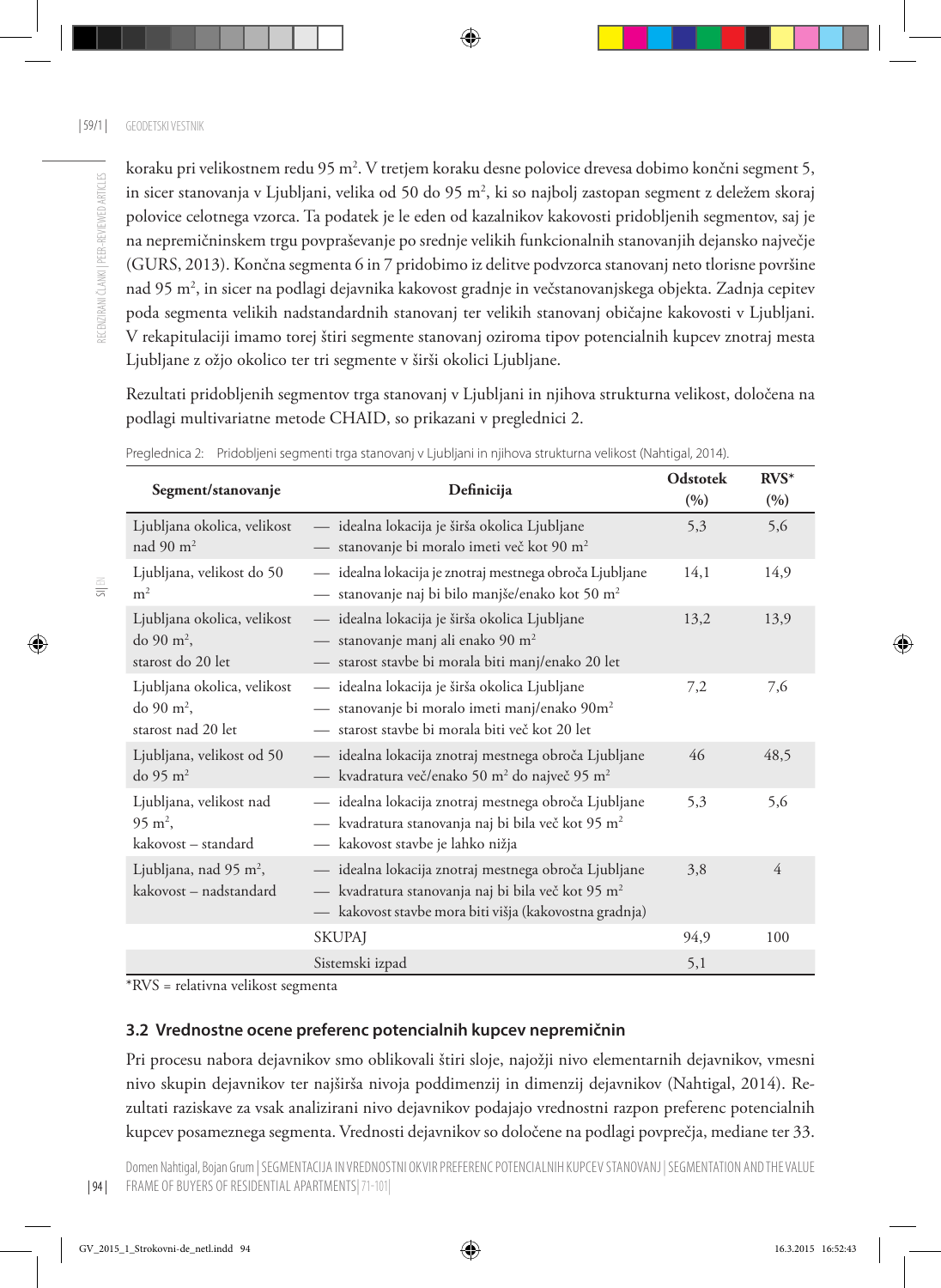in 66. centila. Rezultati so analizirani v obliki absolutnih in relativnih vrednosti. Rezultati, prikazani v preglednici 3, so na nivoju mediane.

Rezultati kažejo, da je potencialnim kupcem vrednostno najpomembnejši dejavnik efektivna starost objekta, ki v območju segmentnih median zavzema vrednosti okrog 20 %. Dejavnik efektivne starosti je v osnovi sestavljen iz treh poddejavnikov, pri čemer je največji prispevek vrednostnega poddejavnika starost (mediana segmentov od približno 7 % do 12 % ob spremembi dejavnika starost za 20 let), sledi poddejavnik kakovost gradnje (mediana po segmentih od približno 4 % do 6 %), najmanjši vrednostni ponder pa ima poddejavnik kakovost in stanje glede na vzdrževanje objektov (mediana od približno 2,5 % do 4,5 %). Za vsako leto starosti objekta se vrednost stanovanja, po mnenju vsaj polovice potencialnih kupcev, izraženo v absolutni vrednosti, zniža za približno 500 evrov. Zanimiva je primerjava z rezultati raziskave, v kateri je Friškovec (2009) z regresijsko analizo dokazal, da se, pri drugih nespremenjenih pogojih, oglaševana cena rabljenega stanovanja v okolici Ljubljane v enem letu zmanjša v povprečju za 722,39 evra. Če rezultate primerjamo z vrednostnimi preferencami tretjine najbolj zahtevnih kupcev (66. centil), so skoraj povsem usklajeni z navedenimi izsledki. Pavlin (2006) pri izračunavanju indeksa cen stanovanj za dejavnik starost oceni regresijski koeficient – 0,00421 znotraj napake 1 %, kar pomeni 0,4-odstotni padec vrednosti stanovanja za eno leto starejšo gradnjo glede na konstanto. Romih in Bojnec (2008) v hedonski analizi cen rabljenih stanovanj dokažeta, da dodatno leto starosti stanovanja, *ceteris paribus*, vrednost nepremičnine v povprečju zniža za dobrih 7 evrov na 1 m². Upoštevajoč izhodiščno povprečno vrednost stanovanja, kot jo izražajo udeleženci (1.835 eur/m²), rezultat pomeni relativno vrednostno spremembo nepremičnine v višini 7,63 % ob spremembi starosti za 20 let.

Rezultati raziskave kažejo, da so udeležencem najmanj pomembni dejavniki, kot so svetla višina stanovanja, kakovost sistema varnosti stanovanja, velikost večstanovanjskega objekta, kakovost skupnih prostorov v objektu ter dejavnik kakovosti in oblikovanja notranjega pohištva. Dejavnik nadpovprečne svetle višine stanovanja je, razen pri segmentu luksuznih nadstandardnih stanovanj, kupcem tako rekoč nepomemben. Pri elitnem segmentu pa polovica kupcev vrednostno preferira dejavnik v višini 0,4 % od vrednosti celotne nepremičnine, najbolj zahtevna tretjina kupcev celo 0,8 %. Navedeno pojasnjujemo z dejstvom, da je minimalna svetla višina v večstanovanjskih objektih zakonsko predpisana, standardna. Segment potencialnih kupcev dragih stanovanj izstopa tudi glede tega, da izražajo visoko stopnjo strinjanja glede urejenosti in kakovosti skupnih prostorov. Za prisotnost/odsotnost kakovostnih skupnih prostorov objekta je več kot polovica kupcev pripravljena plačati več/manj za stanovanje v relativni višini od približno 0,4 % do 0,8 % povprečne segmentne vrednosti stanovanja. Razpon vrednostnih preferenc dejavnika se od 33. do 66. centila giblje v relativnih vrednostih od 0 % do 2 %. Razlog za izraženo nizko pomembnost dejavnika kakovosti sistema varnosti stanovanja iščemo v dejstvu, da večina stanovanj na ljubljanskem trgu, razen protivlomnih vrat, ne ponuja nobenega sistema varnosti. Kupci tako o dejavniku ne razmišljajo in ga verjetno obravnavajo kot luksuzen fizični element. Vsaj polovica potencialnih kupcev izrazi vrednostne preference za obstoj/neobstoj obravnavanega dejavnika, ceteris paribus, v višini od 0,3 % do 0,5 % povprečne segmentne vrednosti stanovanj. V obstoječih raziskavah se dejavnik navaja kot pomemben, a očitno v mestih z izraženo višjo stopnjo kriminala. Za dejavnik notranje opreme je vsaj polovica potencialnih kupcev, ob njenem izboljšanju/poslabšanju, pripravljena spremeniti preferenčno vrednost stanovanja od 1 % do 2 % povprečne segmentne vrednosti nepremičnine. Argument za nizke vrednosti dejavnika je med drugim tudi dejstvo, da notranja oprema ne vključuje opreme kuhinje in kopalnice, ki sta predmet samo-

| 95 |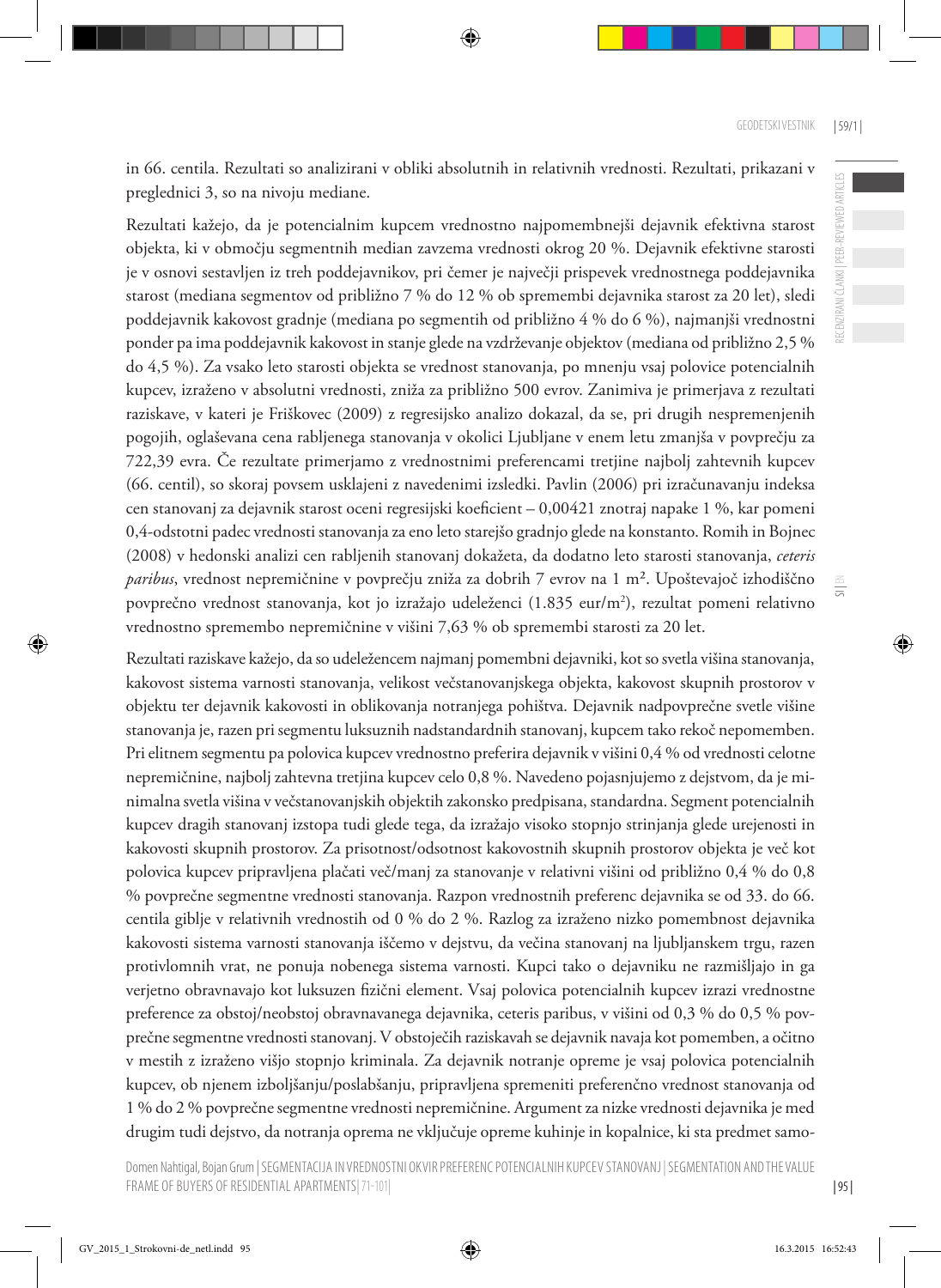$\equiv$ 

stojne obravnave. Izjema so kupci nadstandardnih stanovanj z dvakrat višjimi preferencami. Mandič et al. (2006) in Naderi et al. (2012) navajajo, da je dejavnik velikosti objekta pomemben in vpliva na vrednost samih stanovanj. Nasprotno pa udeleženci naše raziskave temu dejavniku pripisujejo majhen vrednostni vpliv. Pri tretjini najmanj zahtevnih kupcev, v vseh segmentih, dejavnik sploh nima pomembnosti. Še najvišjo preferenco izražajo potencialni kupci večjih ali elitnih stanovanj, kjer se jih vsaj polovica izreka, da je pripravljena plačati 1,7 % več ali manj, če se velikost večstanovanjskega objekta spremeni. Pri obeh navedenih segmentih so to potencialni kupci, ki iščejo stanovanja v manjših objektih in izražajo negativne vrednostne preference, če bi morali kupiti stanovanje v velikem večstanovanjskem objektu.

Pomembna in preferirana dejavnika sta prisotnost lastniškega parkirnega mesta ter dejavnik razgleda in lege stanovanja v objektu. Parkirno mesto je najmanj pomembno za kupce najcenejšega segmenta stanovanj, kjer je polovica kupcev pripravljena za lastništvo parkirnega mesta plačati le 1,3 % segmentne vrednosti stanovanja. Pri preostalih segmentih so vrednosti mediane višje od 2 %. Vsaj polovica kupcev elitnega razreda stanovanj je za parkirišče pripravljena odšteti 4 % od vrednosti stanovanja, najbolj zahtevna tretjina kupcev pa celo 5,7 %. Skladno z raziskavo Friškovec (2009) ima le 12 % stanovanj v Ljubljani ter 20 % stanovanj v okolici Ljubljane pripadajoče lastniško parkirišče v okviru stanovanja, regresijska funkcija pa zanimivo prepozna statistično značilen vpliv dejavnika le za območje okolice Ljubljane, kjer je oglaševana cena rabljenega stanovanja v povprečju za 25.517,42 evrov višja od enakega stanovanja, ki garaže nima. Glede na povprečno vrednost parkirnega mesta v Ljubljani v letu 2013 (GURS, 2013), ki je znašala 10.804,00 evrov, lahko ugotovimo, da rezultati naše raziskave, v kateri je vsaj polovica udeležencev dejavniku lastniškega parkirnega mesta pripisala vrednoti med 3.000 do 4.000 evrov, kupci nadstandardnih stanovanj pa približno 8.000 evrov, izkazujejo bistveno nižje percepcije. Pri tem rezultati tudi kažejo, da je parkirno mesto pomembnejše kupcem stanovanj znotraj mesta Ljubljana (mediane segmentov od 3 % do 4 %) kot pa kupcem segmentov stanovanj v okolici Ljubljane (mediane od 1,3 % do 2,1 %). Še najbližje tržnim vrednostim so izražene percepcije oziroma preference tretjine najbolj zahtevnih segmentnih kupcev stanovanj, ki razliko (brez parkirnega mesta ali z njim) izražajo v vrednosti približno 10.000 evrov. Dejavnik razgleda in lege stanovanja pričakovano ustvarja nadpovprečno visoko stopnjo volatilnosti vrednostnih preferenc glede na relativna gibanja preostalih dejavnikov, preference zgornje in spodnje tretjine kupcev se izrazito razlikujejo. Vsaj polovica potencialnih kupcev stanovanj je pripravljena za boljši/slabši razgled in lego stanovanja glede na smer neba plačati več/manj med 2 % in 2,5 % segmentne vrednosti stanovanja. Vrednostni razpon preferenc kupcev 33. in 66. centila je od 0 % do približno 4,5 %. Izjema je segment kupcev nadstandardnih stanovanj, ki jim je dejavnik zelo pomemben (mediana 4 %, razpon do 7,2 % – 66. centil). Ugotovili smo, da kupci stanovanj preferirajo kombinacijo dejavnikov razgleda, lege in balkona. Kupcem večjih stanovanj od 90 m2 je dejavnik razgleda in lege stanovanja, primerjalno z porazdelitvijo vzorca, nadproporcionalno pomemben. Kupci nadstandardnih stanovanj s skoraj 97 % segmentne populacije preferirajo lep razgled.

Podobno eksponentno rast stopnje pomembnosti dejavnika od manj do bolj zahtevnih kupcev izkazuje dejavnik družbeno-socialnega statusa soseske. Vsaj polovica kupcev je pripravljena zaradi boljše/slabše kakovosti stanovanjske soseske plačati več/manj v višini od približno 2,4 % do 6,8 % povprečne segmentne vrednosti stanovanja. Zahtevni tretjini segmentnih kupcev družbeno-socialni status objekta pomeni vrednostno pripravljenost za višje/nižje plačilo kupnine stanovanja med 6 % in 8,7 %, najmanj zahtevni tretjini kupcem pa dejavnik pomeni mnogo manj, le približno 1 % do 2 % od povprečne segmentne vrednosti stanovanja.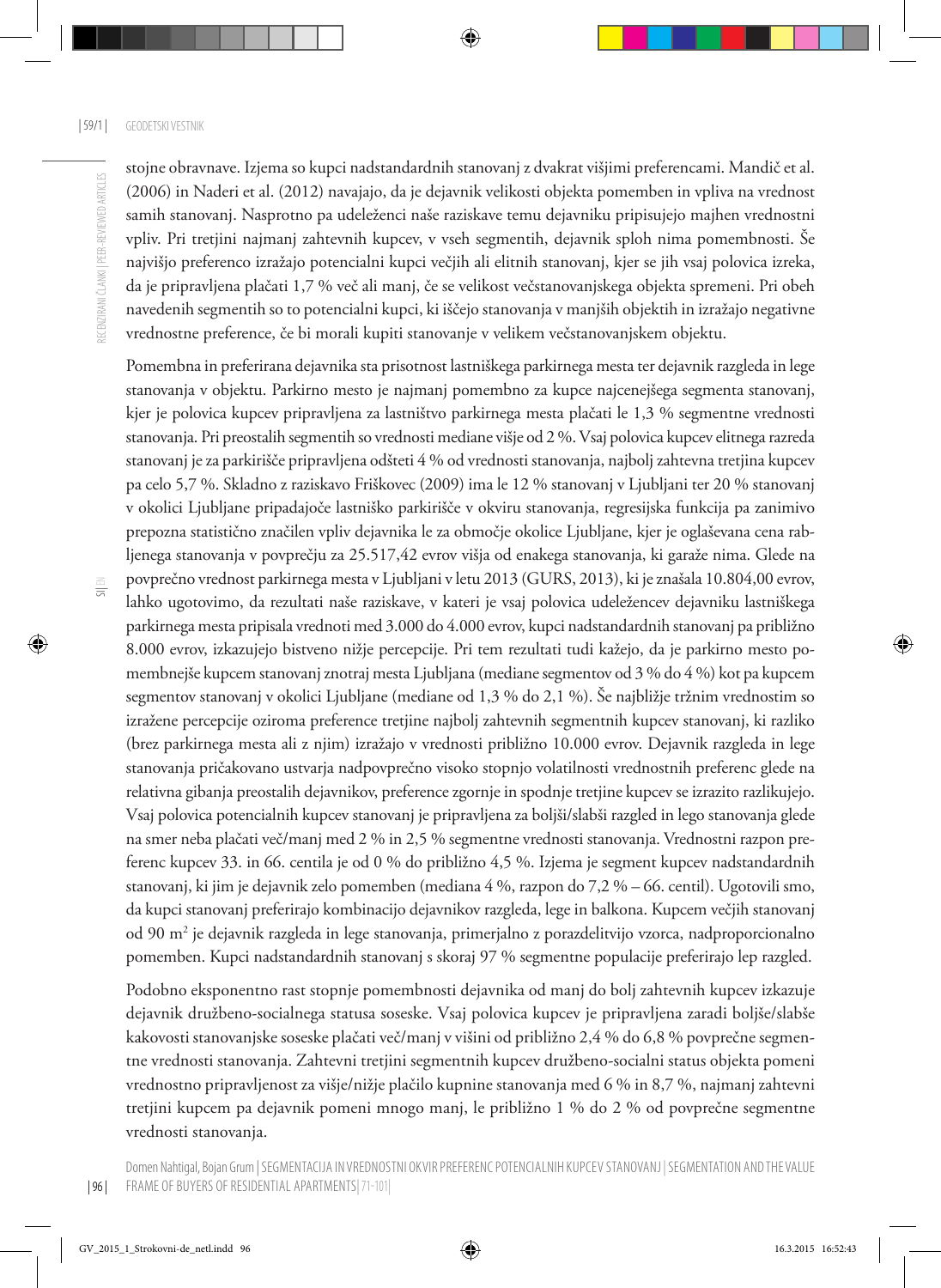Od fizičnih elementov stanovanja se kot pomembni izkažejo dejavniki kakovosti oken, kopalnice, kuhinje, tlakov in instalacij, in sicer je v kumulativnem relativnem znesku vsaj polovica potencialnih kupcev pripravljena za stopnjo kakovosti tako imenovanih vitalnih fizičnih elementov plačati več oziroma manj od 7 % do 9,5 % segmentne vrednosti stanovanja. Razpon vrednostnih preferenc kupcev, ob temeljiti spremembi posameznega fizičnega dejavnika, zavzema vrednosti za kakovost oken in kopalnice med 1 % in 3 %, za kakovost kuhinje med 0,5 % in 2 %, kakovost tlakov med 0,4 % in 1,7 % ter za kakovost instalacij med 0,8 % in 2,5 %. Zanimivo je, da so okna nadproporcionalno pomembna kupcem najcenejšega segmenta srednje velikih starejših stanovanj v okolici Ljubljane, verjetno zaradi želje po čim manjši energetski izgubi in doseganju čim nižjih mesečnih stroškov ogrevanja. Predmetni segment kupcev namreč izraža najvišjo stopnjo vrednostne relevance dejavnika obratovalni stroški (mediana je 3,3 %).

Preglednica 3: Rezultati raziskave na nivoju mediane (Nahtigal, 2014).

|              |                                                                                | Mediana                           |                                                                                        |                                                             |                 |                                |                                                  |                                                          |
|--------------|--------------------------------------------------------------------------------|-----------------------------------|----------------------------------------------------------------------------------------|-------------------------------------------------------------|-----------------|--------------------------------|--------------------------------------------------|----------------------------------------------------------|
|              |                                                                                | LJ okolica, nad<br>$90~{\rm m^2}$ | $90~\mathrm{m}^2,$ starosti do<br>LJ okolica, do<br>$20\,\ensuremath{\, \mathrm{let}}$ | $90~\mathrm{m}^2,$ starosti<br>LJ okolica, do<br>nad 20 let | F,<br>LJ, do 50 | LJ, od 50 do $95~\mathrm{m}^2$ | normalna kakovost<br>LJ, nad 95 m <sup>2</sup> , | LJ, nad 95 m <sup>2</sup> ,<br>nadstandardna<br>kakovost |
|              | Parkirišče v neposredni okolici stavbe                                         | 1,0 %                             | 1,3 %                                                                                  | 1,3 %                                                       | 2,5 %           | 1,8 %                          | 1,8 %                                            | $1,2\%$                                                  |
|              | Urejenost neposredne okolici večstanovanjskega objekta                         | 1,3 %                             | 1,1 %                                                                                  | 1,0 %                                                       | 2,0 %           | 1,7%                           | 1,7 %                                            | 1,9%                                                     |
|              | Lastniško parkirno mesto v kletni garaži                                       | 2,1 %                             | 2,0 %                                                                                  | 1,3%                                                        | 3,8%            | 3,3%                           | 1,8%                                             | 4,0 %                                                    |
|              | Atraktiven razgled iz stanovanja, lega stanovanja glede na smer neba           | 2,5 %                             | $1,1\%$                                                                                | 2,2 %                                                       | 2,5 %           | 2,5 %                          | 2,0 %                                            | 4,0 %                                                    |
|              | Prisotnost balkona                                                             | $1,1\%$                           | 1,3 %                                                                                  | 1,3%                                                        | 2,3 %           | 1,7%                           | 1,0 %                                            | 2,0 %                                                    |
|              | Prisotnost terase / atrija                                                     | 2,2%                              | 2,4 %                                                                                  | 1,3 %                                                       | 1,5 %           | 2,0%                           | 2,6 %                                            | 3,2 %                                                    |
|              | Velikost večstanovanjskega objekta                                             | 1,7%                              | $0,0\%$                                                                                | $0,0\%$                                                     | 0,0%            | $0,0\%$                        | $0,0\%$                                          | 0,8 %                                                    |
|              | Etaža stanovanja - kletno                                                      | 2,6 %                             | 2,2%                                                                                   | 6,3 %                                                       | 6,3 %           | 5,2%                           | 3,8%                                             | 9,1 %                                                    |
|              | Etaža stanovanja - mansardno                                                   | 1,8 %                             | 2,0 %                                                                                  | 3,3 %                                                       | 4,2 %           | 2,5 %                          | 0,6 %                                            | 5,0 %                                                    |
|              | Dvigalo                                                                        | 0,4%                              | 1,0 %                                                                                  | $0,5\%$                                                     | 1,3%            | 1,0%                           | 1,0 %                                            | 1,2 %                                                    |
|              | Izgled (zunanja arhitektura) večstanovanjskega objekta                         | $1,1\%$                           | $0,0\%$                                                                                | $0,0\%$                                                     | 1,8%            | 0,0,96                         | 0,7%                                             | $1,0\%$                                                  |
|              | Efektivna starost (glede na leta)                                              | 7,5 %                             | 12,3 %                                                                                 | 7,1 %                                                       | 8,3 %           | 7,1 %                          | $10,\!0$ $\%$                                    | 6,8 %                                                    |
| Nivo         | Efektivna starost (glede na kakovost gradnje)                                  | 5,0%                              | 3,5 %                                                                                  | 3,9%                                                        | 5,0%            | 4,7 %                          | 5,6 %                                            | 8,0 %                                                    |
| elementarnih | Efektivna starost (glede na kakovost fasade, strehe)                           | 3,2%                              | 3,3%                                                                                   | 3,2%                                                        | 2,5 %           | 2,3 %                          | 3,4 %                                            | 4,5 %                                                    |
| dejavnikov   | Efektivna starost (skupaj: leta, gradnja, fasada)                              | 20,8%                             | 20,0%                                                                                  | 13,7 %                                                      | 19,2 %          | 15,0%                          | 20,0%                                            | 20,0%                                                    |
|              | Kakovost skupnih prostorov (prisotnost sušilnice, pralnice, kolesarnice, ipd.) | $0,5\%$                           | $0,0\%$                                                                                | 0,7%                                                        | 0,7%            | 0,0,96                         | 0,4%                                             | 0,8%                                                     |
|              | Kakovost oken                                                                  | 1,5 %                             | 2,0%                                                                                   | 2,3 %                                                       | 1,7 %           | 1,4 %                          | 1,8 %                                            | 2,2 %                                                    |
|              | Kakovost in oprema kopalnice                                                   | $1,1\%$                           | 2,0 %                                                                                  | 2,0 %                                                       | 2,0 %           | 1,7 %                          | 1,0 %                                            | 1,6 %                                                    |
|              | Kakovost in oprema kuhinje                                                     | 0,9%                              | $1,1\%$                                                                                | 1,4%                                                        | 1,5 %           | 1,0%                           | 0,4%                                             | 0,8%                                                     |
|              | Kakovost tlakov                                                                | 1,0 %                             | 1,2%                                                                                   | 1,0%                                                        | 1,0%            | 0,8%                           | 0,7%                                             | 1,2 %                                                    |
|              | Kakovost instalacij (elektrika / ogrevanje / klima)                            | 1,2%                              | 1,9%                                                                                   | 1,7 %                                                       | 1,3%            | 1,4%                           | 1,3 %                                            | 1,5 %                                                    |
|              | Kakovost sistema varnosti stanovanja                                           | $0,3\%$                           | 0,3 %                                                                                  | $0,5\%$                                                     | 0,5 %           | 0,4%                           | $0,3\%$                                          | 0,4%                                                     |
|              | Kakovost in dizajn pohištva ter notranje opreme                                | $0,6\%$                           | 0,8 %                                                                                  | 0,7%                                                        | 0,8 %           | $0,0\%$                        | $0,0\%$                                          | $1,2\%$                                                  |
|              | Obratovalni stroški                                                            | 3,0%                              | 2,4 %                                                                                  | 3,3 %                                                       | 2,2%            | 1,8 %                          | 2,7 %                                            | 1,4 %                                                    |
|              | Splošen družbeno-socialni status objekta                                       | 3,8%                              | 3,3%                                                                                   | 2,4 %                                                       | 5,4 %           | 5,0%                           | 5,3 %                                            | 6,8 %                                                    |
|              | Funkcionalna razporeditev prostorov stanovanja                                 | $0,0\%$                           | 1,6 %                                                                                  | 1,7 %                                                       | 1,9%            | 1,5 %                          | 1,7 %                                            | 2,3 %                                                    |
|              | Svetla višina                                                                  | $0,0\%$                           | $0,0\%$                                                                                | $0,0\%$                                                     | $0,0\%$         | $0,0\%$                        | $0,0\%$                                          | 0,4%                                                     |

RECENZIRANI ČLANKI | PEER-REVIEWED ARTICLES RECENZIRANI ČLANKI | PEER-REVIEWED ARTICLES

Domen Nahtigal, Bojan Grum | SEGMENTACIJA IN VREDNOSTNI OKVIR PREFERENC POTENCIALNIH KUPCEV STANOVANJ | SEGMENTATION AND THE VALUE FRAME OF BUYERS OF RESIDENTIAL APARTMENTS|71-101|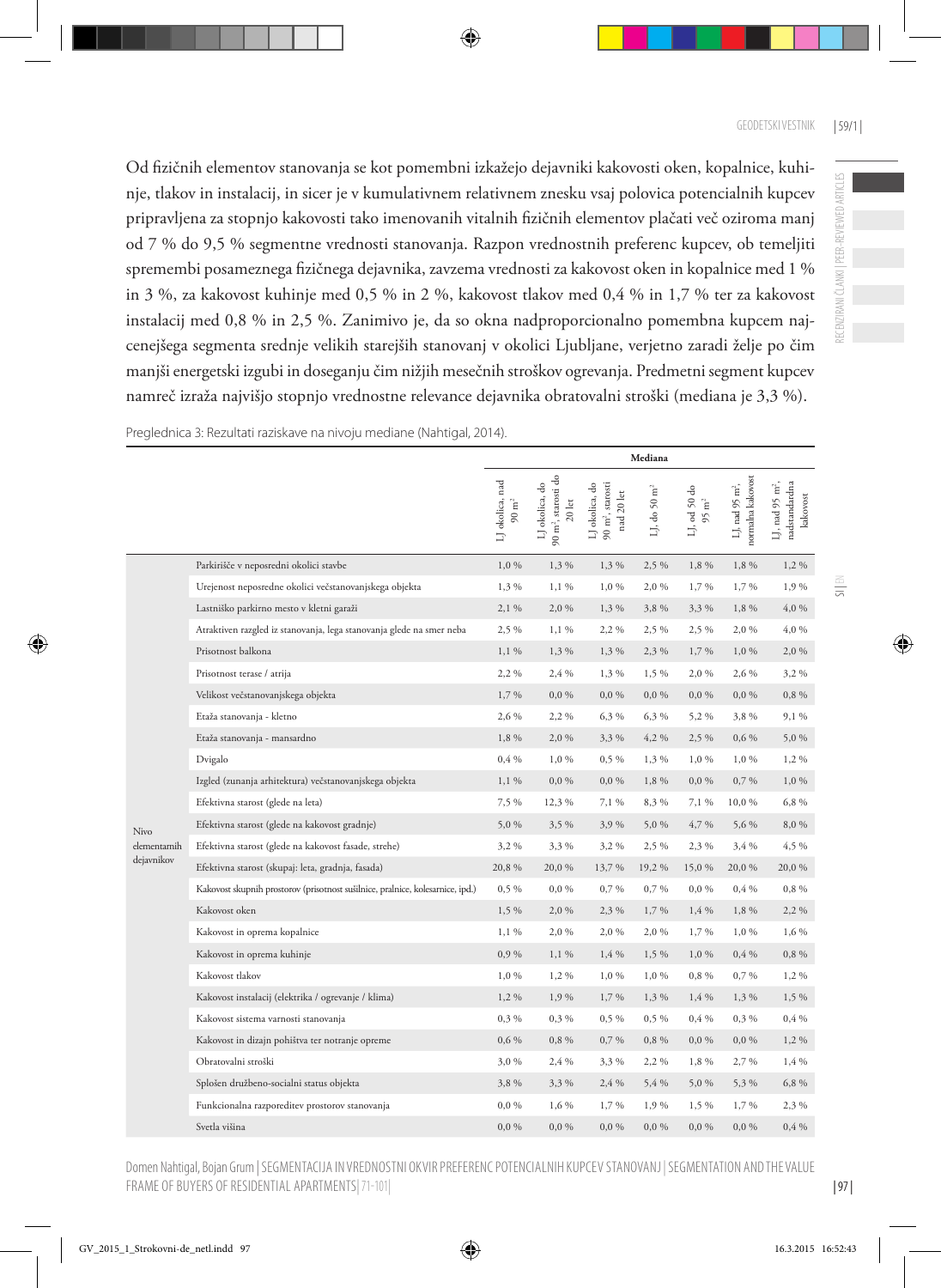RECENZIRANI ČLANKI I PEER-REVIEWED ARTICLES

|                        |                                                  |                                   |                                                                                        |                                                                                        | Mediana                  |                                             |                                                  |                                                          |
|------------------------|--------------------------------------------------|-----------------------------------|----------------------------------------------------------------------------------------|----------------------------------------------------------------------------------------|--------------------------|---------------------------------------------|--------------------------------------------------|----------------------------------------------------------|
|                        |                                                  | LJ okolica, nad<br>$90~{\rm m}^2$ | $90~\mathrm{m}^2$ , starosti do<br>LJ okolica, do<br>$20\,\ensuremath{\,\mathrm{let}}$ | $90~\mathrm{m}^2,$ starosti nad<br>LJ okolica, do<br>$20\,\ensuremath{\,\mathrm{let}}$ | LJ, do 50 m <sup>2</sup> | LJ, od 50 do<br>$\overline{\text{E}}$<br>95 | normalna kakovost<br>LJ, nad 95 m <sup>2</sup> , | LJ, nad 95 m <sup>2</sup> ,<br>nadstandardna<br>kakovost |
|                        | Kakovost neposredne okolice objekta              | 3.1%                              | 2.8%                                                                                   | 2,6 %                                                                                  | 4,7%                     | 4,1 %                                       | 2.4 %                                            | 4.5 %                                                    |
|                        | Lastniško parkirno mesto v kletni garaži         | 2,1 %                             | 2,0 %                                                                                  | 1,3%                                                                                   | 3,8%                     | 3,3%                                        | 1,8 %                                            | 4,0 %                                                    |
|                        | Razgled in lega stanovanja v objektu             | 2,5 %                             | $1,1\%$                                                                                | 2,2 %                                                                                  | 2,5 %                    | 2,5 %                                       | 2,0 %                                            | 4,0 %                                                    |
|                        | Prisotnost balkona                               | $1,1\%$                           | 1,3 %                                                                                  | 1,3 %                                                                                  | 2,3 %                    | 1,7%                                        | 1,0%                                             | 2,0 %                                                    |
|                        | Prisotnost terase / atrija                       | 2,2 %                             | 2,4 %                                                                                  | 1,3 %                                                                                  | 1,5 %                    | 2,0 %                                       | 2,6 %                                            | 3,2%                                                     |
|                        | Velikost večstanovanjskega objekta               | 1,7%                              | $0,0\%$                                                                                | 0,0,96                                                                                 | $0,0\%$                  | $0,0\%$                                     | $0,0\%$                                          | 0,8%                                                     |
| Nivo                   | Degradrana lokacija: (pol)kletno stanovanje      | 2,6 %                             | 2,2%                                                                                   | 6,3 %                                                                                  | 6,3 %                    | 5,2 %                                       | 3,8%                                             | 9,1 %                                                    |
| skupin<br>dejavnikov   | Degradrana lokacija: mansardno stanovanje        | 1,8 %                             | 2,0 %                                                                                  | 3,3 %                                                                                  | 4,2 %                    | 2,5 %                                       | 0,6 %                                            | 5,0%                                                     |
|                        | Kakovost objekta                                 | 24,3 %                            | 24,6 %                                                                                 | 18,7%                                                                                  | 25,8%                    | 19,6 %                                      | 26,0%                                            | 24,4 %                                                   |
|                        | Kakovost in stanje vitalnih elementov stanovanja | 7,5 %                             | 9,5 %                                                                                  | 9,0%                                                                                   | 8,6 %                    | 7,5 %                                       | 6,9%                                             | 8,0 %                                                    |
|                        | Kakovost notranje opreme                         | 1,2%                              | 1,2 %                                                                                  | 1,3 %                                                                                  | 1,3 %                    | 0,8%                                        | $0,5\%$                                          | 1,7%                                                     |
|                        | Obratovalni stroški                              | 3,0%                              | 2,4 %                                                                                  | 3,3 %                                                                                  | 2,2 %                    | 1,8 %                                       | 2,7 %                                            | 1,4%                                                     |
|                        | Splošen družbeno-socialni status objekta         | 3,8%                              | 3,3 %                                                                                  | 2,4 %                                                                                  | 5,4 %                    | 5,0%                                        | 5,3 %                                            | 6,8%                                                     |
|                        | Funkcionalna in relativna velikost stanovanja    | $1.6\%$                           | 1,5 %                                                                                  | 2,5 %                                                                                  | 2,5 %                    | 2,0%                                        | 2,8%                                             | 3,2%                                                     |
|                        | Lokacija objekta                                 | 5,6 %                             | 4,9%                                                                                   | 5,2 %                                                                                  | 10,0%                    | 7,8 %                                       | 5,7%                                             | 8,1 %                                                    |
|                        | Lokacija stanovanja v objektu                    | 15,0%                             | 15,0%                                                                                  | 17,7 %                                                                                 | 23,2%                    | 20,0%                                       | 18,5 %                                           | 25,2%                                                    |
| Nivo                   | Fizične lastnosti objekta                        | 24,3 %                            | 24,6 %                                                                                 | 18,7%                                                                                  | 25,8%                    | 19,6 %                                      | 26,0%                                            | 24,4 %                                                   |
| poddimenzij            | Fizične lastnosti stanovanja                     | 9,4 %                             | 11,7 %                                                                                 | 10,9%                                                                                  | 10,5 %                   | 9,2%                                        | 8,7%                                             | 9,8%                                                     |
| dejavnikov             | Ekonomski dejavniki                              | 3,0%                              | 2,4 %                                                                                  | 3,3 %                                                                                  | 2,2%                     | 1,8 %                                       | 2,7 %                                            | 1,4 %                                                    |
|                        | Socio dejavniki                                  | 3,8%                              | 3,3 %                                                                                  | 2,4 %                                                                                  | 5,4 %                    | 5,0%                                        | 5,3 %                                            | 6,8%                                                     |
|                        | Funkcionalna in relativna velikost               | 1,6 %                             | 1,5 %                                                                                  | 2,5 %                                                                                  | 2,5 %                    | 2,0%                                        | 2,8%                                             | 3,2%                                                     |
|                        | Lokacija                                         | 22,1 %                            | 22,5 %                                                                                 | 24,9 %                                                                                 | 34,7 %                   | 29,2%                                       | 27,9 %                                           | 37,8 %                                                   |
| Nivo                   | Fizični dejavniki                                | 31,3%                             | 37,2%                                                                                  | 31,4 %                                                                                 | 37,5 %                   | 30,3%                                       | 33,8%                                            | 35,7%                                                    |
| dimenzij<br>dejavnikov | Socio-ekonomski dejavniki                        | 7,7%                              | 6,8 %                                                                                  | 6,9%                                                                                   | 8,9%                     | 7,4 %                                       | 7,7 %                                            | 8,0%                                                     |
|                        | Funkcionalna in relativna velikost               | 1.6%                              | 1,5 %                                                                                  | 2,5 %                                                                                  | 2,5 %                    | 2,0%                                        | 2,8 %                                            | 3,2%                                                     |

Dejavnik prisotnosti dvigala v objektu v vrednosti segmentne mediane vpliva na vrednost stanovanj v višini približno 1 %, na najbolj zahtevno tretjino kupcev v višini od 1,7 % do 4,3 %. Pavlin (2006) v hedonski analizi ovrednoti večvrednost stanovanja, če ima objekt dvigalo, na 4,5 % (regresijski koeficient + 0,045; 1 % napake napovedi). Najnižje vrednosti median 0,4 % in 0,5 % dosegata segmenta večjih in starejših srednje velikih stanovanj v okolici Ljubljane, v manjših večstanovanjskih objektih, kjer prisotnost dvigala funkcionalno ni pretirano pomembna. Dvigalo je bolj cenjen dejavnik segmentov stanovanj znotraj mesta Ljubljana, kar je glede na povprečno etažnost objektov v primerjavi z objekti v okolici Ljubljane pričakovan rezultat. Najbolj pomemben je dejavnik prisotnosti dvigala kupcem manjših stanovanj do 50 m² in nadstandardnih večjih stanovanj. Zanimive so vrednostne percepcije udeležencev glede degradiranih etaž, kot so polkleti in mansarde. Vsaj polovica potencialnih kupcev želi za nakup polkletnega stanovanja diskont v vrednosti od 6 % do 9 % povprečne segmentne vrednosti stanovanja, pri 66. centilu pa je ocenjena manjvrednost stanovanja v višini od 8 % do 12 %. V elitnem razredu tretjina najzahtevnejših kupcev za kletno stanovanje želi diskont vsaj v višini 20 %. Vsaj polovica kupcev spremeni vrednost preferenčne nepremičnine, če postane del mansarde večstano-

| 98 |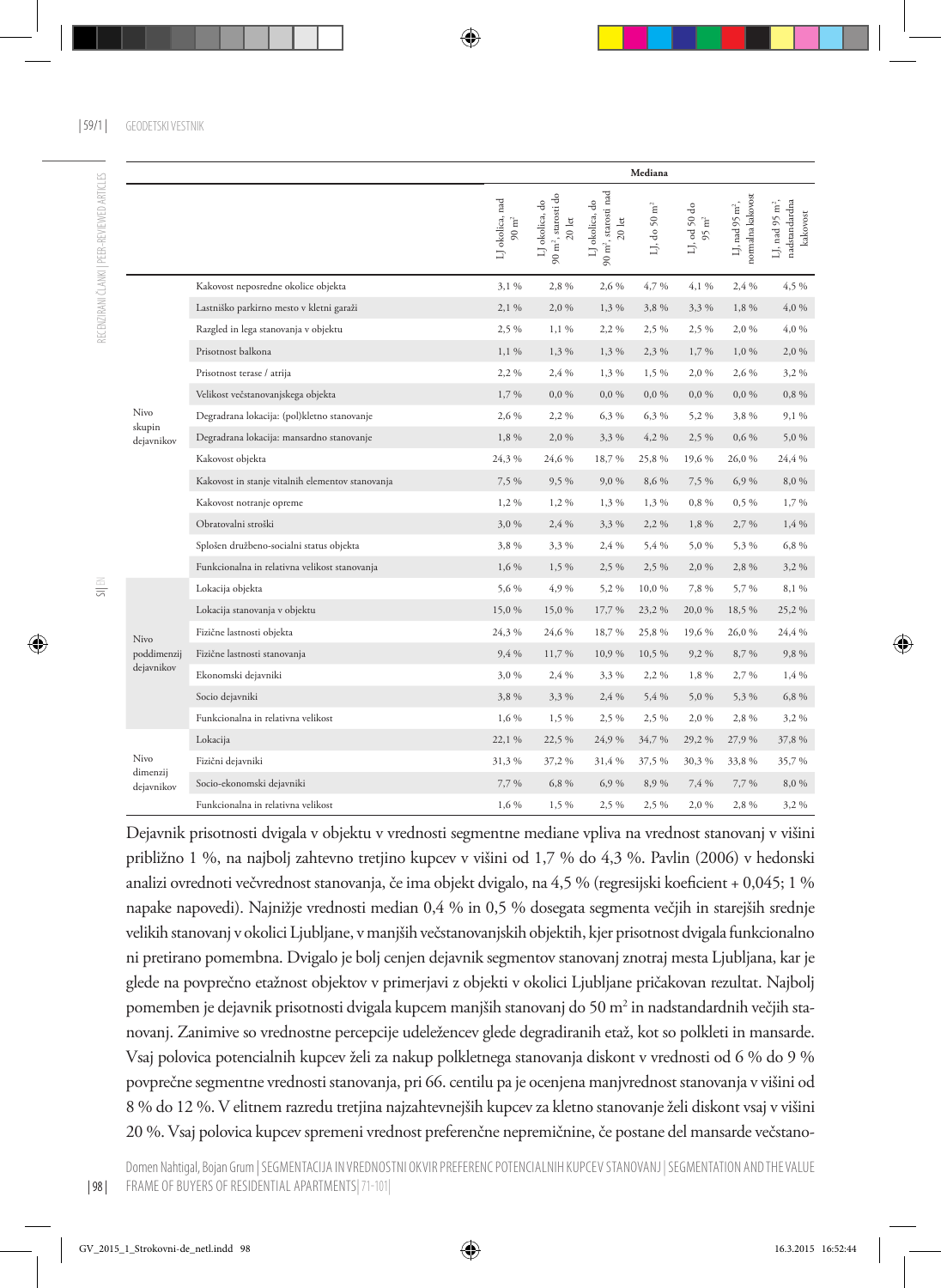vanjskega objekta, v višini od 2 % do 4,2 %, elitni razred 5 %. Tretjina najbolj zahtevnih kupcev manjvrednost stanovanja zaradi mansardne etaže ocenjuje v razponu od 5 % do 8 % segmentne vrednosti nepremičnine, elitni razred pa celo z 9,1 %. Zanimivo je, da so rezultati raziskave sorazmerno usklajeni z ugotovitvami Rant (2003), ki pri regresiji dobi za spremenljivki kletno stanovanje (r. k.  $=$   $-$  0,037) in podstrešno stanovanje (r. k. = – 0,048) pričakovan negativen vpliv na ceno, seveda relativno glede na pritlična in enonadstropna stanovanja, ter z ugotovitvami Pavlin (2006), ki po podobni metodologiji pridobi rezultate glede diskonta za kletno stanovanje v višini 12,5 % (r. k. =  $-0.125$ ) in za podstrešno stanovanje v višini 8,4 % (r. k. =  $-0.084$ ).

Za bolj oziroma manj funkcionalno razporeditev, tloris in relativno dojemanje prostora stanovanja je, ceteris paribus, polovica kupcev pripravljena plačati od 1,5 % do 3,2 % segmentne vrednosti stanovanja več oziroma manj. Ocenjujemo, da je najbolj tržno realna in primerna razlaga vrednostnih preferenc pri 66. centilu, kjer so kupci iz naslova dejavnika funkcionalne in relativne velikosti stanovanja pripravljeni plačati za stanovanje manj oziroma več v višini med 4 % in 5,2 %, v elitnem razredu pa 6,8 %. Merodajnih primerjalnih raziskav, ki bi ovrednotile dejavnik obratovalnih stroškov, ne zasledimo. Sodeč po rezultatih predmetne raziskave, je višina operativnih stroškov, ki jih stanovanje ustvarja, za kupce zelo pomembna spremenljivka pri nakupni presoji. Vsaj polovica segmentnih kupcev je pripravljena vrednostno oceno želenega stanovanja za nakup zaradi nižjih/višjih operativnih stroškov spremeniti v višini od 1,8 % in 3,3 %. Podobne vrednosti izkazujejo segmentna absolutna povprečja. Relativni vrednostni razpon dejavnika obratovalni stroški se giblje med približno 1,0 % in 1,8 % ter 2,9 % in 4,0 % segmentne vrednosti stanovanj. Za višanje in nižanje obratovalnih stroškov so pričakovano najmanj občutljivi kupci elitnih stanovanj ter kupci majhnih stanovanj do 50m². Segment stanovanj, pri katerem se najbolj upošteva energetska in upravljavska varčnost, pa so kupci mlajših stanovanj do 90 m² v okolici Ljubljane.

Najbolj presenetljive rezultate raziskava poda za dejavnike prisotnost balkona, terase in atrija. Berčan (2010) navaja, da se kar 21,8 % anketiranih pri nakupu stanovanja dejavniku prisotnosti balkona ali terase ni pripravljeno odpovedati. Rezultati naše raziskave kažejo bistveno nižjo preferenco glede balkona ali terase. Vsaj polovica kupcev je pripravljena za prisotnost balkona plačati dodatno od 1 % do 2,3 % vrednosti nepremičnine, zgornja tretjina zahtevnih kupcev od 2,1 % do 4,6 %. Za prisotnost terase oziroma atrija je vrednost median od 1,3 % do 3,2 %, vrednosti 66. centila pa od 3,1 % do 5 %. Poudarjamo, da dejavnik ne pomeni celotne vrednosti balkona ali terase v očeh kupca, temveč le pripravljenost udeleženca priznati diskont ali premijo kupnine za stanovanje, če to ima balkon oziroma teraso ali ne. Na celovito vrednost dejavnika v očeh kupca vpliva vsaj še površina, kakovost in funkcionalnost obravnavanega dodatnega dela stanovanja. Prisotnost terase ali atrija je pričakovano najbolj pomembna kupcem nadstandardnih stanovanj ter družinskim segmentom stanovanj, balkon pa je nadproporcionalno pomemben segmentu kupcev manjših stanovanj do 50 m² v Ljubljani.

Rezultati v splošnem kažejo, da najbolj vpliva na kupčeve vrednostne preference skupina dejavnikov, vezana na kakovost objekta. Pri dveh enakih stanovanjih, ki se močno razlikujeta po starosti in kakovosti gradnje, vzdrževanju objekta, kakovosti skupnih prostorov ter prisotnosti dvigala, je vsaj polovica kupcev pripravljena plačati več za boljše oziroma manj za slabše stanovanje v višini približno 25 % segmentne vrednosti nepremičnine. V razponu od tretjine najmanj zahtevnih do tretjine najbolj zahtevnih segmentih kupcev se vrednostne preference gibljejo od približno 15 % do 37 %. Izjemi, z malce podproporcionalnimi zahtevami glede na vzorec, sta segment kupcev starejših stanovanj do 90 m² v okolici Ljubljane (razpon od 12,2 % do 27,6 %) ter segment kupcev stanovanj do 50 do 95 m² v Ljubljani (razpon od 12,1 % do  $\equiv$ 

| 99 |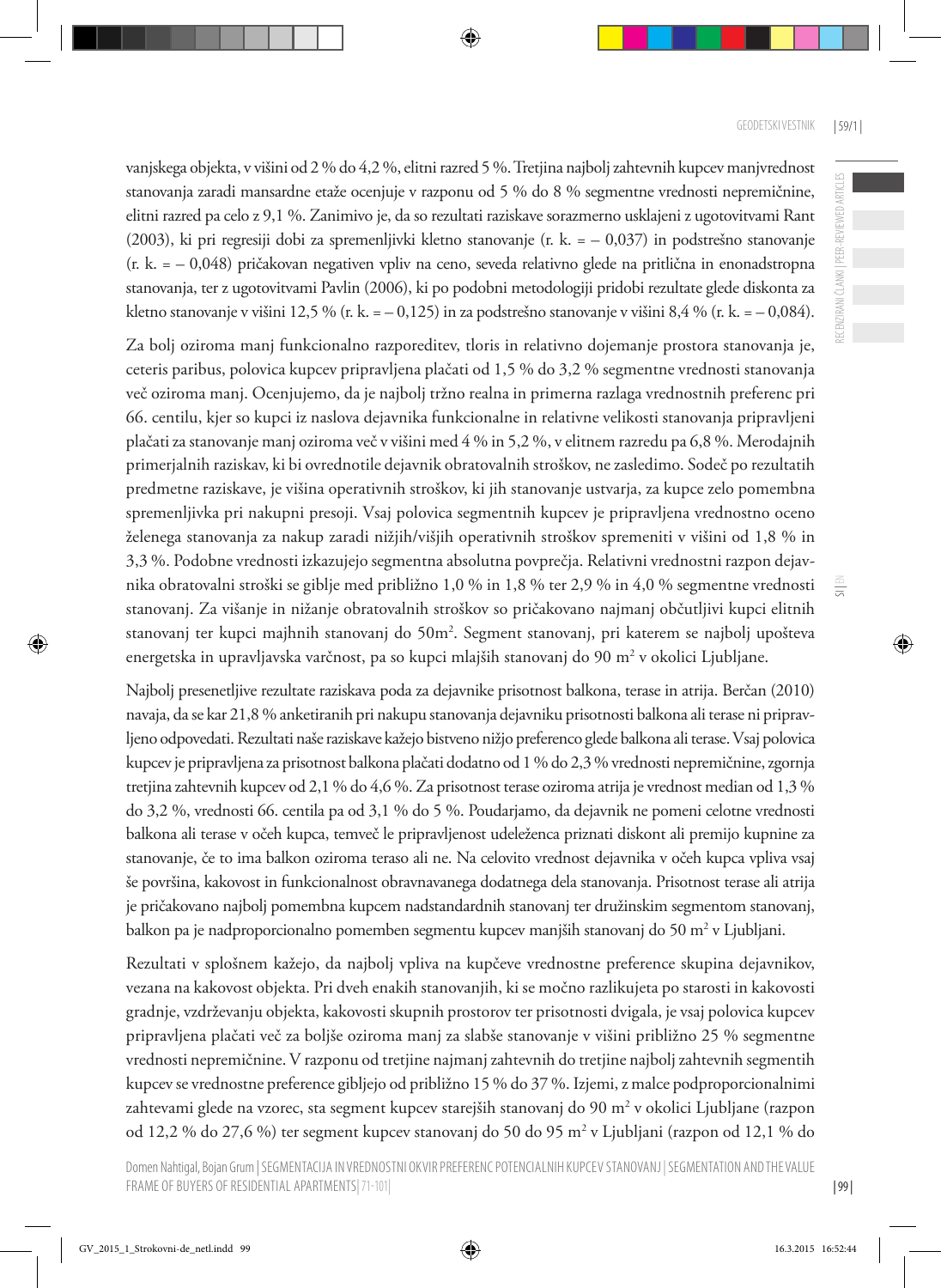SI| EN

28,6 %). Druga vrednostno najpomembnejša skupina dejavnikov je kakovost in stanje vitalnih elementov stanovanja (okna, tlaki, kuhinja, kopalnica, instalacije), cenjen dejavnik pa je tudi kakovost neposredne okolice objekta. Vsaj polovica kupcev je za stanovanje pripravljena plačati več/manj, v primeru bolj/manj urejene okolice in dostopnosti skupnih parkirišč, v višini od 2,4 % do 4,7 % povprečne segmentne vrednosti stanovanja, največ v segmentu elitnih stanovanj in manjših stanovanj do 50 m² v Ljubljani.

Za proučevane dejavnike mikrolokacije je vsaj polovica kupcev pripravljena plačati več oziroma manj, če se ti spremenijo, v višini 22 % in več od povprečne segmentne vrednosti stanovanj. Fizični dejavniki vplivajo pri vsaj polovici kupcev na spremembo preferenčne vrednosti stanovanja od približno 30 % do 37 %. Za relativno pomembne se izkažejo tudi socio-ekonomski dejavniki s segmentnim vrednostnim razponom median v višini od 6,8 % do 8,9 % ter dejavniki funkcionalne in relativne velikosti stanovanja s segmentnim vrednostnim razponom median od 1,5 % do 3,2 %.

#### **4 SKLEP**

V članku raziskujemo vrednostno percepcijo potencialnih kupcev stanovanjskih nepremičnin glede dejavnikov, ki se navezujejo na samo nepremičnino. Glavni cilj raziskave je oblikovanje tako imenovanega vrednostnega okvirja za nepremičninski segment stanovanj. Vrednosti okvir oblikujemo kot tabelo vrednostnih razponov vplivnih dejavnikov, vezanih na posamezen segment stanovanjskih nepremičnin oziroma posamezen tip potencialnega kupca. Raziskava temelji na statistično-matematični analizi nepremičninskih atributov. Kot osrednji pripomoček za merjenje vrednostnih okvirjev uporabimo vprašalnik, sestavljen v sklopu širše raziskave, s temeljnim ciljem vsebinske in vrednostne določitve dejavnikov, ki so odločilni za potencialne pridobitelje stanovanjskih nepremičninskih pravic pri nakupu nepremičnine. Z vprašalnikom pridobimo verodostojne podatke, ki jih statistično analiziramo.

Analiza kaže, da so rezultati najbolj tržno merodajni na razponu vrednosti mediane in 66. centila. Rezultati kažejo, kako potencialni kupci vrednostno (relativno in absolutno) izražajo stopnje razlik med nepremičninama oziroma kakšno vrednostno percepcijo izražajo za posamezen stanovanjski dejavnik. Za učinkovito uporabo vrednostnega okvirja je pomembno skladno analitično upoštevanje vrednostnih in vsebinskih rezultatov predmetne raziskave. Dejavnike segmentiramo v osem skupin, pri tem pa sledimo prilagoditvenemu procesu mednarodnih standardov ocenjevanja vrednosti (MSOV, 2013). Primer vrednostnega okvirja za segment stanovanj v Ljubljani v velikosti 50 m² je prikazan v preglednici 4.

V članku uporabljena znanstvena metodologija omogoča testiranje teorije in je ponovljiva na kateremkoli geografskem območju in segmentu nepremičnin. Shukla (2008) omenja možnost ponovitve kot enega od pomembnih pogojev preverljivosti rezultatov, ki prispeva k objektivnosti znanstvene metode.

Rezultati raziskave so predvsem uporabni za investitorje novogradenj večstanovanjskih objektov v Ljubljani in okolici, ki dobijo vpogled v strukturo in silnice povpraševanja na trgu. Pri načrtovanju stanovanjskega posega v prostor je, že z vidika najgospodarnejše rabe prostora, pomembno poznati pričakovanja potencialnih pridobiteljev nepremičninskih pravic, ki so v tem procesu za načrtovalce in investitorje ciljna skupina potencialnih kupcev. Analiza pričakovanj je lahko delno neposredno uporabna v samem procesu ocenjevanja vrednosti nepremičnin, predvsem pri metodi tržnih primerjav, kjer ocenjevalec izvaja prilagoditve. Če drugega ne, rezultati analize nakazujejo, kateri so ključni dejavniki, ki vplivajo na